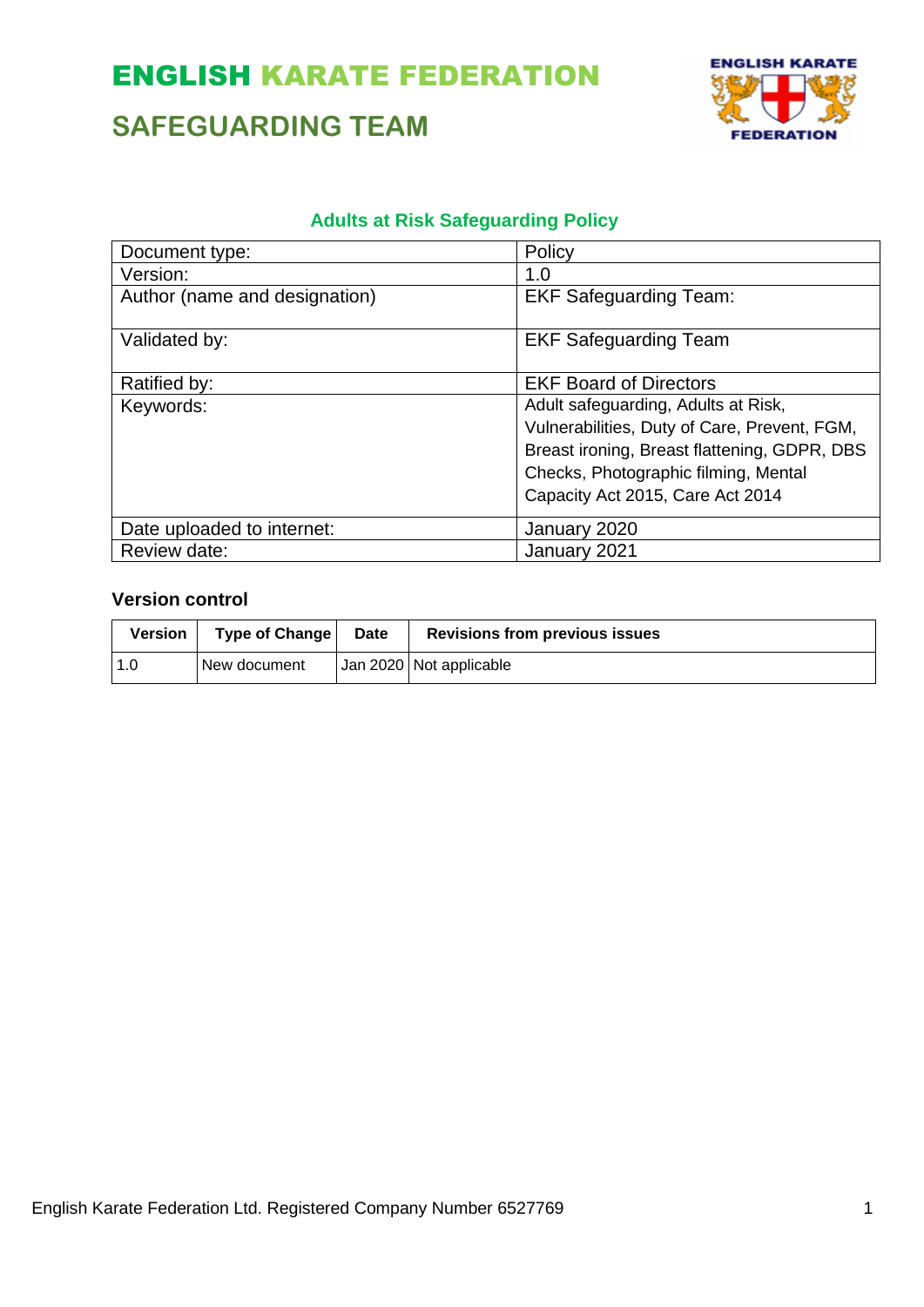### **SAFEGUARDING TEAM**



| <b>Section</b><br><b>Number</b> | <b>Title</b>                                                   | <b>Pages</b>   |
|---------------------------------|----------------------------------------------------------------|----------------|
| 1.                              | Introduction                                                   | 3              |
| 2.                              | Policy Statement - Aims and Objectives                         | $\overline{4}$ |
| 3.                              | Vulnerable adults or Adults at risk?                           | 5              |
| 4.                              | Principles of Adult Safeguarding                               | 6              |
| 5.                              | Why have 2 differing policies for children and adults at risk? | 6              |
| 6.                              | <b>Mental Capacity</b>                                         | $\overline{7}$ |
| 7.                              | Para-karate                                                    | 9              |
| 8.                              | Who can abuse?                                                 | 9              |
| 9.                              | The 10 types of abuse?                                         | 9              |
| 10.                             | Other forms of abuse                                           | 17             |
| 11.                             | General/Common signs of abuse                                  | 18             |
| 12.                             | <b>Responding to Concerns</b>                                  | 18             |
| 13.                             | Use of Photographic Filming Equipment at EKF Events            |                |
| 14.                             | Videoing as a coaching aide                                    | 20             |
| 15.                             | <b>Female Genital Mutilation (FGM)</b>                         | 20             |
| 16.                             | <b>Breast Flattening/Ironing</b>                               | 21             |
| 17.                             | <b>PREVENT</b>                                                 | 22             |
| 18.                             | Confidentiality                                                | 24             |
| 19.                             | Internal inquires and suspension                               | 25             |
| 20.                             | Support to deal with aftermath of abuse                        | 25             |
| 21.                             | Allegations of previous abuse                                  | 25             |
| 22.                             | Action if bullying is suspected                                | 25             |
| 23.                             | Recruitment and training of staff and volunteers               | 26             |
| 24.                             | The EKF's expectation of affiliated members                    | 28             |
| 25.                             | <b>GDPR</b>                                                    | 28             |
| 26.                             | Monitoring Compliance and Review                               | 31             |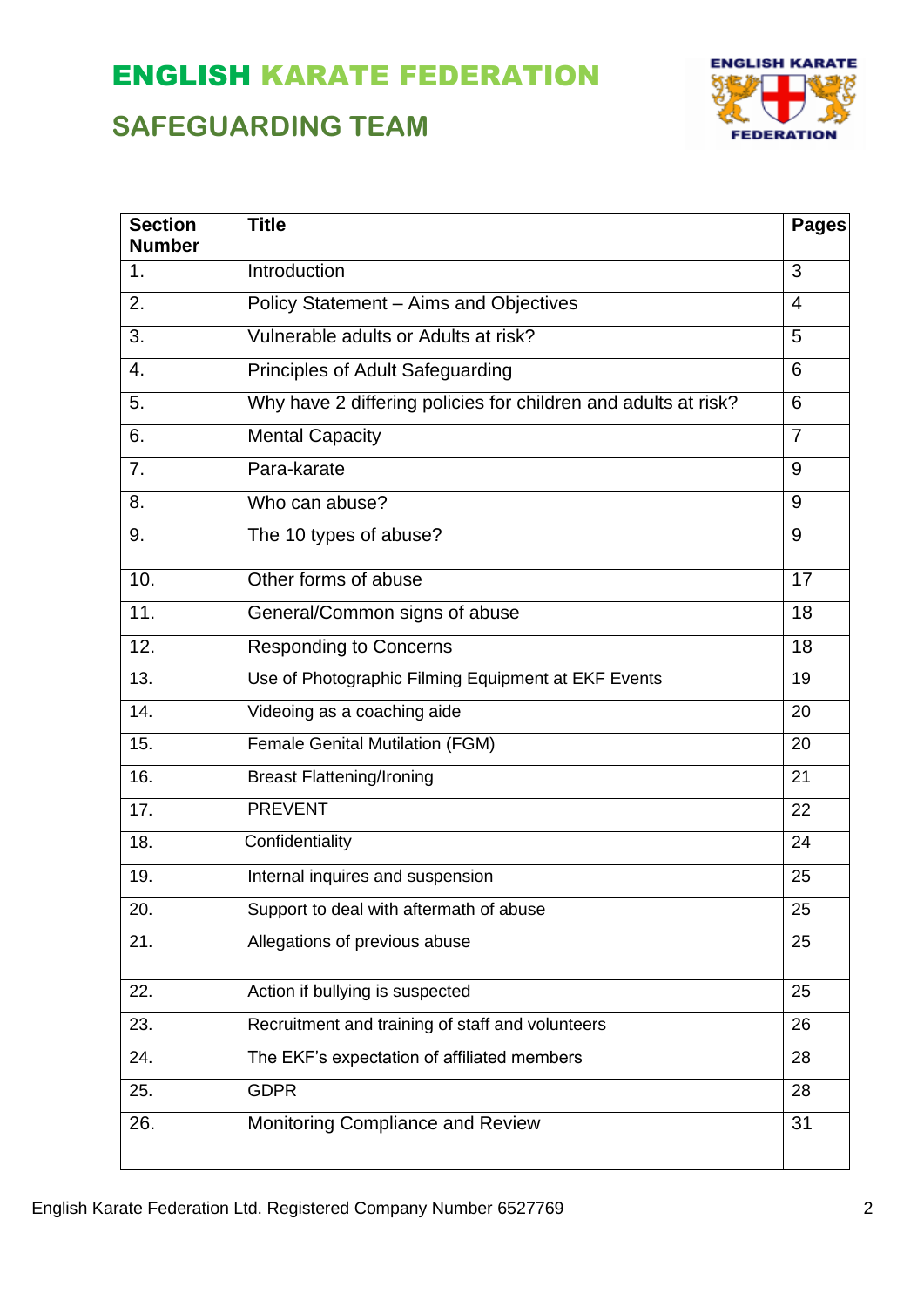### **SAFEGUARDING TEAM**



| Appendixes |                                           |    |
|------------|-------------------------------------------|----|
|            | PREVENT reporting flowchart               | 35 |
| າ          | FGM reporting flowchart                   | 36 |
| 3          | Reporting safeguarding concerns flowchart | 37 |
|            | Incident reporting form                   | 38 |
| 5          | <b>Equality Impact Assessment</b>         | 42 |
| 6          | <b>Document Development Checklist</b>     | 43 |

#### **1. Introduction**

- 1.1.1. Throughout this document the English Karate Federation is referred to as the EKF. The EKF Governing Body has developed this policy for implementation throughout the EKF organisation and its member Associations within England.
- 1.1.2. The EKF fully recognises the need to make optimal provision for the safeguarding and wellbeing of adults at risk that participate in the sport of karate, either as a self-defence art or sport environment, and acknowledges its moral and legal responsibility to ensure that:
	- The welfare of the adult at risk is paramount
	- All adults at risk, whatever their age, culture, disability, gender, language, racial origin religious beliefs and/or sexual identity have the right to protection from abuse.
	- All suspicions and allegations of abuse will be taken seriously and responded to swiftly and appropriately
	- All staff (paid or unpaid) working within our organisation have a responsibility to report concerns to the appropriate protection officer
- 1.1.3 Within the UK, citizens are classed as adults when they reach their  $18<sup>th</sup>$  birthday. However, this also includes and applies to anybody over the age of 18 who may be deemed to be a child or young person due to the nature of their training e.g. under 21 squad training sessions.
- 1.1.4 The EKF is committed to working in partnership with all agencies to ensure best practice when working with vulnerable adults.
- 1.1.5 Adopting best practice will help to safeguard those participants from potential abuse as well as protecting coaches and other adults in positions of responsibility from any potential allegation of abuse or poor practice.
- 1.1.6 This document is binding and provides procedures and guidance to everyone within the EKF, whether working in a voluntary or professional capacity.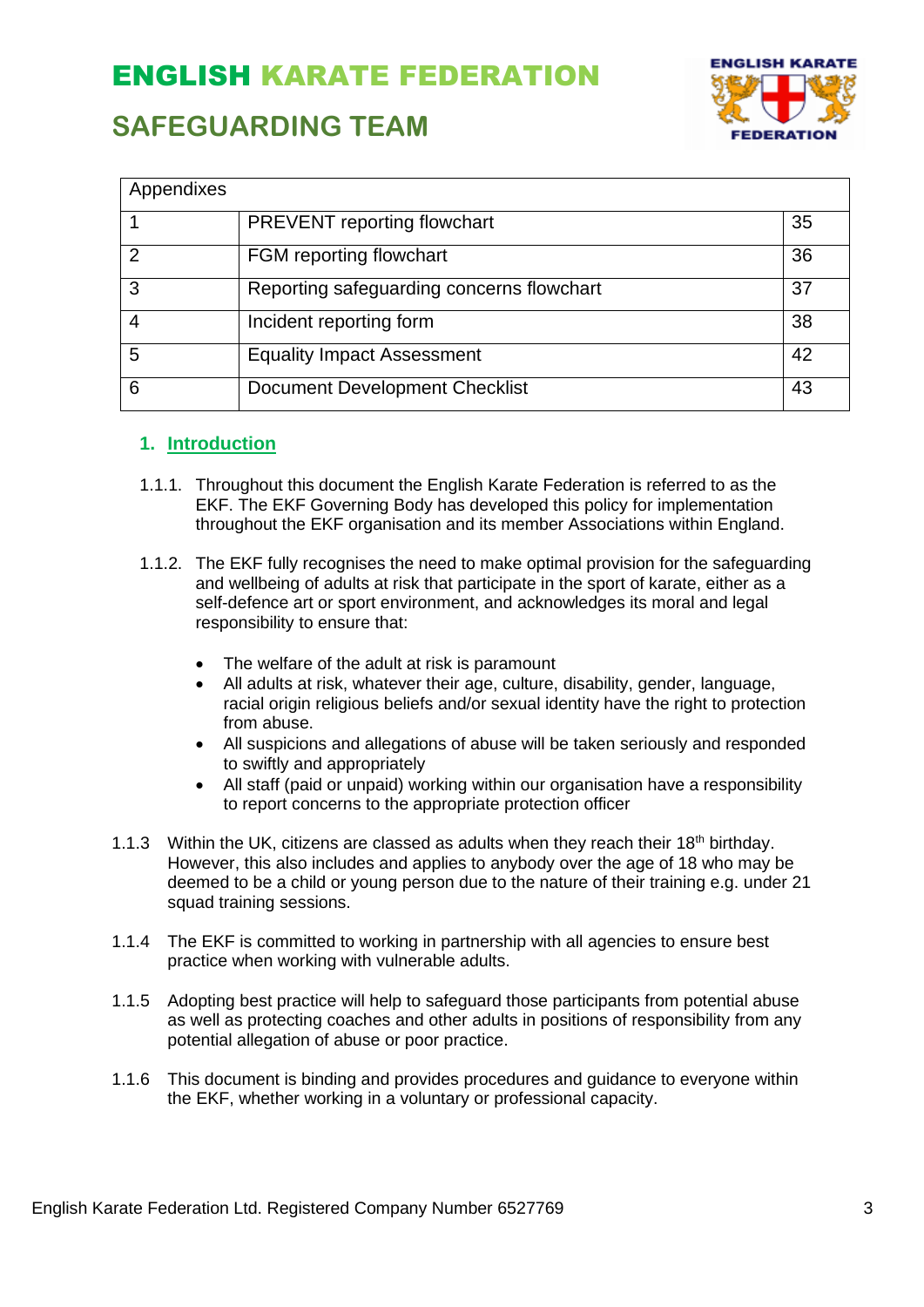### **SAFEGUARDING TEAM**



#### **2. Policy Statement – Aims and Objectives**

- 2.1. The EKF has a duty of care to safeguard all vulnerable adults involved in all forms of Karate - from harm. Furthermore, the dignity, rights and worth of all adults will be maintained and will be underpinned by this policy.
- 2.2. All vulnerable adults have a right to protection from both abuse and poor practice. As such the EKF will strive to ensure the safety and protection of all vulnerable adults involved in our sport through adherence to the Vulnerable Adults Policy (ratified and adopted by the EKF and approved by Sport England and the Safeguarding Code in Martial Arts).
- 2.3. The policy should be implemented by member associations and is applicable to all within the EKF.
- 2.4. Sport can (and does) have a very powerful and positive influence on people and fits with governmental policy of promoting a healthier and more active lifestyle. Not only can sport provide opportunities for enjoyment and achievement, but it can help to develop and enhance valuable qualities such as self-esteem, leadership and teamwork. Moreover, it is widely acknowledged amongst professionals that having access to leisure facilities and community groups can be key drivers in preventing and reducing social and physical isolation. By preventing or reducing isolation this in turn reduces the risk of abuse. This has also been acknowledged and been the driving force behind legislation e.g. The Care Act 2014.
- 2.5. The EKF must ensure that for those positive experiences to be realised, the sport is delivered by people who have the welfare of vulnerable adults uppermost in their mind and that the Governing Body have robust systems and processes in place to support and empower them.
- 2.6. Sporting organisations like the EKF need to be well informed and equipped to ensure that any concerns or complaints regarding vulnerable adults are properly identified and appropriately acted upon. This is part of our Duty of Care.
- 2.7. By failing to adhere to ensuring this is the case, there can be stark consequences (leaving aside morality). These consequences can range from disillusionment with sport and thus isolate individuals or create an environment in which abuse can occur and flourish.
- 2.8. The EKF also has a duty to protect adults outside of karate and was put onto a statutory footing with the implementation of The Care Act 2014 with the sentence, 'promote individual wellbeing' being of paramount importance. This is a general duty for all sporting organisations.
- 2.9. Given Sports Clubs, Associations and Governing Bodies are uniquely situated in terms of having frequent contact with many people from a variety of backgrounds, they are perfectly placed to support, identify and report adults who may be subject to harm or at risk of harm. It is with this in mind that this policy seeks to protect vulnerable adults from abuse or potential abuse from within the sport and from outside. Therefore, it carries a dual purpose.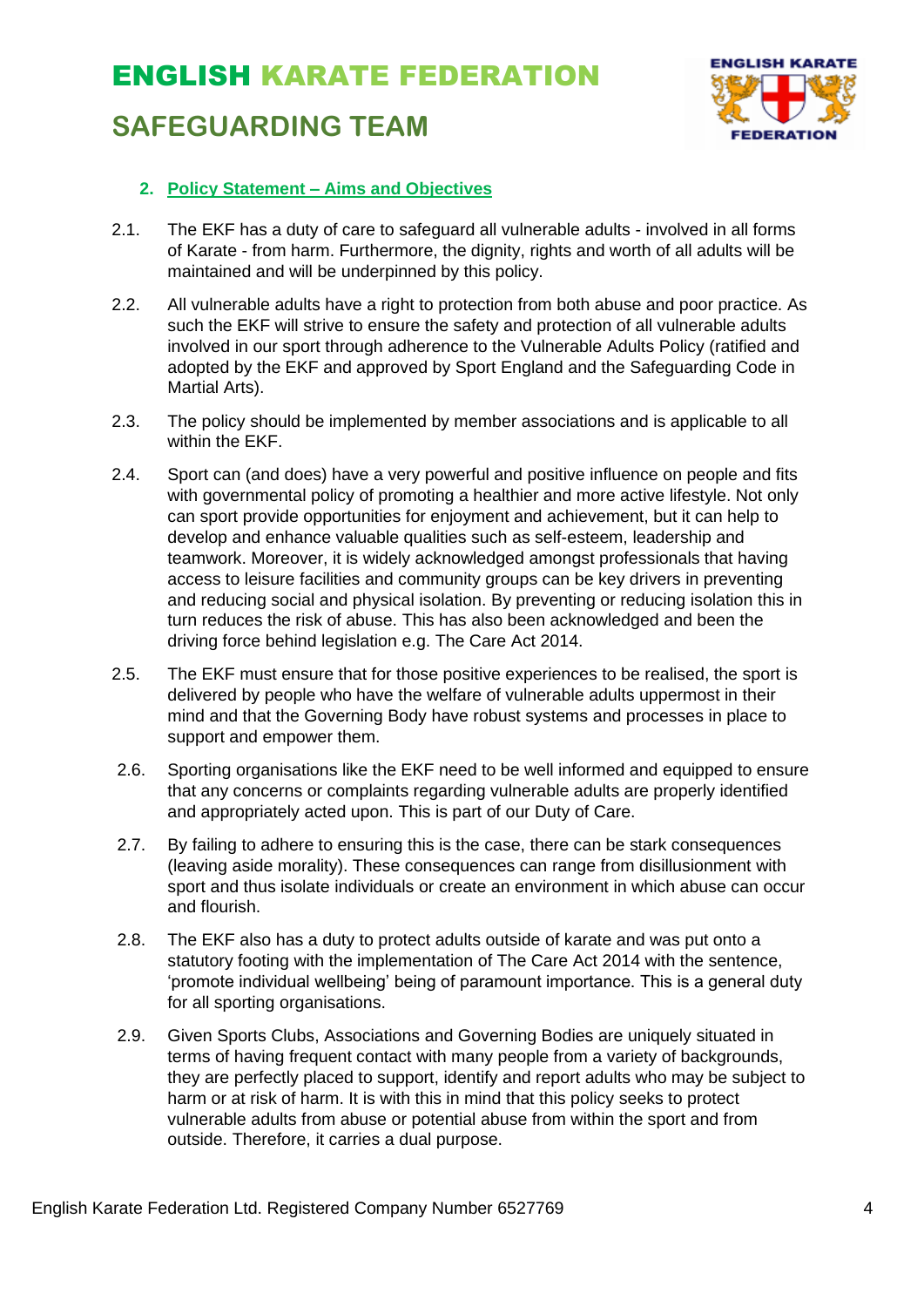### ENGLISH KARATE FEDERATION **SAFEGUARDING TEAM**



#### **3. Vulnerable adults or Adults at risk?**

- 3.1. Historically adults who were at risk of harm were described as 'vulnerable adults. However, there has been a marked shift to the term 'adults at risk' instead.
- 3.2. The definition of "vulnerable adult" originated from a Consultation Document produced in 1997 entitled "Who Decides?" 'No Secrets' which would then go on to be published as government guidance aimed at encouraging better collaboration between multi-disciplinary bodies and various public and private sector institutions to ensure that robust policies and procedures were implemented to prevent vulnerable adults from coming to harm.
- 3.3. The terminology whether it be vulnerable adults or adults at risk refers to a specific category of adult who may be more susceptible to harm and included those with a learning disability, physical disability or older adults.
- 3.4. Contrastingly, within the law it is clearly documented that abuse links to circumstances rather than characteristics as to label groups is viewed as being disempowering.
- 3.5. The safeguarding duty applies to any adult who has individual care and support needs, regardless of whether any local authority or other organisation is involved in ensuring any or all of those needs are met. It specifically refers to any adult who as a consequence of their needs cannot protect themselves from either the risk or experience of abuse (including neglect).
- 3.6. Ultimately, the safeguarding of adults is ensuring that anybody with care or support needs is kept safe from abuse and neglect.

#### **4. Principles of Adult Safeguarding**

- 4.1. There are 6 principles associated with Adult Safeguarding. These are also enshrined in The Care Act 2014 and include:
	- 1. Empowerment
	- 2. Prevention
	- 3. Proportionality
	- 4. Protection
	- 5. Partnership
	- 6. Accountability
- 4.2. The definitions of each of the above principles are documented in the below table.

| <b>Principle</b> | <b>Definition</b>                                                                                                                    |
|------------------|--------------------------------------------------------------------------------------------------------------------------------------|
| Empowerment      | Supporting adults at risk and encouraging them to make their<br>own decisions. Ensuring that informed consent is always<br>obtained. |
| Prevention       | Taking action before abuse/harm has occurred.                                                                                        |
| Proportionality  | Only getting involved where needed and ensuring that any<br>involvement is as minimally intrusive as possible.                       |
| Protection       | Representing and supporting those in need.                                                                                           |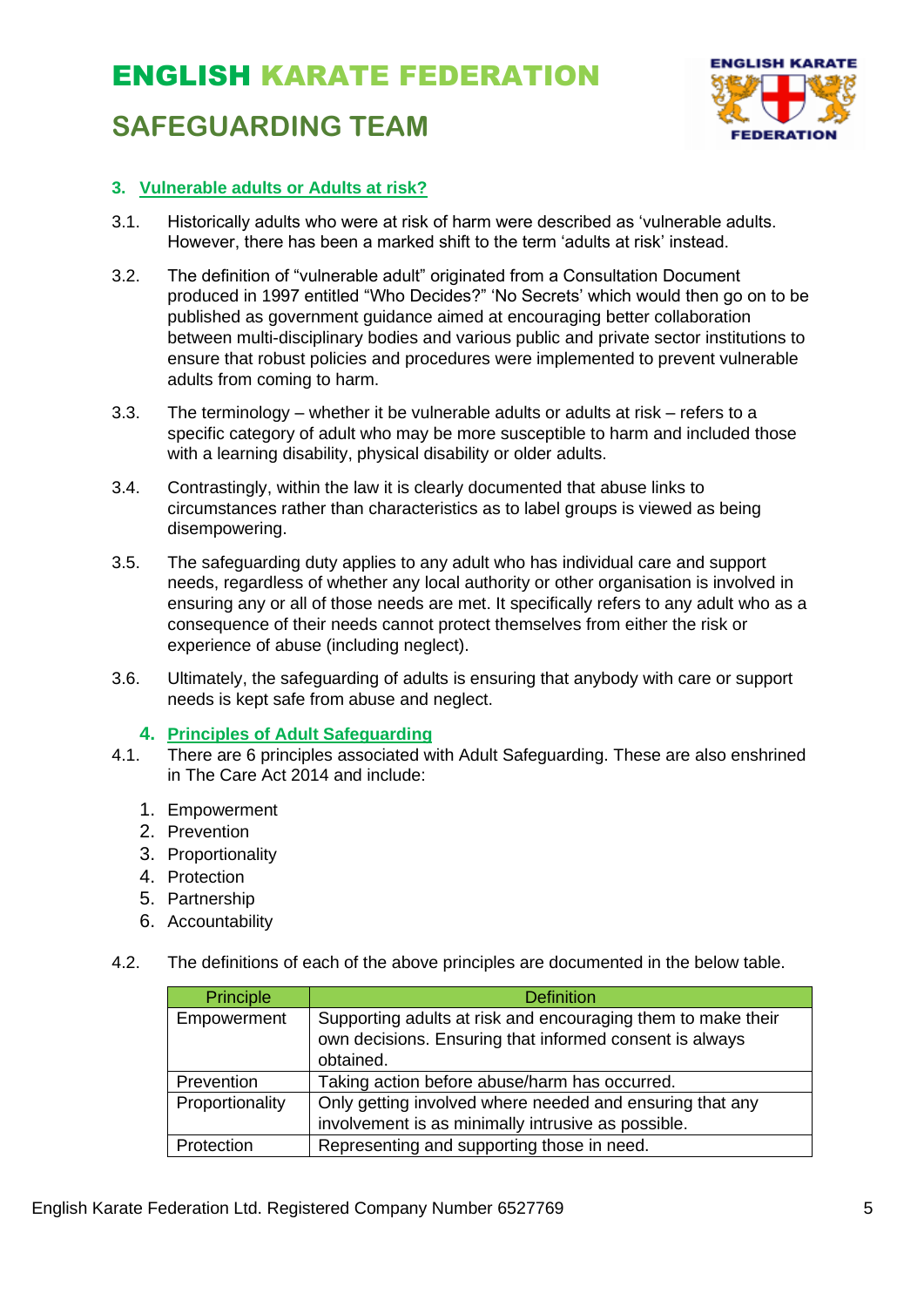### **SAFEGUARDING TEAM**



| Partnership    | Working collaboratively with other organisations to identify, |  |
|----------------|---------------------------------------------------------------|--|
|                | prevent and respond to abuse or neglect.                      |  |
| Accountability | Being open and honest.                                        |  |

#### **5. Why have 2 differing policies for children and adults at risk?**

- 5.1. There are a number of reasons why the EKF have chosen to separate the children and adults at risk safeguarding policies with the decision being made on what is best practice.
- 5.2. It is best practice to separate the policies in the view of the EKF Safeguarding Team because the issues which will affect adults and children can be very different. There are also certain types of abuse which will only affect adults e.g. financial abuse.
- 5.3. The Safeguarding Team arrived at this decision based upon the fact that there are differing laws and policies which oversee the regulation of safeguarding for both groups. Furthermore, differing definitions are used and often having one policy can cause confusion, dilutes the message and can cause a blurring of the boundaries.
- 5.4. Ultimately however, the decision has been arrived at because adults unlike children – have an absolute right to self-determination (unless under severe circumstances and always guided by stringently applied laws). For whilst adults and children are afforded with free will, adults may decide not to protect themselves whereas legal obligations are bestowed on parents or guardians for the protection of children. The law will only act in extreme circumstances e.g. lack of capacity resulting in some circumstances of a Deprivation of Liberty. This therefore can make safeguarding adults more complex than that of children's safeguarding due to the fact that it is not exclusively centred on generating suitable systems and processes to safeguard; but also requires authorities, sporting organisations and anybody with a duty of care, to take into consideration the crucial importance of ensuring a culture exists whereby it is the adults themselves who are informed and consulted on all decisions which affect them.

#### **6. Mental Capacity**

- 6.1. Adults make decisions for themselves every day with most of us being able to make every decision about our own lives ourselves. However, there are a small number of adults who are unable to make decisions due to a lack of capacity.
- 6.2. The Mental Capacity Act (2005) is the law underpinning capacity within the UK and it stipulates that each individual has the right to make their own decisions. The law provides a framework in which this can happen.
- 6.3. In terms of safeguarding adults at risk the concept of capacity is incredibly important. Capacity in this instance also refers to anybody who is over the age of 16 and therefore not 18 as adults would normally be defined as.
- 6.4. Under the law protections are also provided for the adults' family members, friends or paid support staff. The law allows them to make decisions on behalf of the adult who is deemed to be lacking capacity.
- 6.5. Factors which may affect a person's ability to make decisions can include: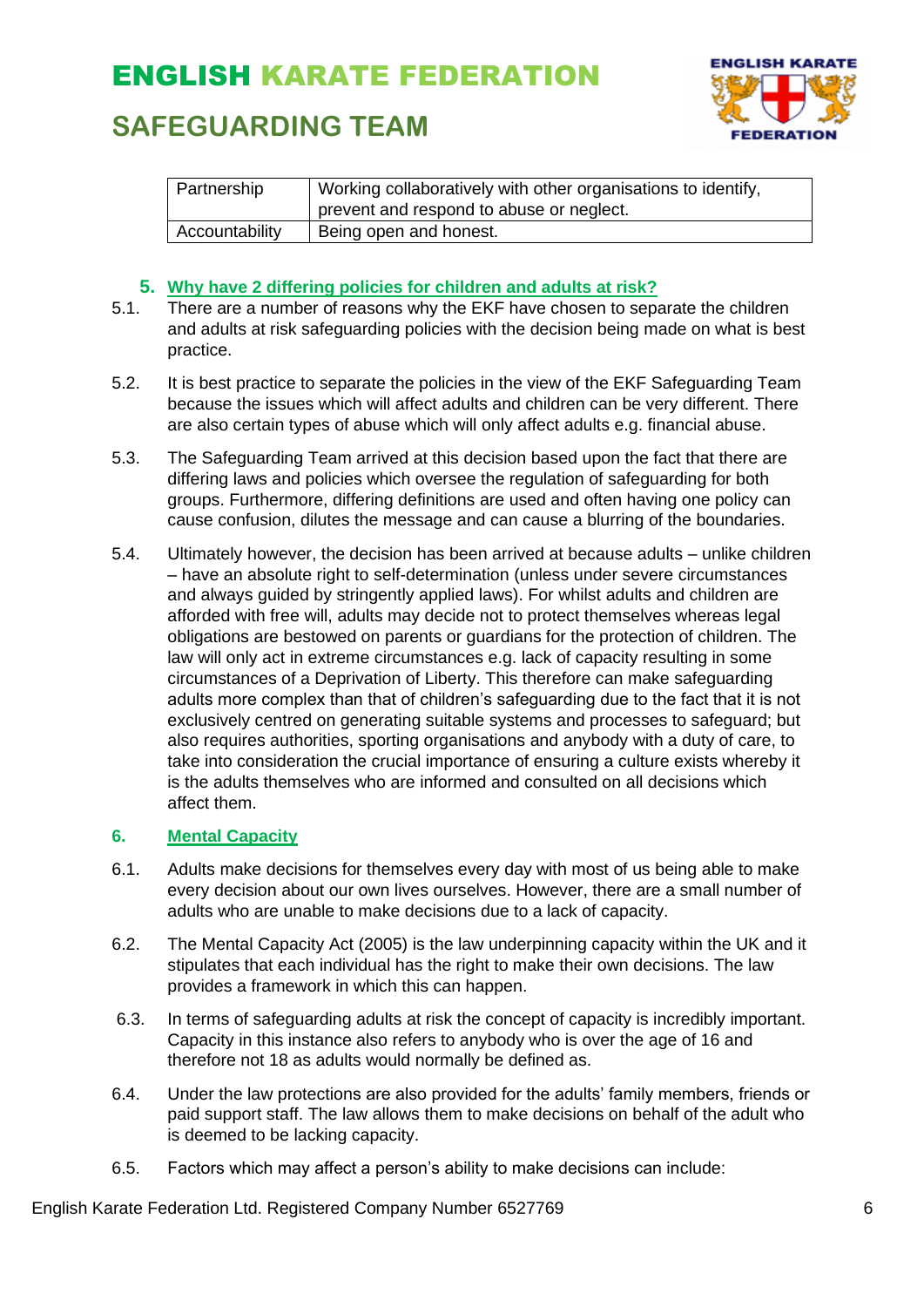### **SAFEGUARDING TEAM**



- Mental health conditions
- Dementia
- Acquired Brain Injury
- Physical health conditions
- 6.6. It is also important to note that the ability to make decisions can fluctuate and is not static. For example somebody who has just suffered an epileptic fit may not make a decision or feel anxious about making a decision after suffering a seizure. However, later on in the day presented with the same decision they would be able to do it themselves or at the very least be involved in the decision making process.
- 6.7. The Mental Capacity Act 2015 recognises that capacity is decision specific and therefore nobody will be labelled as lacking capacity per se.
- 6.8. Whilst this may not seem applicable for karate coaches and athletes, by understanding the law surrounding capacity is will help in certain circumstances. You may be faced with a situation whereby you have to take more time to explain things or you refer to the adult's carer for decisions. You could also be asked for your opinion in what is in the best interests of the adult attending the class. When deciding on best interests, weigh up the risks and benefits of a particular task.

#### **7. Para-karate**

- 7.1. Adults at risk may have disabilities which could be perceived as barriers to involvement in karate. However, no matter what the disability (severity, mental/physical) karate can be adapted accordingly to suit a variety of needs.
- 7.2. For further advice and guidance re: para-karate then please visit our website:

<http://www.englishkaratefederation.com/squad/para-karate.php>

#### **8. Who can abuse?**

8.1. The abuse or neglect of adults at risk can be undertaken by anybody who has contact with adults. This may be family members or friends but can also include care providers, volunteers, strangers and where adults at risk are involved with sporting activities this can extend to instructors, fellow karateka, employed Association or Governing Body members (voluntary or otherwise) and parents.

#### **9. The 10 types of abuse**

8.1. The Care Act 2014 documents that there are 10 differing types of abuse which can take place. These are documented in the table below along with accompanying definitions.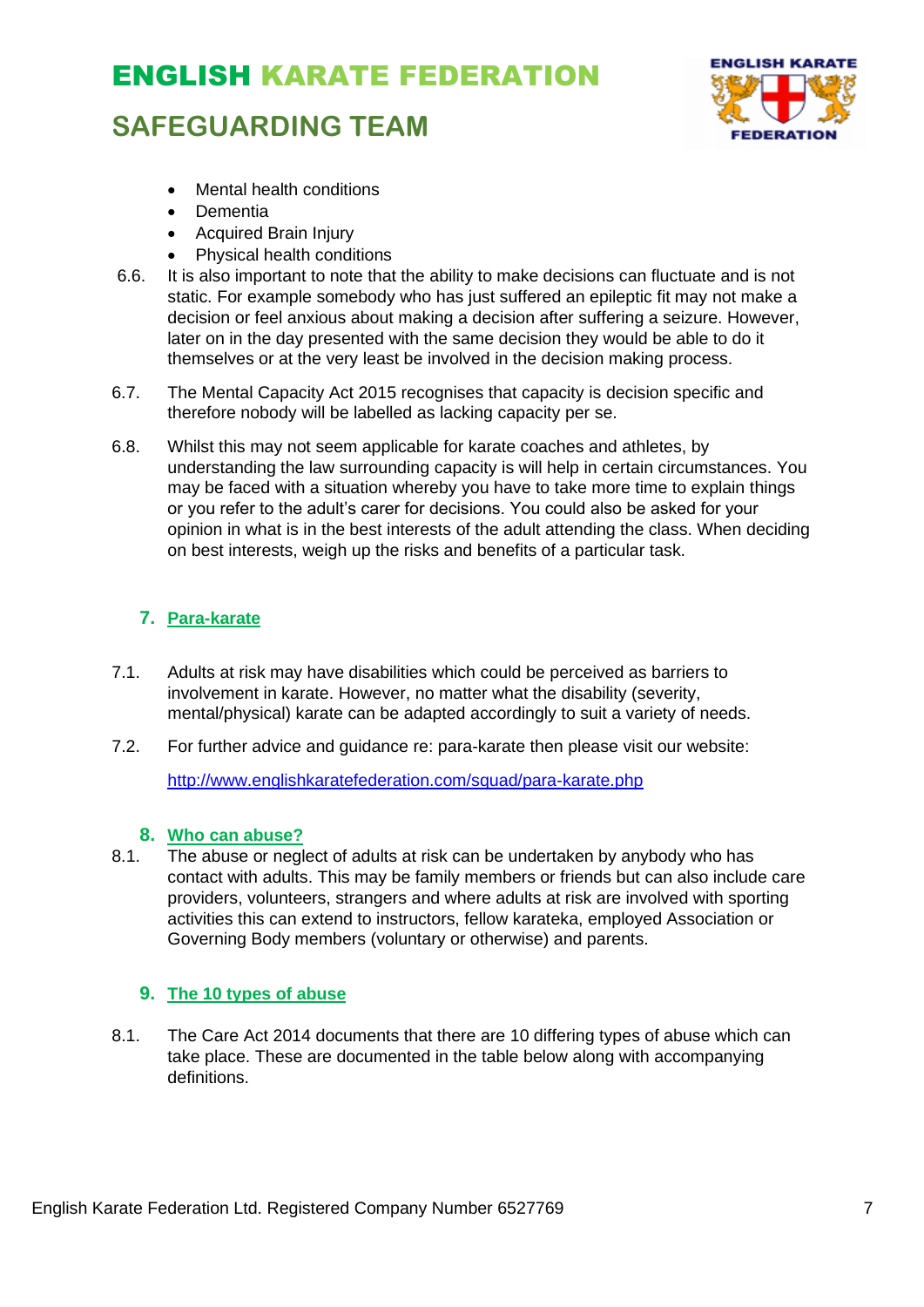### **SAFEGUARDING TEAM**



#### **PLEASE REFER TO PAGES 9-16 WHICH DOCUMENTS THE TYPES OF ABUSE, DEFINITIONS, INDICATORS, EXAMPLES AND ANY RELEVANT ADDITIONAL INFORMATION**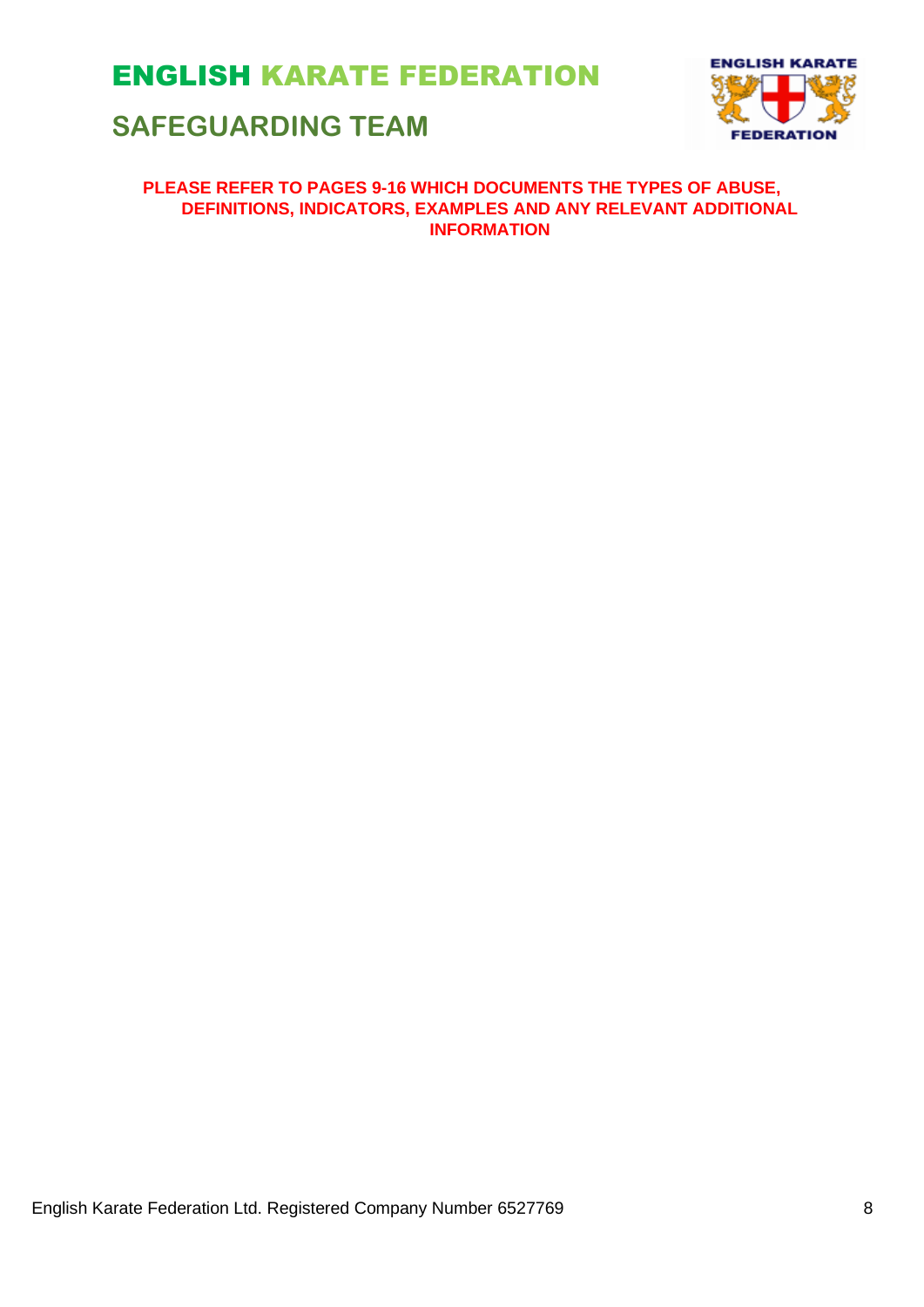### **SAFEGUARDING TEAM**



| Type of abuse     | <b>Definition</b>                                                                                                                                                                   | <b>Indicators and Examples</b>                                                                                                                                                                                                                                                                                                                                                                                                                                                                                                        | <b>Additional comments</b>                                                                                                                                                                                                                                                                                                                                                                                       |
|-------------------|-------------------------------------------------------------------------------------------------------------------------------------------------------------------------------------|---------------------------------------------------------------------------------------------------------------------------------------------------------------------------------------------------------------------------------------------------------------------------------------------------------------------------------------------------------------------------------------------------------------------------------------------------------------------------------------------------------------------------------------|------------------------------------------------------------------------------------------------------------------------------------------------------------------------------------------------------------------------------------------------------------------------------------------------------------------------------------------------------------------------------------------------------------------|
| Discriminatory    | Abuse which centres on difference<br>in treatment or behaviours<br>(including perceived) dependent<br>upon protected characteristics as<br>laid out under the Equality Act<br>2010. | Including: unequal treatment based on age,<br>disability, gender reassignment, marriage and<br>civil partnership, pregnancy and maternity,<br>race, religion and belief, sex or sexual<br>orientation, verbal or physical abuse,<br>derogatory remarks, inappropriate use of<br>language, deliberate exclusion related to a<br>protected characteristic.<br>Indicators: using racist or sexist descriptions or<br>innuendos, the individual appears withdrawn<br>and isolated, expressions of anger, frustration,<br>fear or anxiety. | None                                                                                                                                                                                                                                                                                                                                                                                                             |
| Domestic<br>Abuse | Encompassing physical, sexual,<br>financial or emotional abuse by a<br>member of the victim's family. This<br>included honour-based violence.                                       | Domestic violence or abuse can be<br>characterised by any of the indicators of<br>abuse.<br><b>Examples:</b><br>Any abuse category within a domestic setting<br>inclusive of physical, sexual, financial,<br>emotional etc.<br>Indicators:<br>Low self-esteem<br>Depression<br>Physical evidence of violence such as<br>bruising, cuts, broken bones, feeling<br>that the abuse is their fault, isolation<br>Limited access to money.<br>$\bullet$                                                                                    | <b>Domestic Abuse in LGBT</b><br><b>Relationships</b><br>Domestic abuse can occur<br>in both a heterosexual<br>relationship and a<br>homosexual relationship.<br>Indeed, there is a growing<br>evidence base that domestic<br>abuse may be occurring at a<br>similar rate within LGBTQ<br>relationships as with<br>heterosexual relationships.<br>Women can experience<br>abuse from women, and<br>men from men. |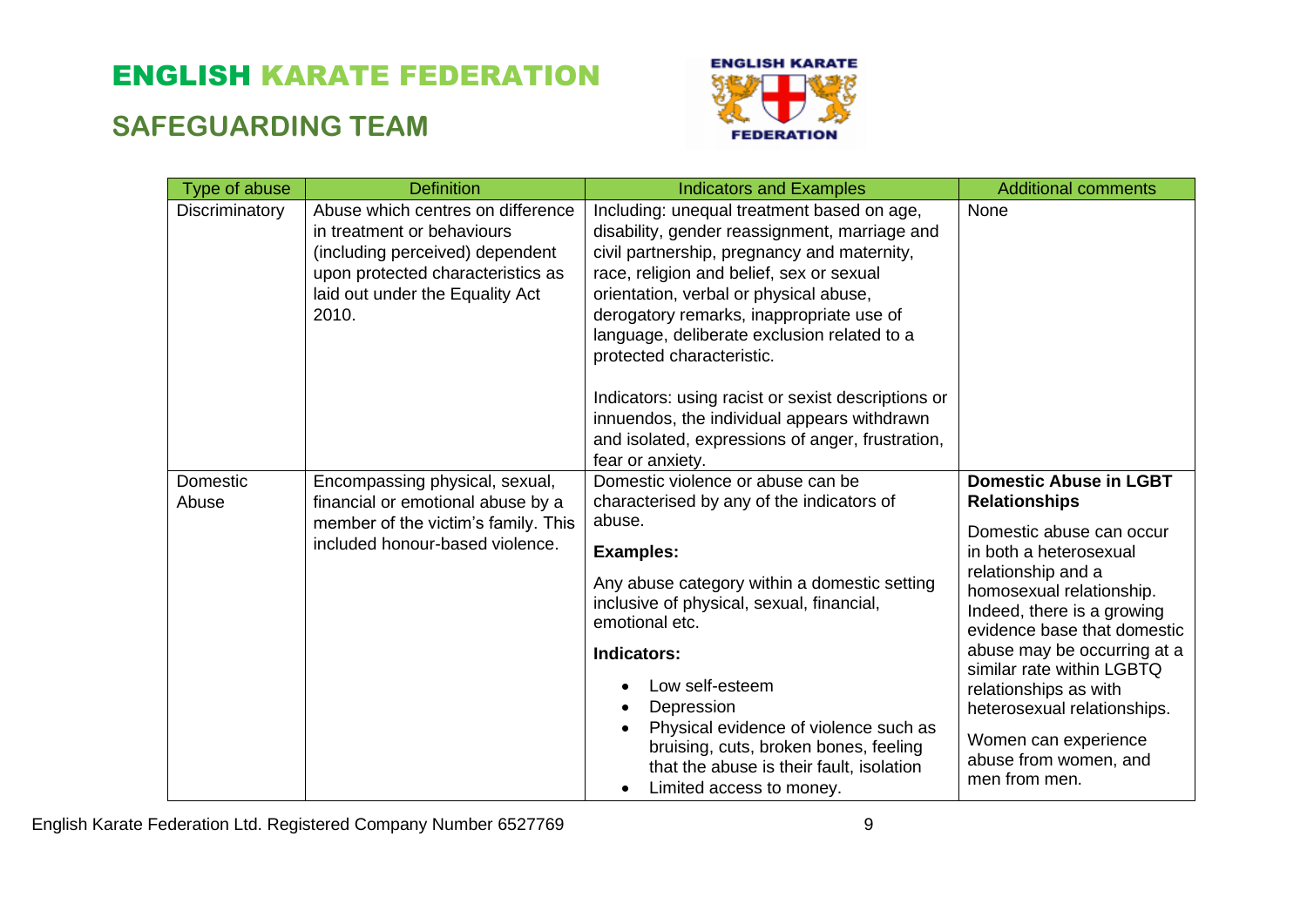### **SAFEGUARDING TEAM**



|  | Controlling behaviour is often referred to as<br>coercive behaviour and is typified by:<br>Acts of assault<br><b>Threats</b><br>Humiliation and intimidation<br>Harming, punishing, or frightening the<br>individual, preventing the victim from<br>escaping abuse. | Additionally, an LGBTQ<br>person experiencing<br>domestic abuse may also<br>have previous experience of,<br>or fear homophobia from<br>agencies. This may be<br>particularly true in sporting<br>environments like football for<br>example where there are no<br>openly gay professional<br>football players. |
|--|---------------------------------------------------------------------------------------------------------------------------------------------------------------------------------------------------------------------------------------------------------------------|---------------------------------------------------------------------------------------------------------------------------------------------------------------------------------------------------------------------------------------------------------------------------------------------------------------|
|  |                                                                                                                                                                                                                                                                     | Studies have also shown<br>that LGBT people are less<br>likely to name domestic<br>abuse. The reasons for this<br>can be numerous but often<br>include a fear of publicising<br>their sexual orientation.                                                                                                     |
|  |                                                                                                                                                                                                                                                                     | Aspects unique to LGBTQ<br>domestic abuse include:<br>"outing" them as a<br>method of control                                                                                                                                                                                                                 |
|  |                                                                                                                                                                                                                                                                     | abuse associated<br>with sexual<br>orientation or gender<br>identity                                                                                                                                                                                                                                          |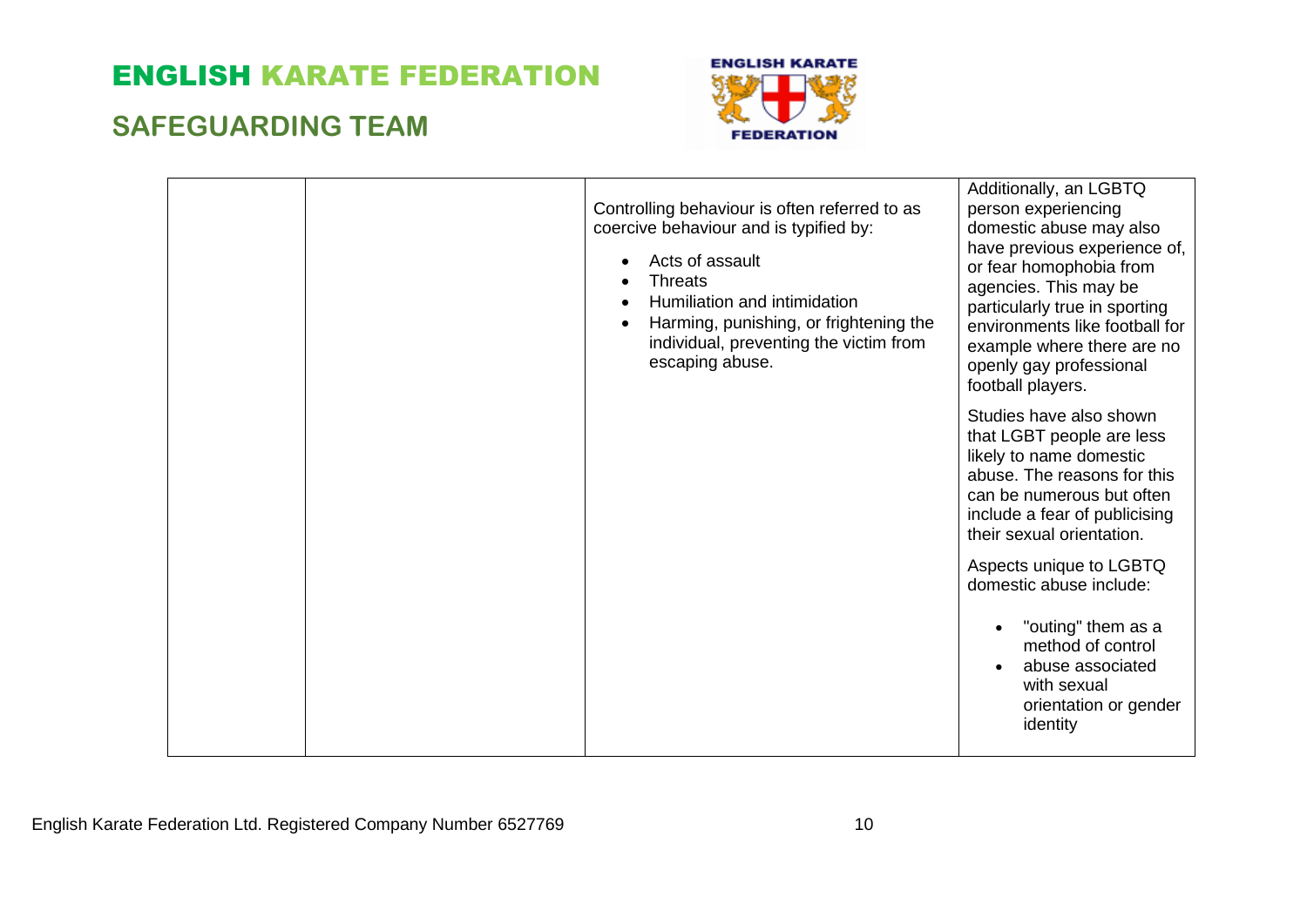### **SAFEGUARDING TEAM**



| Emotional or  | Abuse through a number of means                                   | <b>Examples:</b>                                   | Psychological and emotional    |
|---------------|-------------------------------------------------------------------|----------------------------------------------------|--------------------------------|
| psychological | which are intended to hurt the                                    | Includes the threat or perceived threat of harm    | abuse are complex as the       |
| (including    | victim mentally.                                                  | or abandonment. Can also cover the threat or       | signs it's taking place can be |
| bullying)     |                                                                   | perceived threat of deprivation of contact.        | hard to detect. Whilst the     |
|               |                                                                   | Abusive behaviours also cover humiliation,         | effects on the adult can be    |
|               |                                                                   | blaming, verbal abuse and the isolation or         | extremely destructive.         |
|               |                                                                   | withdrawal from supportive networks (this may      |                                |
|               |                                                                   | include a sustained period away from the dojo      |                                |
|               |                                                                   | for unexplained reasons).                          |                                |
|               |                                                                   |                                                    |                                |
|               |                                                                   | <b>Indications:</b>                                |                                |
|               |                                                                   | Insomnia, depression, verbal abuse, change in      |                                |
|               |                                                                   | appetite, weight loss/gain, signs of distress,     |                                |
|               |                                                                   | lack of trust in others, air of silence when a     |                                |
|               |                                                                   | particular individual is present.                  |                                |
| Financial or  | Is the use of an individual's funds                               | <b>Examples:</b>                                   | Can also abuse which is        |
| material      | and belongings without their                                      | Including theft, fraud, scamming and coercing      | referred to as 'Cuckooing'.    |
|               | permission. Financial abuse can                                   | an adult at risk to change their financial affairs | Cuckooing is a form of crime   |
|               | occur in isolation, but as research                               | to the benefit of the abuser e.g. being wrote      | in which criminals take over   |
|               | has shown, where there are other                                  | into inheritance. This can also include the        | the home of a vulnerable       |
|               | forms of abuse, there is likely to                                | misappropriation and misuse of property and        | person as a base for           |
|               | be financial abuse occurring.                                     | possessions.                                       | criminal activity e.g. drug    |
|               | Although this is not always the<br>case, everyone should be aware |                                                    | dealing, prostitution.         |
|               | of this possibility.                                              | <b>Indications:</b>                                |                                |
|               |                                                                   | Fear of making decisions, missing personal         |                                |
|               |                                                                   | possessions, worrying about money, lack of         |                                |
|               |                                                                   | basic items, such as clothing, heating and         |                                |
|               |                                                                   | food, unexplained lack of money, unnecessary       |                                |
|               |                                                                   | property repairs.                                  |                                |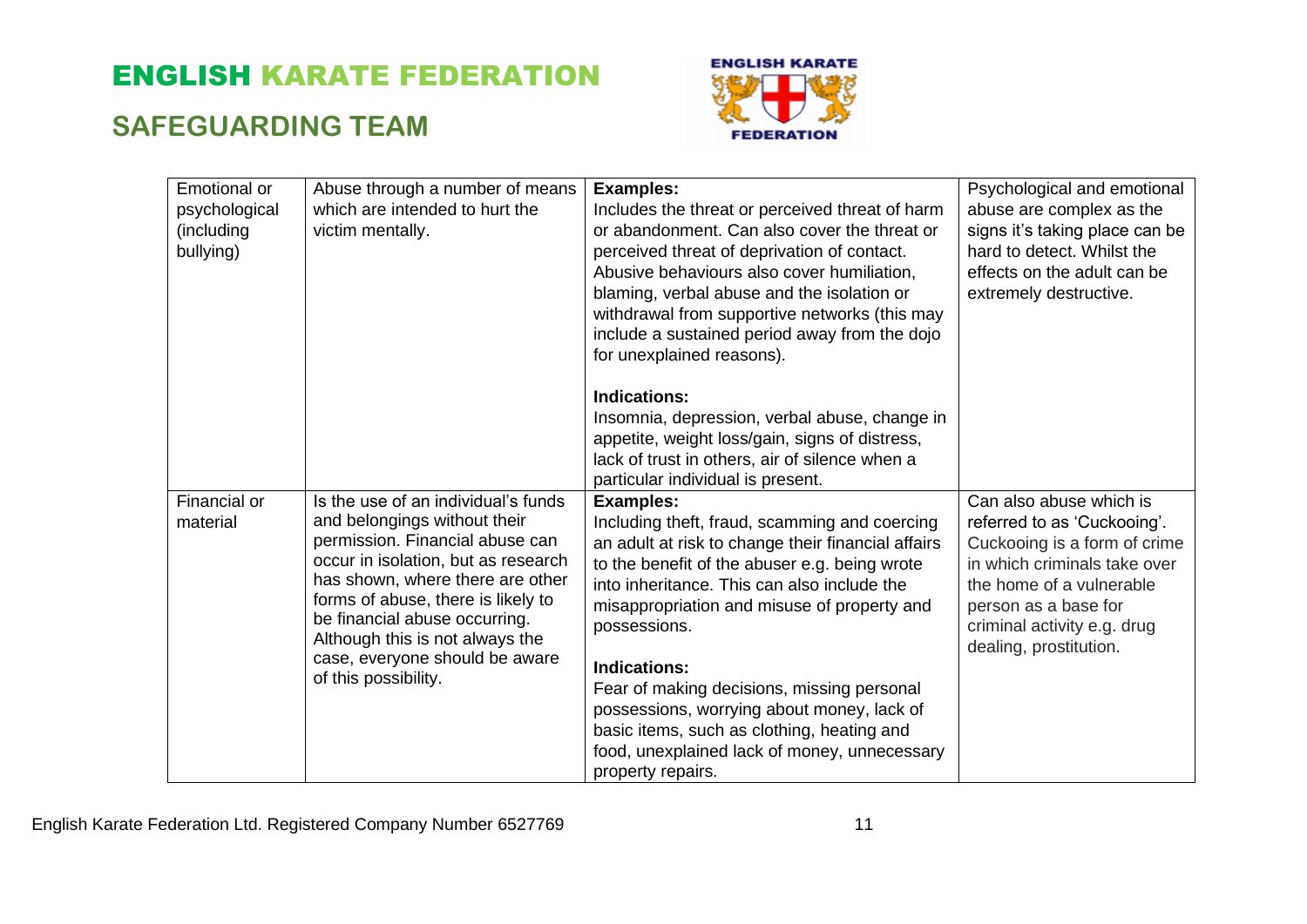### **SAFEGUARDING TEAM**



| Modern Slavery              | Specifically outlawed under the<br>Modern Slavery Act 2015 it<br>encompasses a form of organised<br>crime which recruits, moves and<br>harbours individuals against their<br>will through force, coercion,<br>abuse, deception or other means<br>into exploitative conditions and<br>practices.                                                                                                                                                                              | <b>Examples</b><br>Includes (but not restricted to) domestic<br>servitude, forced labour, human trafficking and<br>slavery.<br><b>Indicators</b><br>Fatigue, withdrawn, severe weight loss,<br>disordered eating or poor nutrition, there may<br>be indications of mental, physical and sexual<br>trauma, poor hygiene or dental pain. Victims<br>may rarely be seen in public or be working<br>extraordinarily long hours without a break.                                                                                                 | Large organisations are<br>expected to produce an<br>annual Modern Slavery<br>Report which highlights how<br>they are ensuring that they<br>do not inadvertently<br>contribute towards modern<br>slavery. The EKF regularly<br>reviews those within its<br>supply chain for goods,<br>services and events to<br>ensure that they are<br>professional bodies with<br>robust safeguard measures<br>in place. |
|-----------------------------|------------------------------------------------------------------------------------------------------------------------------------------------------------------------------------------------------------------------------------------------------------------------------------------------------------------------------------------------------------------------------------------------------------------------------------------------------------------------------|---------------------------------------------------------------------------------------------------------------------------------------------------------------------------------------------------------------------------------------------------------------------------------------------------------------------------------------------------------------------------------------------------------------------------------------------------------------------------------------------------------------------------------------------|------------------------------------------------------------------------------------------------------------------------------------------------------------------------------------------------------------------------------------------------------------------------------------------------------------------------------------------------------------------------------------------------------------|
| Neglect/acts of<br>omission | Failing in your duty of care for an<br>adult at risk/adults with individual<br>care needs. Inclusive of ignoring<br>physical needs, failing to provide<br>access to appropriate services<br>including health and education.<br>The withholding of necessities e.g.<br>critical medications or heating.<br>Abuse does not have to be<br>deliberate.<br>Neglect can be accidental but this<br>does not alter the fact that this is<br>abuse and it will be treated as<br>such. | <b>Examples:</b><br>Wilfully ignoring medical or physical care<br>needs, failure to provide or withholding access<br>to the necessities of life such as adequate<br>nutrition, shelter, clothing, heating, medication,<br>stimulation and activity, preventing access to<br>personal belongings, such as, glasses, hearing<br>aids.<br>Indications:<br>Poor physical condition and/or personal<br>hygiene, poor environment - dirty or<br>unhygienic, pressure sores or ulcers, untreated<br>injuries and medical problems, malnutrition or | When an individual<br>undertaking a task doesn't<br>undertake that task properly<br>or doesn't do things that<br>they should be doing, which<br>thereby has a negative<br>effect on somebody else. It<br>could be deliberate or due to<br>an oversight, either way the<br>individual concerned is not<br>conducting themselves<br>appropriately.                                                           |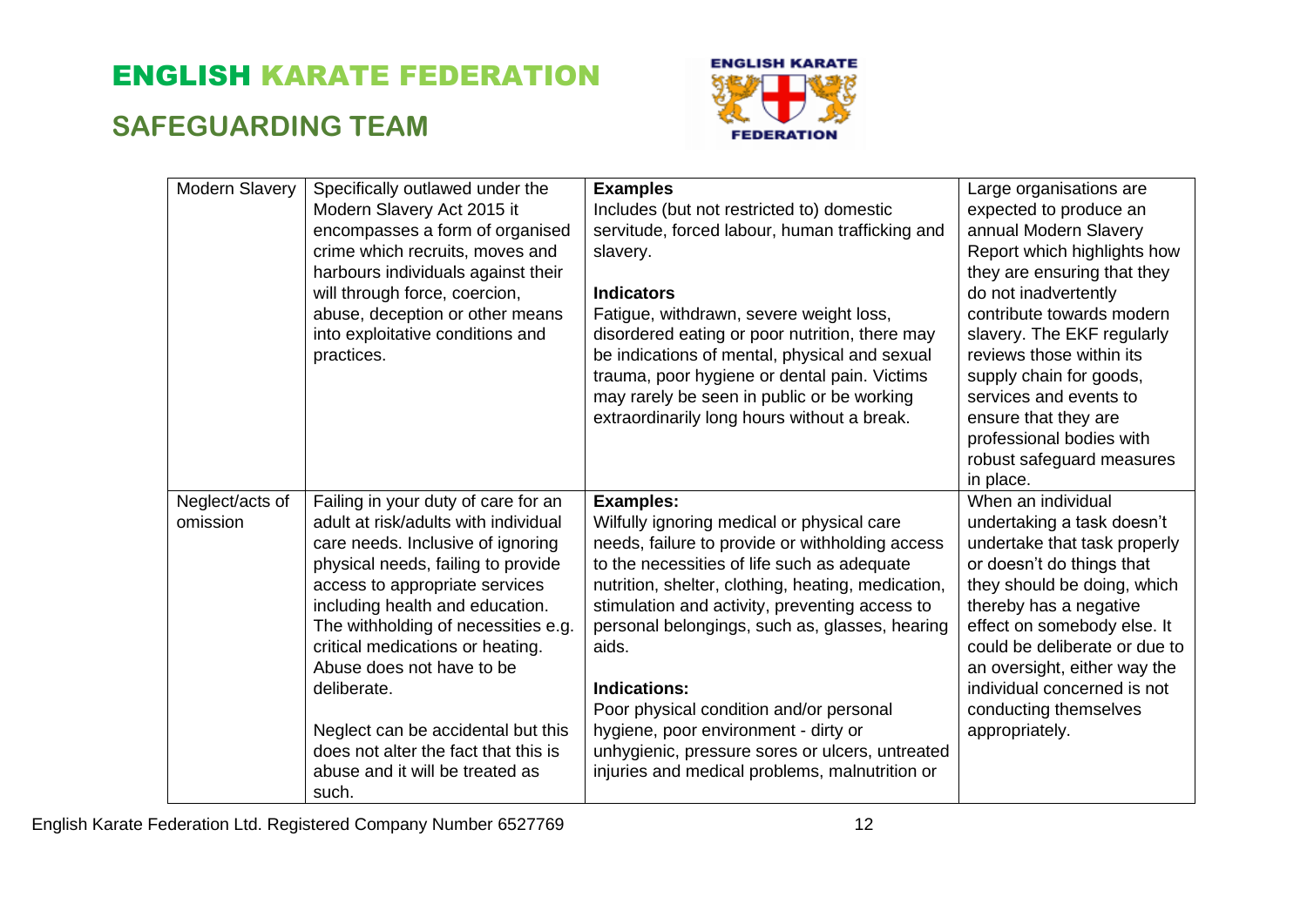### **SAFEGUARDING TEAM**



|                |                                                                                                                                                                                                                                                                                                                                                                                                 | unexplained weight loss, complaints of<br>hunger/thirst.                                                                                                                                                                                                                                                                                                                                                                                                                               |                                                                                                                                                                                                                         |
|----------------|-------------------------------------------------------------------------------------------------------------------------------------------------------------------------------------------------------------------------------------------------------------------------------------------------------------------------------------------------------------------------------------------------|----------------------------------------------------------------------------------------------------------------------------------------------------------------------------------------------------------------------------------------------------------------------------------------------------------------------------------------------------------------------------------------------------------------------------------------------------------------------------------------|-------------------------------------------------------------------------------------------------------------------------------------------------------------------------------------------------------------------------|
| Organisational | Incorporating neglect and/or poor<br>practice which is systemic within<br>an organisation. This may be<br>intentional or non-intentional and<br>refer to an isolated incident or a<br>pattern of behaviour.<br>Organisational abuse can take<br>place through poor professional<br>practice, the structure of an<br>organisation or the drafting and<br>application of procedural<br>documents. | Includes run-down or overcrowded<br>establishments, lack of leadership and<br>supervision, abusive and disrespectful<br>attitudes towards people accessing EKF<br>services and a lack of respect for privacy and<br>dignity e.g. failure to provide adequate<br>changing facilities.<br>Indications:<br>Poor record-keeping<br>$\bullet$<br>Weak systems and processes<br>$\bullet$<br>Lack of robust policies/guidelines<br>$\bullet$<br>Lack of education and awareness<br>$\bullet$ | Any type of abuse does not<br>have to knowingly abuse.<br>Organisations can be guilty<br>of abuse without realising it<br>and this represents one of<br>the most important areas for<br>the EKF as a Governing<br>Body. |
| Physical       | Any form of non-accidental<br>physical force being used. It is the<br>use of force which results in pain<br>or injury or a change in the<br>individuals natural physical state.                                                                                                                                                                                                                 | <b>Examples:</b><br>Hitting, slapping, pushing, punching, kicking,<br>hair-pulling, biting, physical punishments,<br>unlawful use of restraint, burning.<br><b>Indications:</b><br>No explanation for injuries or inconsistency<br>with the account of what happened,<br>unexplained falls, frequent injuries, disguising<br>injuries, malnutrition, subdued behaviour,<br>burns.                                                                                                      | None                                                                                                                                                                                                                    |
| Self-neglect   | An adult at risk with care needs<br>who is living or acting in a way<br>which is not conducive to their                                                                                                                                                                                                                                                                                         | <b>Examples:</b><br>Refuses or disengages from support,<br>$\bullet$<br>treatment or services which are<br>regarded as essential to safeguard their                                                                                                                                                                                                                                                                                                                                    | Due consideration needs to<br>be given as to the impact on<br>the adult at risk's wider<br>support network, their                                                                                                       |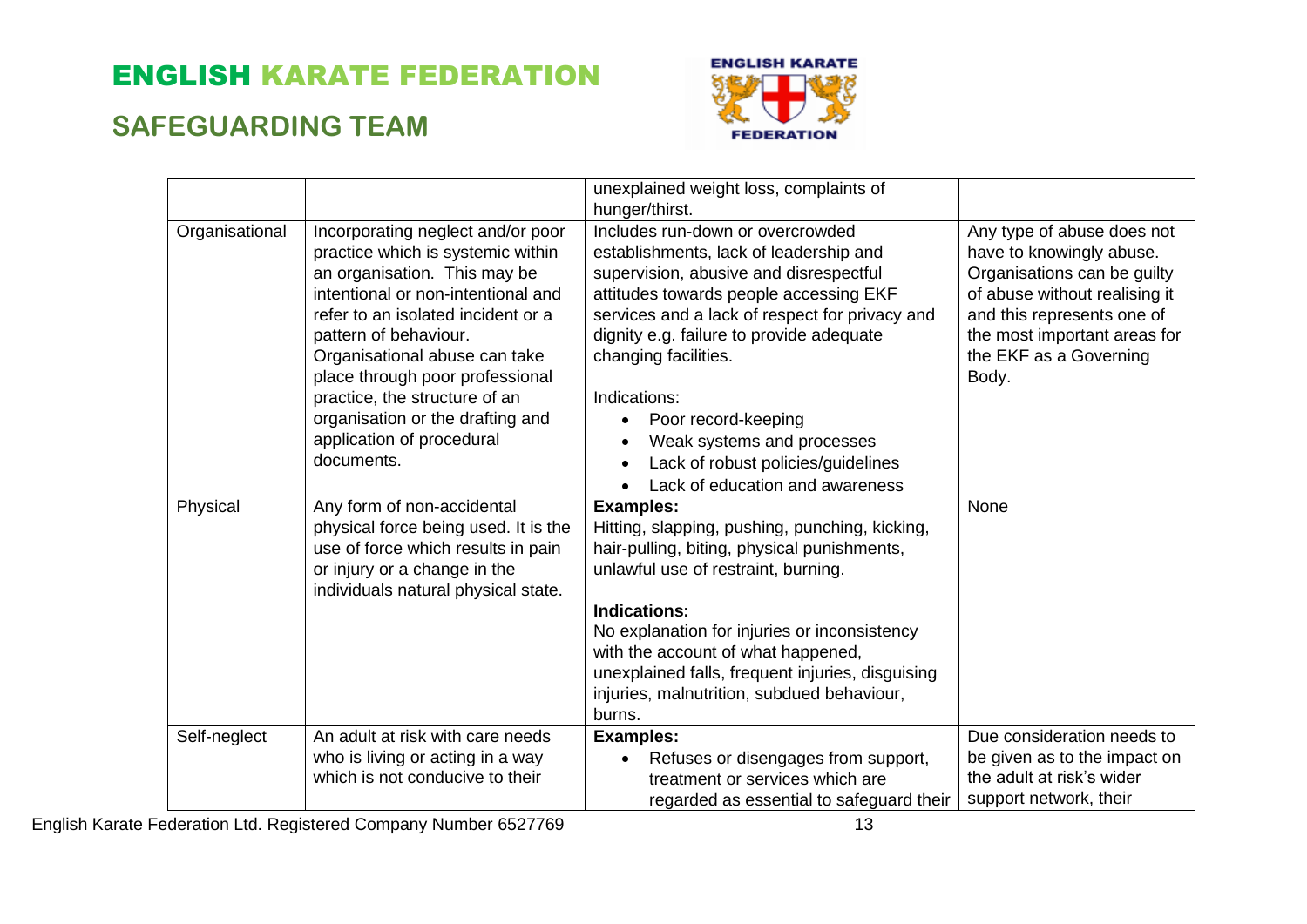### **SAFEGUARDING TEAM**



|        | physical or mental health or<br>general wellbeing.                                                                       | health, wellbeing or safety.<br>Are under duress to refuse, not engage<br>$\bullet$<br>with services, or is dependent on<br>someone who is unwilling/unable to<br>engage with services.<br>Has a poor appearance and personal<br>hygiene e.g. dirty clothes, hair etc.<br><b>Indications:</b><br>Very poor personal hygiene, unkempt<br>appearance, lack of essential food, clothing or<br>shelter, malnutrition and/or dehydration,<br>hoarding, living in squalid or unsanitary<br>conditions. | mental capacity and whether<br>the distinct unique<br>circumstances of each case<br>warrant a safeguarding<br>concern. However, if in<br>doubt a referral should be<br>made and then a<br>professional determination<br>can be made. |
|--------|--------------------------------------------------------------------------------------------------------------------------|--------------------------------------------------------------------------------------------------------------------------------------------------------------------------------------------------------------------------------------------------------------------------------------------------------------------------------------------------------------------------------------------------------------------------------------------------------------------------------------------------|--------------------------------------------------------------------------------------------------------------------------------------------------------------------------------------------------------------------------------------|
| Sexual | The involvement of an adult at risk<br>in sexual activities and/or<br>relationships which they have not<br>consented to. | <b>Examples:</b><br>Including an array of offences such as:<br>Indecent exposure<br>Female Genital Mutilation including<br>$\bullet$<br>Breast Flattening/Ironing (please refer<br>to dedicated section within policy for<br>more information)<br>Rape<br>Sexual photography<br>Sexual teasing<br>Subjection to pornography or sexual<br>acts to which the adult at risk has not<br>consented to witnessing or feels<br>coerced into doing so                                                    | None                                                                                                                                                                                                                                 |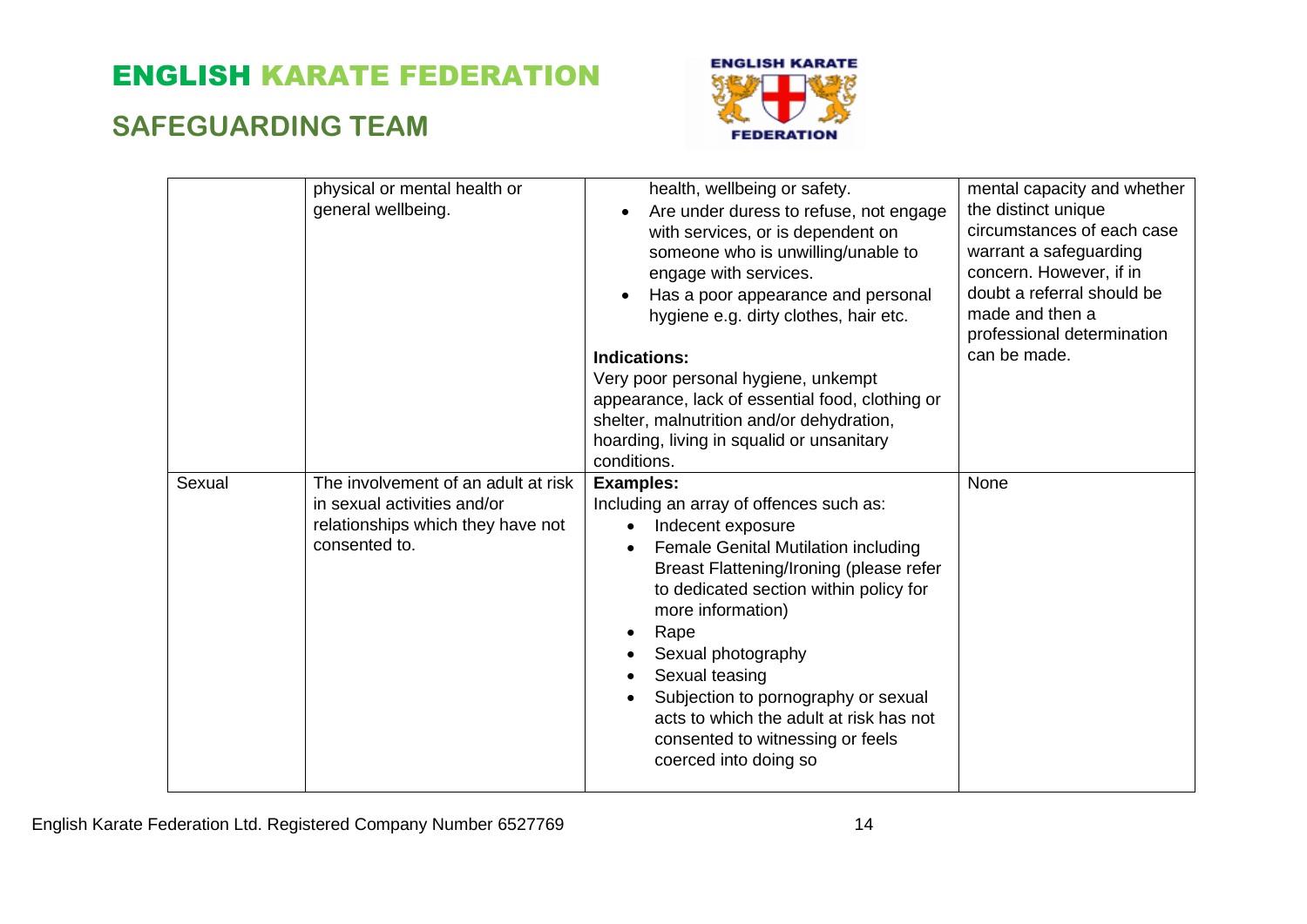### **SAFEGUARDING TEAM**



| Indications:                                                                                                                                                                                                      |  |
|-------------------------------------------------------------------------------------------------------------------------------------------------------------------------------------------------------------------|--|
| • Physical                                                                                                                                                                                                        |  |
| Bleeding, pain or itching in the<br>$\circ$<br>genital area, foreign bodies in<br>genital or rectal openings,<br>bruising, difficulty in walking or<br>sitting, pregnancy in a woman<br>who is unable to consent. |  |
| Behavioural:<br>$\bullet$                                                                                                                                                                                         |  |
| $\circ$ Self-harming, signs of<br>depression or stress,<br>uncharacteristic use of explicit<br>sexual language, fear of<br>receiving help with personal<br>care, poor concentration                               |  |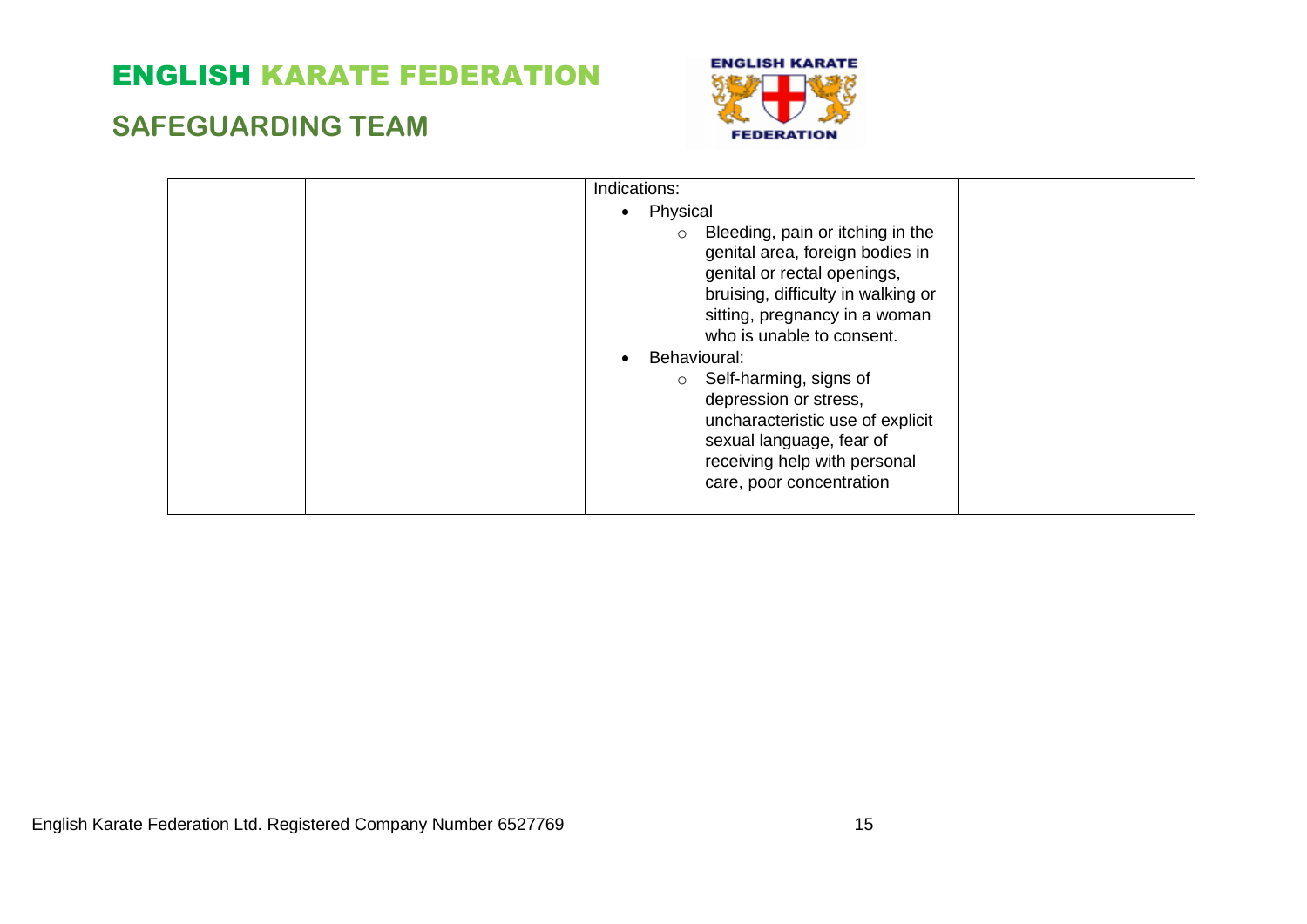

### **SAFEGUARDING TEAM**

#### **10. Other Forms of Abuse**

10.1. Documented below are specific types of abuse which have been included with definitions provided for the purposes of wider information sharing. They are forms of abuse which are encompassed by those already mentioned and are not distinct standalone categories:

| <b>Abusive</b> | <b>Definition</b>                                                                                                                   |
|----------------|-------------------------------------------------------------------------------------------------------------------------------------|
| practice       |                                                                                                                                     |
| Cyber-Bullying | This occurs online through either social media, e-mail, text                                                                        |
|                | messaging or another associated electronic forum. This can<br>include bullying and harassment.                                      |
| Forced         | A situation whereby one or both parties to the marriage is not                                                                      |
| Marriage       | freely consenting or willing to participate in the marriage<br>ceremony. This was outlawed by the Crime and Policing Act            |
|                | 2014. However, this is not to be mixed up with an arranged                                                                          |
|                | marriage in which parties freely agree to seeking the assistance                                                                    |
|                | of a third party to identify a spouse for themselves. This is<br>practiced in some cultures and is <b>NOT</b> a form of abuse.      |
| Mate Crime     | As described by the Safety Network Project, ARC, this involves                                                                      |
|                | adults at risk being targeted by others who befriend them and                                                                       |
|                | then seek to take advantage. This is not necessarily illegal                                                                        |
|                | unless another form of criminal abuse has taken place and often<br>goes on in private. However, whilst not illegal this can have    |
|                | significant negative effects for the adult at risk. Within recent                                                                   |
|                | years Serious Case Reviews have highlighted that adults with a                                                                      |
|                | learning disability have been murdered by somebody who they                                                                         |
|                | thought was their 'mate'.                                                                                                           |
| Radicalisation | With the goal of recruiting people and attracting people to their<br>extreme views. The act of persuading vulnerable individuals or |
|                | adults at risk of the legitimacy of their cause. Can be                                                                             |
|                | undertaken through direct relationships or social media. Please                                                                     |
|                | refer to the dedicated PREVENT section along with an e.g. of                                                                        |
|                | an adult at risk who was embroiled in a terrorist related incident.                                                                 |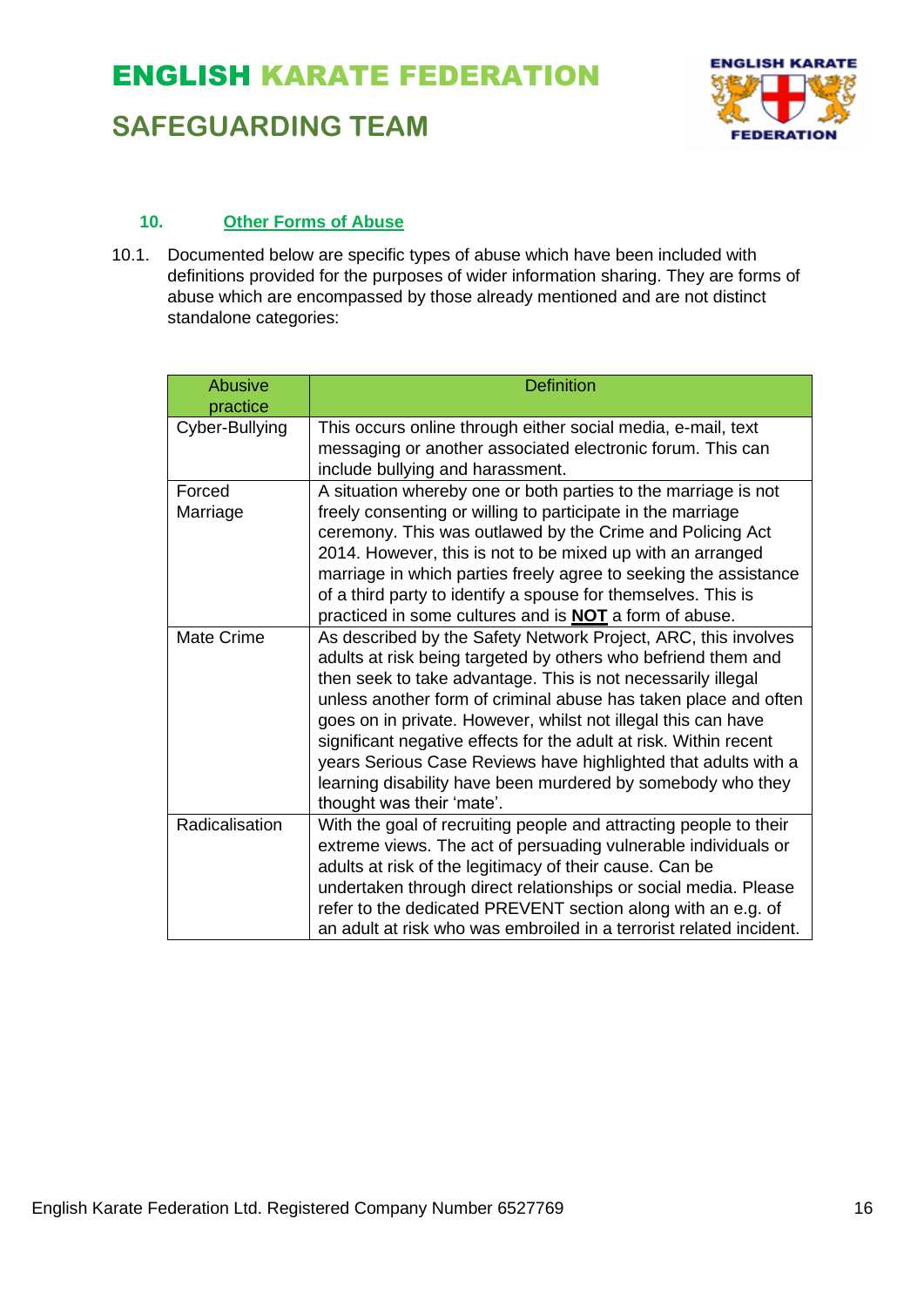### **SAFEGUARDING TEAM**



#### **11.General/Common signs of abuse**

- 11.1. There are a number of signs which may indicate that an adult at risk is being abused or neglected. It should be noted that some of the common signs of abuse are not in of themselves abusive practice and may be innocent. These include (but are not restricted to):
	- There are unexplained injuries and bruises present
		- o The adult may not be willing to discuss how these injuries came about or may not seek medical attention when required
	- Property (including financial e.g. money) goes missing
	- Absence from the club without reason
		- o When prompted with reminders or coaches try to make contact to see if everything is ok, there may be no response received
	- An unkempt appearance including inappropriate sports kit or dirty gi
	- A change in behaviour
		- o This can include changes in their behaviour towards certain people e.g. a particular coach or club member
	- Unexplained weight loss or weight gain
	- Disclosure of abuse
	- Evidence of self-harm e.g. lacerations to forearms
	- Coaches intentionally, repeatedly and forcefully demonstrating on an adult at risk
- 11.2. Whilst it is not the responsibility of individuals concerned that abuse may be taking place to investigate and decide whether this is the case, it is their responsibility to ensure that any concerns are duly escalated and reported. If it is felt that the adult at risk is at immediate risk of being harmed then the police should be contacted on 999.
- 11.3. For less immediate concerns please contact your Local Safeguarding Officer. For how to refer concerns to the EKF Safeguarding Team please refer to Appendix 1.

#### **12. Responding to Concerns**

- 12.1. It is good practice to involve the adult at risk and consider their views on what they wish to happen next. If concerns need to be escalated, then you should make every effort to inform the adult as such. Due regard must be given to the adults ongoing needs and wishes but this does not resolve the legal duty to escalate to the most appropriate authority where necessary.
- 12.2. When you have concerns or a disclosure of abuse or neglect is made then it is imperative that these concerns are written down as soon as possible as to capture as much detail as possible. Try and be specific in capturing dates and times and use the adults own words where practical. Once this has been done an incident form should be submitted to your Association Lead Safeguarding Officer or the EKF Safeguarding Team. The EKF Safeguarding Team can be contacted by e-mail at[:cpo@englishkaratefederation.com.](mailto:cpo@englishkaratefederation.com) Additionally, an incident form is available on the website ([http://www.englishkaratefederation.com/safeguarding/reporting](http://www.englishkaratefederation.com/safeguarding/reporting-concerns.php)[concerns.php](http://www.englishkaratefederation.com/safeguarding/reporting-concerns.php)) and in Appendix 4.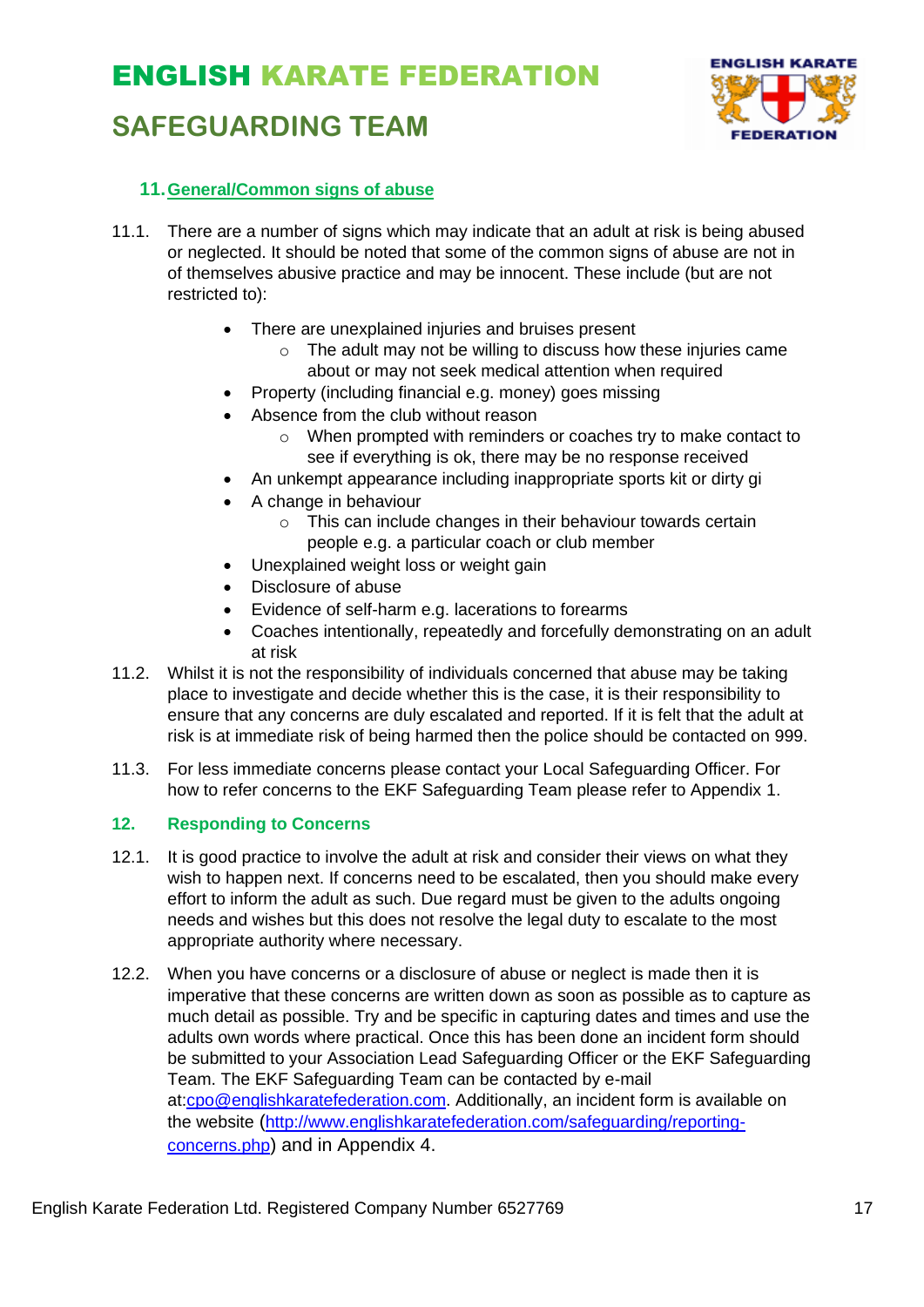### **SAFEGUARDING TEAM**



12.3. Do not:

- Panic react calmly so as not to frighten the victim
- Acknowledge that what the adult at risk is doing is difficult but that they are doing the right thing by confiding in you
- Reassure the victim that they are not to blame
- Make sure that, from the outset, you can understand what the adult at risk is saying.
- Be honest straight away and tell the victim you cannot make promises that you will not be able to keep.
- Do not promise that you keep the conversation secret. Explain that you will need to involve other people and that you will need to write things down.
- Listen to and believe the adult at risk; take them seriously.
- Do not allow your shock or distaste to show.
- Keep any questions to a minimum but do clarify any facts or words that you do not understand – do not speculate or make assumptions.
- Avoid closed questions (i.e. questions which invite yes or no answers)
- Do not probe for more information than is offered.
- Encourage the adult, to use its own words.
- Do not make negative comments about the alleged abuser.
- Do not approach the alleged abuser

#### **13.Use of Photographic Filming Equipment at EKF Events**

- 13.1. There is no intention to stop people photographing and videoing as educational tools, but this is in the context of appropriate safeguards being in place. There is evidence that some people have used sporting events as an opportunity to take inappropriate photographs or film footage of adults at risk and disabled sportspeople in vulnerable positions.
- 13.2 It is advisable that all clubs be vigilant with any concerns to be reported to the Association Protection Officer.
- 13.3 Official photographers must be registered with the event organiser and wear identification (see EKF Photography Policy). The EKF has a policy of recording authorised camera operators and this is implemented at our National junior and senior championships.
- 13.4 At EKF National/Regional squad events only persons authorised by the EKF may video or take photos for promotional purposes only. No images are allowed to be taken at these events by other persons.
- 13.5 There is a permit charge for an authorised photographer pass. One pass covers both items (camera & video). All passes must be worn while filming or taking snap shots. Where an operator is asked to produce a valid pass and fails to do so, they may be required to leave the premises. This pass is for use in the spectator seating or Balcony areas. It is not for permission to use photographic equipment around the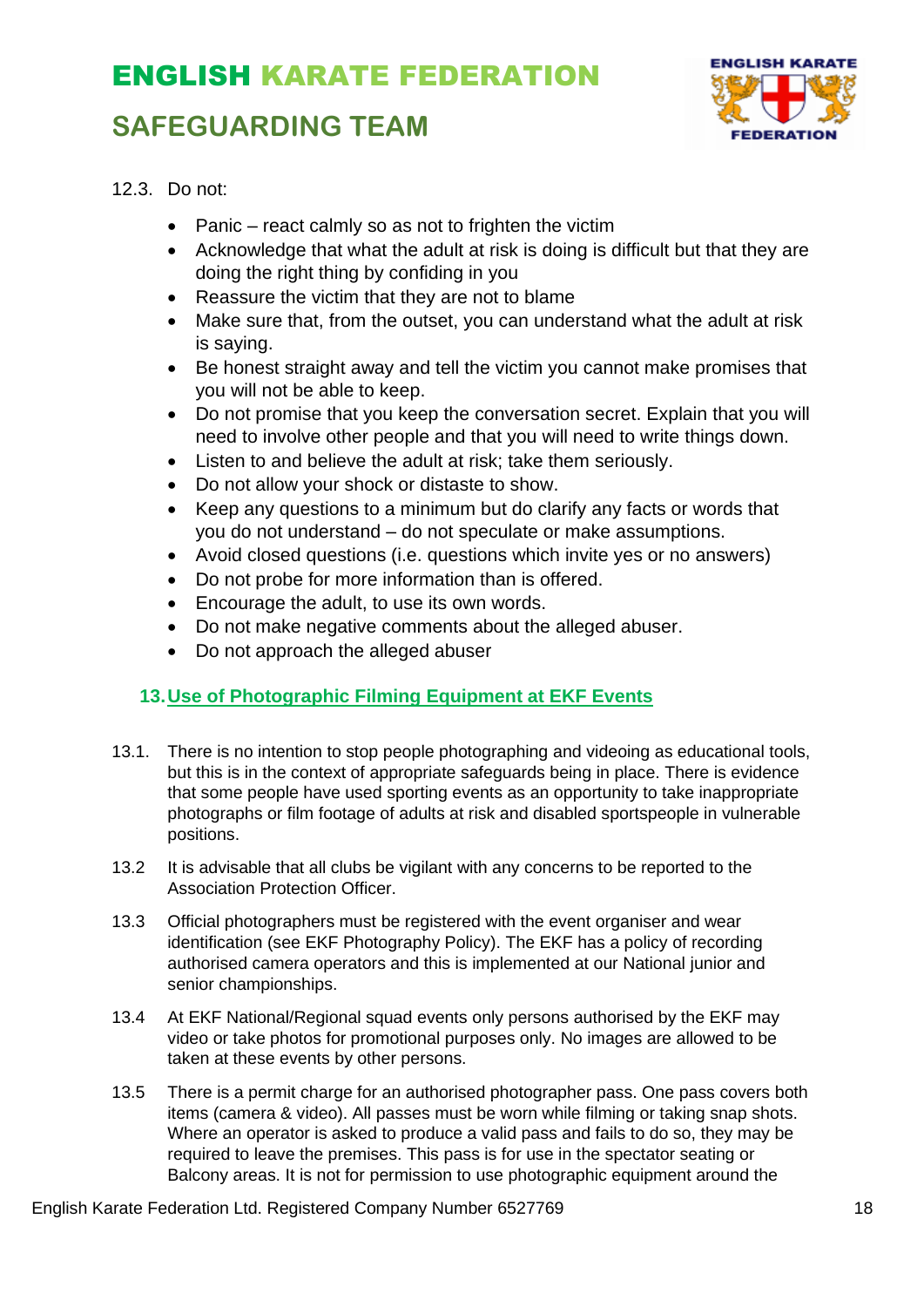### **SAFEGUARDING TEAM**



Areas. If this privilege is abused and contradicts the well being, ethics and integrity of which it was intended, the operator will be held responsible and will be required to leave the Sports Hall. Their details will be reported to the proper authority.

#### **14. Videoing as a coaching aide**

- 14.1 There is no intention to prevent club coaches and teachers using video equipment as a legitimate coaching aid. However, performers and their parents/carers should be aware that this is part of the coaching programme and care should be taken in the storing of such films. The EKF also follows closely the guidance issued by relevant safeguarding bodies who advise:
	- Where athletes are used in promotional material the appropriate consent is obtained, or professional models and/or illustrations are used.
	- Avoid using the first name and surname together, of individuals in a photograph
	- If the athlete is named, we do not use their photograph without first obtaining the appropriate consent
	- If the photograph is used, we do not name the individual without first obtaining the appropriate consent.

#### **15. Female Genital Mutilation (FGM)**

- 15.1. FGM is the practice of intentionally removing part or all of the external female genitalia and/or other female genital organ injury for non-medical purposes with FGM having no health benefits. FGM may also be referred to as 'female circumcision' or 'cutting' and in diverse communities cultural references may be used which may be include; tahur, halalays, gudniin, sunna or khitan to name but a few.
- 15.2. The practice is a cultural one with no religious text requiring that girls are 'cut'. It is most prevalent in African and Middle Eastern regions but it is not exclusively geographically defined. The countries with the highest prevalence of the practice include Egypt, Eritrea, Ethiopia, Gambia, Guinea, Nigeria and Somalia. The practice is also carried out in Asian countries such as Malaysia and has been known to occur in South America. Whilst these countries have the highest prevalence of the practice, it is carried out on British citizens who are taken abroad.
- 15.3. There is no one way of undertaking the 'cut' and it can be carried out at a number of differing stages from two days after birth to before puberty or even during pregnancy. The age group which is most commonly affected ranges from 0-15 years however it is necessary to state that all occurrences of FGM (no matter how historical i.e. affecting an adult who had 'the cut' as a child) have to be reported.
- 15.4. This is an inhumane treatment which has been outlawed in the UK through the FGM Act 2003 and anybody who has been found guilty of the offence can face up to 14 years in jail. Additionally anybody found to be failing in their duty of care and assumed responsibility can face up to 7 years in prison. The practice results in severe bleeding and problems during urination as well as infections, childbirth complications and the increased chance of infant mortality not to mentioned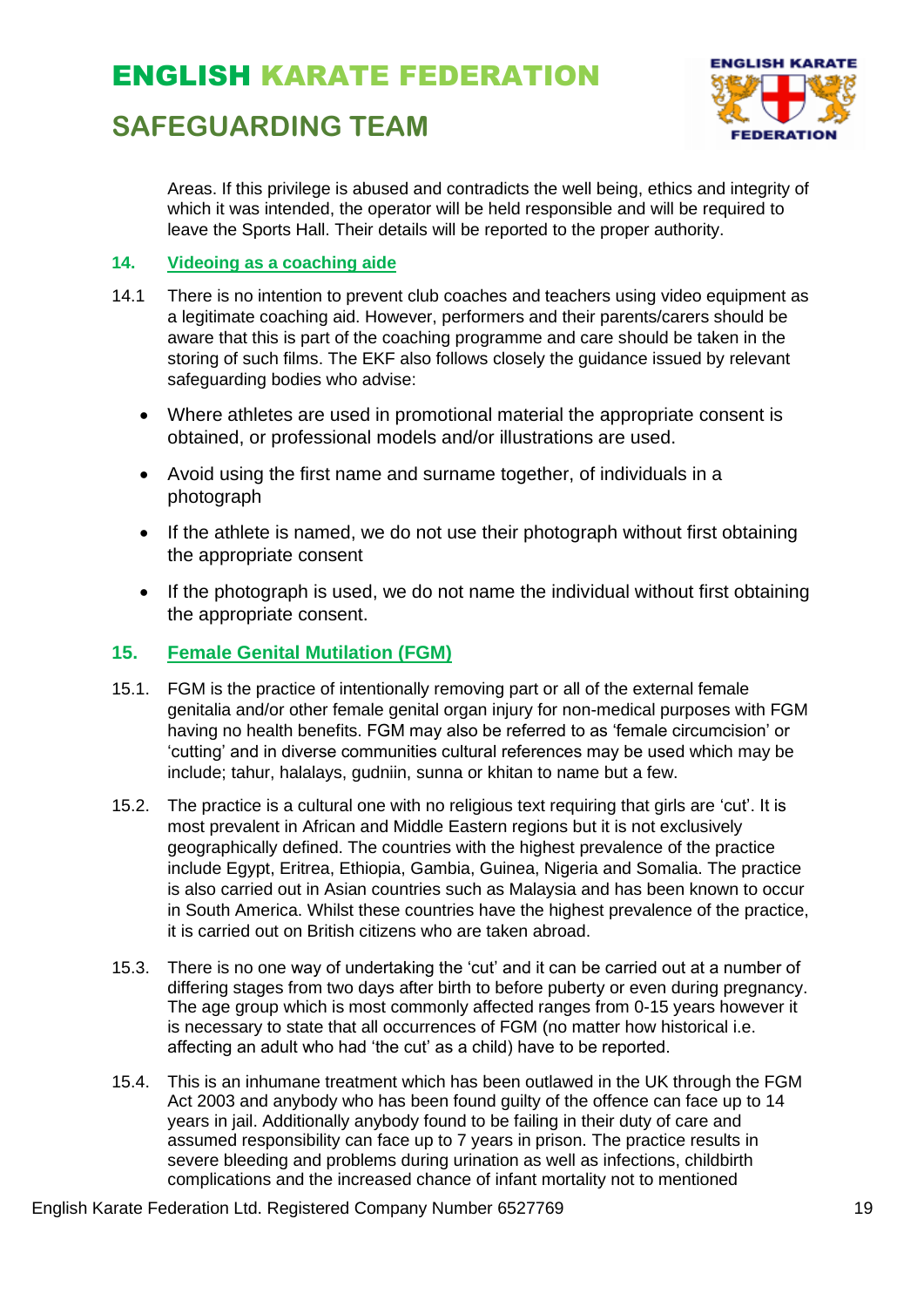### **SAFEGUARDING TEAM**



psychological problems.

- 15.5. Given these procedures are not fully irreversible, prevention is key. The EKF and Associations have a duty of care to all adults at risk or adults who have had the cut to take action and bring about justice.
- 15.6. Key signs and symptoms to be mindful of:
	- The adult's family are known to have had FGM
	- The family belongs to a community which is known to practice FGM
		- o Cultural appropriations are not sufficient grounds for concern and accusations based solely upon cultural heritage should be discouraged. However, when taking into account other factors this may be a genuine cause for concern
	- The adult will be absent from training for a number of weeks as they are planning on making a trip to one of the countries previously identified
		- $\circ$  Note this of itself is not a cause of concern and should be taken into consideration with other factors
	- You are involved in discussions with an adult who discloses that they have a forthcoming special celebration
	- You notice that the adult has difficulty either walking or sitting. The adult may also be unable to carry out certain karate techniques or stretching/warm up exercises as they once did
	- For further advice and guidance on FGM there is a free online course offered by the Home Office on FGM. This can be accessed by following the below link:

[https://www.virtual-college.co.uk/resources/free-courses/recognising-and-preventing](https://www.virtual-college.co.uk/resources/free-courses/recognising-and-preventing-fgm)[fgm](https://www.virtual-college.co.uk/resources/free-courses/recognising-and-preventing-fgm)

#### **16. Breast Flattening/Ironing**

- 16.7 The terms breast flattening and breast ironing are used to refer to the procedure whereby young pubescent girls' breasts are – over a period of time including years – flattened and/or pounded down. The purpose of this is to delay the development of breasts entirely or to make the breasts permanently disappear. Like FGM – as documented above – any adult who has been found to have been abused in such a manner should report this as a matter of urgency.
- 16.8 Breast ironing and flattening may also be done by adults as they may be undergoing gender transformation/identity issues.
- 16.9 Based upon research carried out by the National FGM Centre in the UK, it was found that the practice is largely confined to the African continent or those with African heritage with Cameroon being identified as one of the areas where this is most prevalent. Other countries known to carry out the procedure include Benin, Chad, Kenya, South Africa, Togo and Zimbabwe.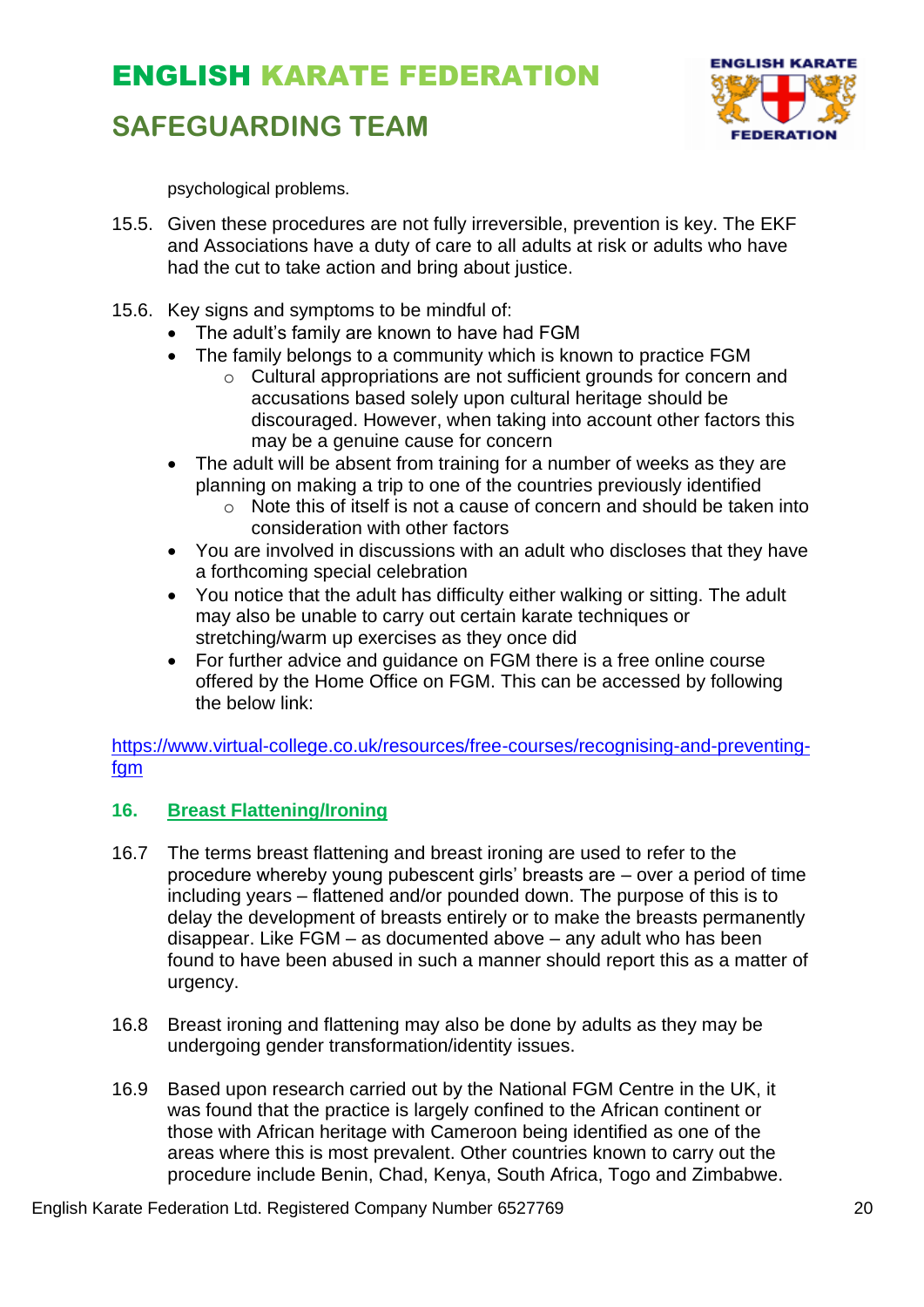### **SAFEGUARDING TEAM**



- 16.10 The health implications of such a practice, both physical and mental, can be extremely damaging with abscesses, severe fever and infections commonplace.
- 16.11 Unlike FGM, there is no specific law which addresses the issue but it falls under the category of physical abuse and should be dealt with as such. However, like FGM, the processes and procedures to follow if you identify or have suspicions that the practice has taken place are the same.

#### *Signs and symptoms to look out for:*

- 16.12 Signs and symptoms should be treated with caution and used in conjunction with other known facts or other signs and symptoms. For example a woman may be embarrassed about her body for other reasons such as body confidence and is of itself not indicative that abuse has occurred. These signs may be noticed during karate sessions when a woman is changing before or after practice or when discussing with fellow karateka before, during or after sessions.
- 15.13 The main signs to look out for include:
	- A woman being embarrassed about their body
	- A woman is related to women who have undergone breast flattening/ironing
	- References to breast flattening in conversation
	- The woman's family and/or support network have limited levels of integration within the wider community
- 16.14 Documented in Appendix **2** is a flowchart for how you would report suspicions of FGM and/or Breast Flattening/Ironing.

#### **17. PREVENT**

- 17.1 The EKF is committed to playing an active role in the Government's anti-terrorism strategy CONTEST which involves the programme PREVENT. The EKF recognise that the principles of the Governing Body and of karate itself - including teamwork, respect, discipline and sportsmanship - can act as fundamental building blocks to preventing radicalisation at every level. This in turn allows adults at risk from diverse backgrounds to reach their full potential within the sport.
- 17.2 The Prevent strategy links closely with the EKF's duty of care to look after the health and wellbeing of all adults within our clubs.
- 17.3 Whilst the dealings with Prevent that members of the EKF will have will vary from those of public sector organisations, there are elements which overlap.
- 17.4. It is important to note that the general risks surrounding radicalisation of adults at risk varies geographically and by risk/vulnerability. As members of the EKF who have a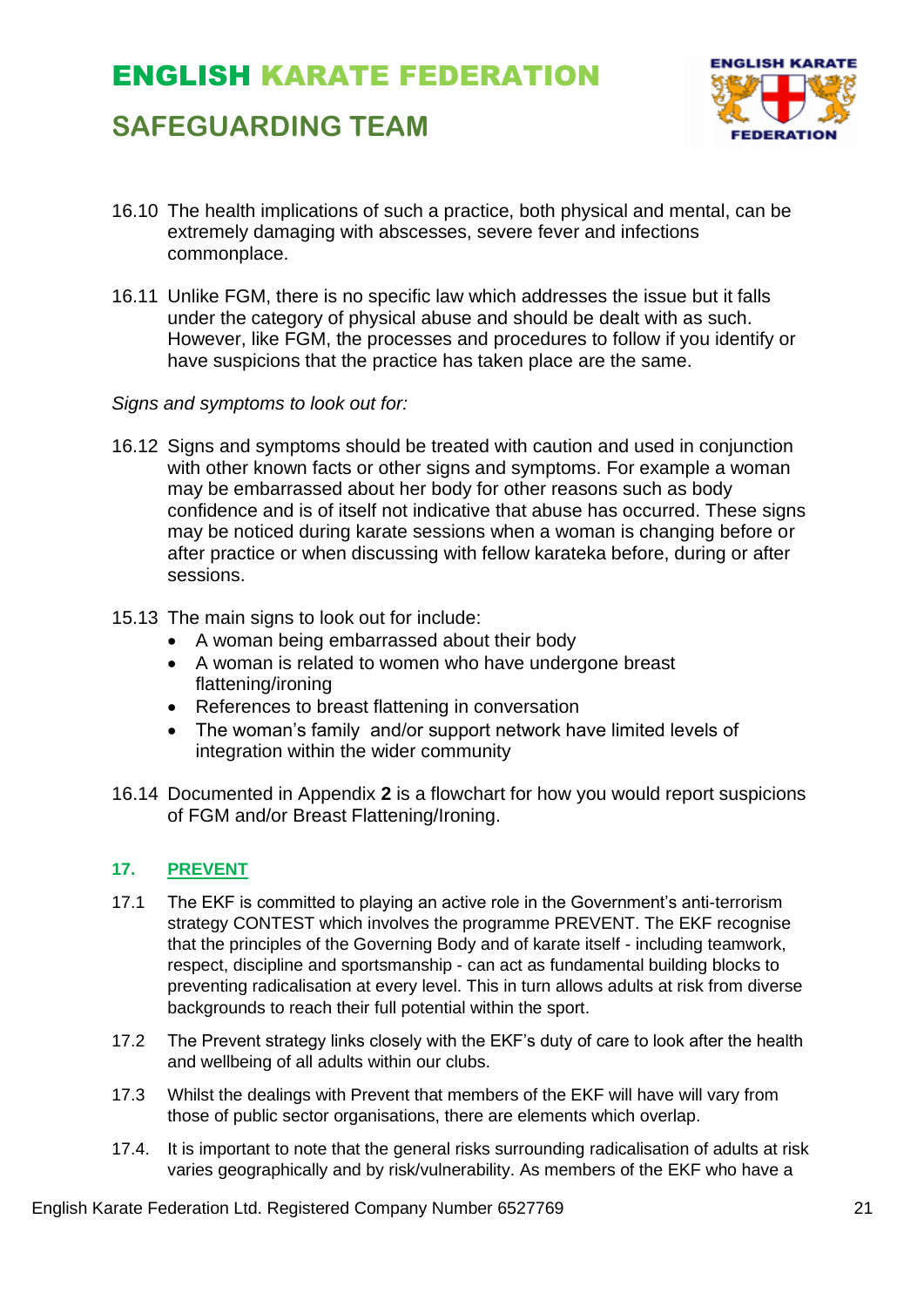### **SAFEGUARDING TEAM**



wide range of involvement with adults at risk, karate associations and the EKF are uniquely placed to identify and respond to any risks within a local context. It is crucial to understand the risks in order to be able to respond appropriately and proportionately.

#### *The Strategy and its Aims*

- 17.5. CONTEST is based around four key work streams which are aimed at reducing the risk to the United Kingdom. These four key work streams are:
	- **Pursue:** Stop terrorist attacks from occurring
	- **Prevent:** Stop people from becoming terrorists or supporting terrorist organisations/cells
	- **Protect:** Strengthen protection against terrorism and any actions thereof
	- **Prepare:** Mitigate any impact of terrorism and any actions thereof
- 17.6 Prevent is a strategy which is adopted throughout a wide range of organisations encompassing both the public sector and private sector as well as charitable organisations and voluntary groups. The Prevent initiative has three distinct objectives which include:
	- 1. Respond to the ideological challenges posed by terrorism and the threat from proponents of terrorism
	- 2. Deter people from being drawn into terrorism initially
	- 3. Work collaboratively with institutions and wider society to address risks of radicalisation
- 17.7 The overarching aim of Prevent it to safeguard/protect individuals who may be vulnerable to radicalisation. Radicalisation against terrorism is not exclusive to one brand of terrorism and crosses the political and religious spectrum.

#### *The Exploitation Process*

- 17.8 It is universally acknowledged that there are no one set of circumstances which can explain why vulnerable people become involved in terrorism however it is widely understood that personal experiences affect the ways in which vulnerable individuals deal with their external environments. The factors are likely to be personal and unique from adult to adult. Radicalisers who attempt to convert adults at risk to their cause will often prey upon somebodies vulnerabilities. Contact between the adult at risk and the radicaliser can also take many forms from face to face contact to social networking and other forms of media but often through a combination of methods. Nonetheless, it is more commonplace for those who are vulnerable to become involved in terrorism and related activities through the influence of their family and peer group and it therefore takes on a distinctly social element.
- 17.9 Whilst the social element cannot be discounted, the internet is increasingly playing a part in radicalisation as it provides a platform for the promotion of terrorist related propaganda to a wide audience at the click of a button. Members should therefore be mindful of any content which romanticises violence or makes apologies for terrorism being shared and discussed by students either online, at classes or away on competition.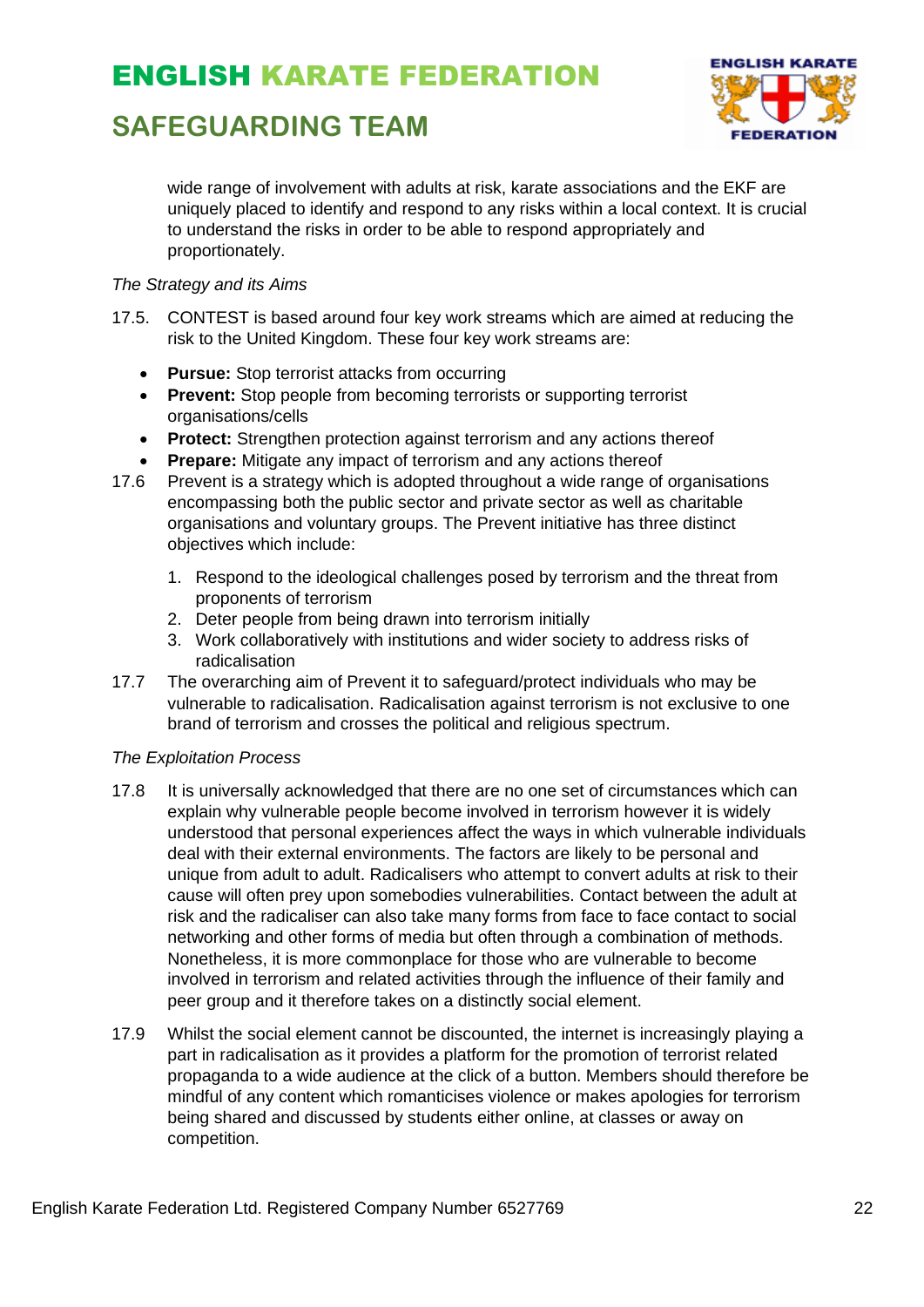### **SAFEGUARDING TEAM**



17.10 In December 2018, a student with learning difficulties (aged 22) was found guilty of preparing for an act of terrorism. The student had severe educational difficulties and had left school with no GCSEs. The student was then groomed by their uncle into supporting ISIS and was prosecuted for terrorism.

#### *Factors Affecting Vulnerability*

- 17.11. As already acknowledged there is no defined criteria which constitutes vulnerability however the following circumstances – when taken in conjunction – may be indicative of radicalisation:
	- Mental disabilities
	- Identity crisis
	- Personal crisis
	- Personal Circumstances
	- Criminality
	- The internet, social networking and other media
	- Personal grievances
- 17.12. The principle of dealing with Prevent related risks is the same as managing other safeguarding risks. All members who have contact with adults at risk should be alert to any changes in an adults' behaviour which could be indicative that they require protection.
- 17.13. Whilst any radicalisation signs may differ greatly from one adult at risk to another (with adults at risk also known to hide their views) this policy does not require EKF officials, instructors or associations to undertake intrusive interventions into family life but to take action when potentially concerning behaviour has been identified.
- 17.14. However, there is no obligation or expectation that the EKF or Association members will take on a surveillance or enforcement role rather any concerns should be flagged to the relevant Protection Lead for each region. The Protection Lead will then liaise with partner organisation in order to contribute to the prevention of terrorism and making safety a shared endeavour. Please see Appendix 1 for more information.

#### *Human Rights Act*

17.15. In addition to the Equality Impact Assessment accompanying this policy, it is also the view of the Safeguarding Team that this section of the policy does not bare any Human Rights related issues as it simply follows national guidance laid down by the UK Government. However, due care and attention should be carried out when implementing the policy and acting upon any concerns as not to discriminate.

#### **18. Confidentiality**

- 18.1 Every effort should be made to ensure that confidentiality is maintained for all concerned. Information should be handled and disseminated on a **need to know basis only.** This includes the following people:
	- The responsible Safeguarding Officer
	- Relatives or carers of the person who is alleged to have been abused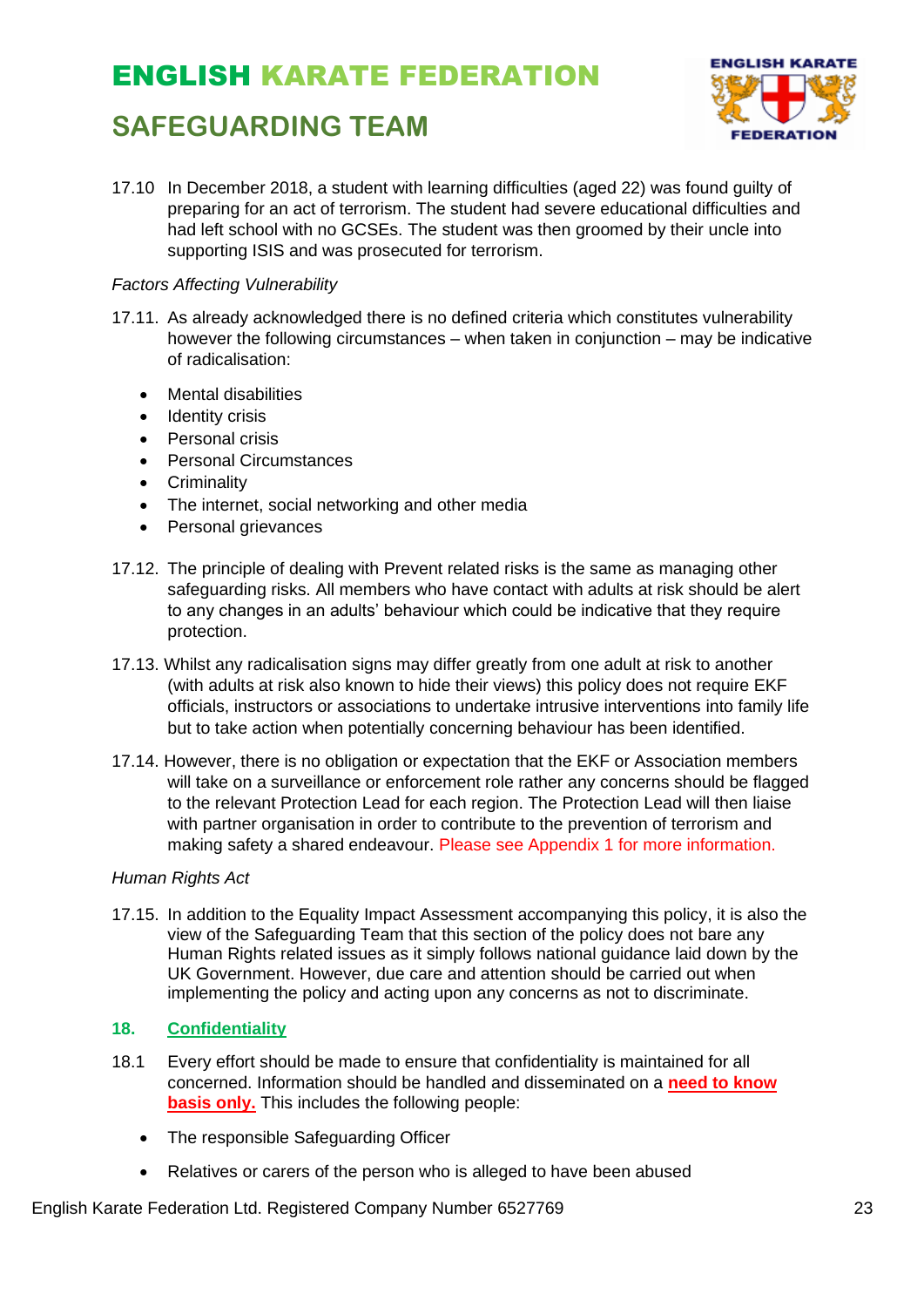### **SAFEGUARDING TEAM**



- The person making the allegation
- Social services/police
- The EKF Disciplinary and Legal Commission (D.L.C.)
- The alleged abuser
	- o Seek advice on who should approach the alleged abuser
	- o Information should be stored in a secure place with limited access to designated people, in line with data protection laws (e.g. that information is accurate, regularly updated, relevant and secure)

#### **19. Internal Inquiries and suspension**

- 19.1 All internal inquiries relating to Safeguarding will be overseen by the Lead Safeguarding Officer of the EKF. Suspension/s will be addressed in accordance with, EKF Discipline Policy.
- 19.2 The welfare of the adult at risk will remain of paramount importance throughout

#### **20. Support to deal with the aftermath of abuse**

- 20.1 Consideration should be given to the kind of support that the adult at risk, relatives and members of staff may need. Use of helplines, support groups and open meetings will maintain an open culture and help the healing process.
- 20.2 The British Association for Counselling Directory is available from The British Association for Counselling, 1 Regent Place, Rugby CV21 2PJ, Tel: 01788 550899, Fax: 01788 562189, Email: bac@bacp.co.uk, Internet: [www.bacp.co.uk](about:blank)
- 20.3 Consideration should also be given to what kind of support may be appropriate for the alleged perpetrator.

#### **21. Allegations of previous abuse**

21.1 Allegations of abuse may be made some time after the event. Where such an allegation is made, the club should follow the procedures as detailed above and report the matter to the social services or the police. This is because other adults at risk, either within or outside the sport, may be at risk from this person. Anyone who has a previous criminal conviction for offences related to abuse is automatically excluded from working with adults at risk.

#### **22. Action if bullying is suspected**

- 22.1 If bullying is suspected, the same procedure should be followed as set out in 'Responding to suspicions or allegations' above.
- 22.2 Action to help the victim and prevent bullying in sport
	- Take all signs of bullying very seriously.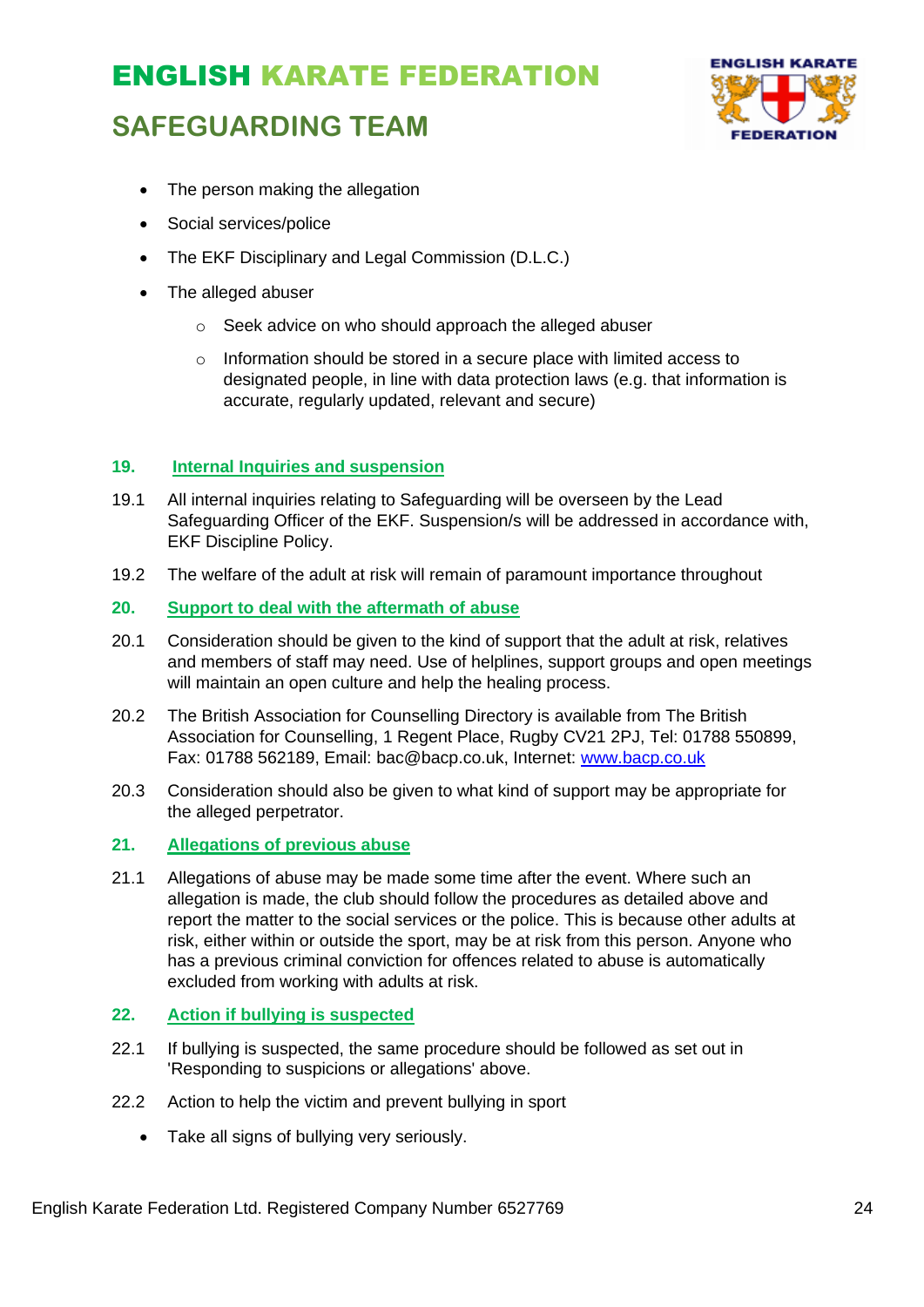### **SAFEGUARDING TEAM**



- Encourage all adults at risk to speak and share their concerns. Help the victim to speak out and tell the person in charge or someone in authority.
- Investigate all allegations and take action to ensure the victim is safe. Speak with the victim and the bully (ies) separately.
- Reassure the victim that you can be trusted and will help them, although you cannot promise to tell no one else.
- Keep records of what is said (what happened, by whom, when).
- 22.3 Action towards the bully (ies):
	- Talk with the bully (ies), explain the situation, and try to get the bully(ies) to understand the
	- consequences of their behaviour. Seek an apology to the victim(s).
	- Inform the bully (ies)'s parents (if the perpetrator is a child).
	- Insist on the return of 'borrowed' items and that the bully (ies) compensate the victim. Provide support for the victim's coach.
	- Impose sanctions as necessary.
	- Encourage and support the bully (ies) to change behaviour.
	- Keep a written record of action taken.
- 22.4 Concerns outside the immediate sporting environment:
	- Report your concerns to the Safeguarding Officer, who should contact social services or the police as soon as possible.
	- See below for the information social services or the police will need.
	- If the Safeguarding Officer is not available, the person being told of or discovering the abuse should contact social services or the police immediately.
	- The Safeguarding Officer should also report the incident to the EKF Governing body. The governing body should ascertain whether or not the person/(s) involved in the incident play a role in EKF DLC and act accordingly.
	- Maintain confidentiality on a need to know basis only.

#### **23. Recruitment and training of staff and volunteers**

- 23.1 Advertising will reflect the aims of the EKF key responsibilities of the role, and the necessary experience required.
- 23.2 Our open and positive stance on vulnerable adult protection and equity will be implicit. Pre-application information will be sent and an application form is necessary for all posts.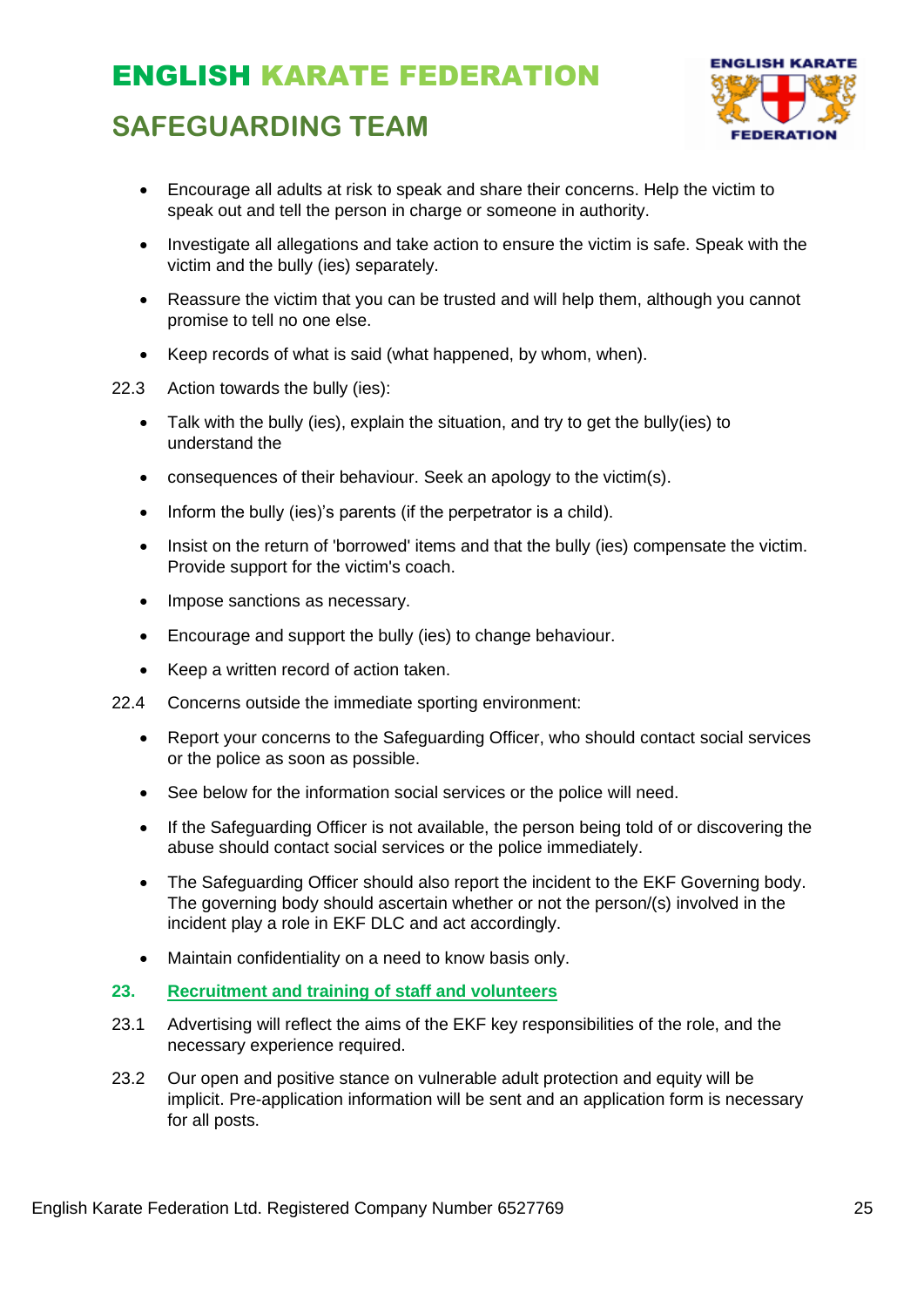

### **SAFEGUARDING TEAM**

- 23.3 Following short-listing, formal interviews will be held and the successful applicant will only be allowed to take up their post and duties once a valid DBS check has been provided to the EKF, and the credentials applicable to the role have been checked.
- 23.4 The EKF recognises that anyone may have the potential to abuse vulnerable adults and therefore it is mandated that all reasonable steps are taken to ensure unsuitable people are prevented from working with vulnerable adults. It is essential that the same procedures be used consistently for all posts whether staff are paid or voluntary, full time or part time.

#### *Pre-selection checks*

- 23.5 Pre-selection checks must include the following:
	- All volunteers/staff should complete an application form. The application form will elicit information about an applicant's past and a self-disclosure about any criminal record.
	- Consent should be obtained from an applicant to seek information from the Disclosure and Barring Service.
	- Two confidential references, which will include one, regarding previous work with adults at risk. These references shall be taken up and confirmed through telephone contact.
	- Evidence of identity should be provided (e.g. passport or driving licence with photo).

#### *Interview and induction*

- 23.6. All employees (and volunteers) will be required to undergo an interview carried out to acceptable protocol and recommendations within the EKF recruitment and selection policy.
- 23.7 Employees and volunteers should receive formal or informal induction, during which:
	- A check should be made that the application form has been completed in full (including sections on criminal records and self-disclosures).
	- Their qualifications should be substantiated.
	- The job requirements and responsibilities should be clarified.
	- They should sign up to the EKF Code of Ethics and Conduct.
	- Vulnerable Adult protection procedures are explained and training needs are identified.

#### *Existing Staff*

23.8 All current EKF employees and officers shall complete a declaration of selfassessment and a DBS records check relevant to the position held. It is a requirement of all new Associations to ensure their officers have been suitably DBS checked before they are accepted into membership. This requirement is contained within our application and information pack.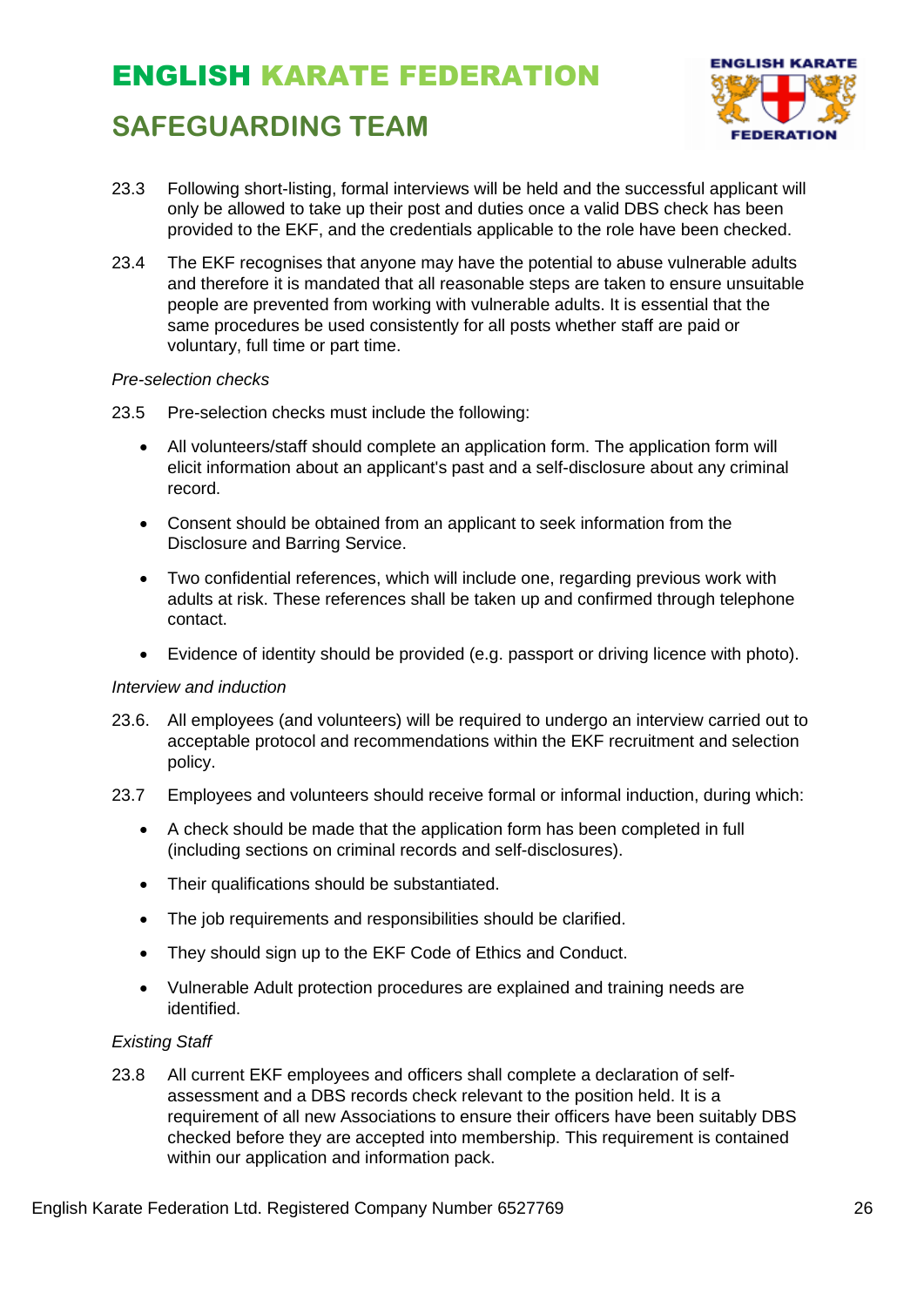### **SAFEGUARDING TEAM**



- 23.9 Members of the EKF Board will have their DBS certificates independently reviewed by the Safeguarding Team. The Board will also review the DBS checks of the Safeguarding Team.
- 23.10 All EKF Board Members will (in addition to being DBS checked) undertake Safeguarding Training.

#### **24. The EKF's expectation of affiliated members**

- 24.1 It is the EKF's Safeguarding Team and Board decision that all affiliated member associations will comply with the requirements laid out below. Help and support to achieve this is available from the EKF Safeguarding Team and any association who fails to meet this criteria but is seen to be actively working towards the required criterion will not be sanctioned. However, active refusal to engage with the below may lead to EKF membership being rescinded.
- 24.2 Associations will need to comply with the following:
	- Have a Lead Protection Officer for the Association
		- $\circ$  The named person should have their contact details displayed on the official association website (e-mail address and telephone number).
		- o Lead to attend official Safeguarding training every 3 years provided by the EKF
		- o Ensure association coaches and instructors are compliant with DBS requirements by keeping and monitoring accurate records
	- Have a clear Adult Safeguarding policy document in line with the Safeguarding Code in Martial Arts
		- o The policy should include clear systems and processes for how concerns are received, processed and managed
			- For advice and guidance on how to proceed with cases that arise please contact your local EKF Safeguarding Officer who will assist
		- o The policy must make reference to the EKF Safeguarding Team and how to refer a concern accordingly. This may be particularly pertinent if the Lead Protection Officer is the subject of an accusation or complaint or the individual wishes the process to be managed outside of the association
	- Have a safeguarding referral form displayed on the website

#### **25. GDPR**

25.1 The Safeguarding Team of the EKF will, as part of their work, collect personal data and therefore the EU General Data Protection Rules 2018 and the accompanying UK Data Protection Act 2018 (hereinafter GDPR and DPA respectively) will apply. The EKF therefore has a requirement to process, store and share data in accordance with the new rules.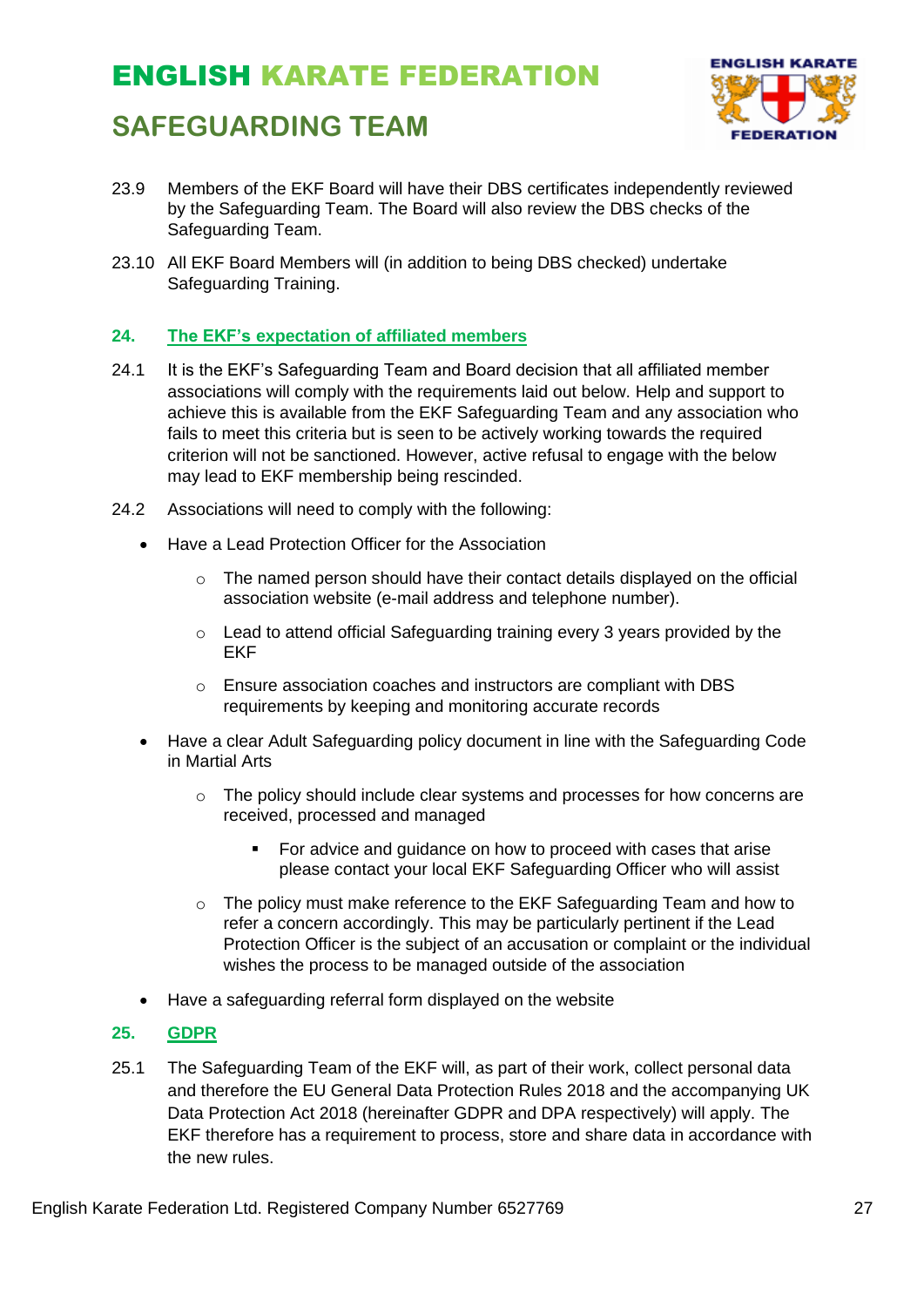## ENGLISH KARATE FEDERATION **SAFEGUARDING TEAM**



- 25.2 A significant element of GDPR is informing people why an organisation wishes to collect for what purpose. Therefore when the EKF asks for DBS checks of instructors, the reasons for collecting this data should be made clear to those being asked to provide evidence. By being open and honest about what data is being stored and what the purpose of storing this data is therefore provides an opportunity for informed consent. This allows people to make a decision as to accept or decline providing data. One of the key purposes of GDPR is to enhance the rights of an individual to restrict the processing of their data. However, given it is a precondition that the EKF need to be assured of robust DBS management any failure to comply with such requests may hinder continued membership.
- 25.3 GDPR accountability is not solely directed at one person however the accountability rests with anyone who is collecting, managing and/or storing information. Crucially, this rule is applicable not just to data controllers (person charged with overall responsibility of the management of data) but also to data processors. Data processors can be volunteers, staff members or external parties which includes a website host or data storage company.
- 25.4 Within a vulnerable adult specific context, there are extra protections which need to be applied when processing and managing data. This will usually involve liaising with relatives and/or carers as well as ensuring the data capturing statements produced are easy to understand with simple language used where possible.
- 25.5 Furthermore, any personal data which is gathered should be used for the primary purpose only, unless further consent has been granted from the persons in question for supplementary purposes. This includes any transferring of the data to another party. Any failure to obtain consent for a secondary purpose will constitute a breach of GDPR.
- 25.6 Further information on GDPR and how it affects EKF practices can be found by accessing the dedicated Information Governance Policy through the website.
- 25.7 However, data which is gathered by the EKF Safeguarding team which is of a sensitive nature is different.
- 25.8 In order to process data without following the explicit consent processes previously mentioned, it is imperative that the EKF is able to clearly articulate which lawful basis – as documented under Article 6 of GDPR regulations- is being applied especially when sharing confidential data with other agencies following accusations of abuse in all its manifestations. Information of this nature should only be shared between appropriate agencies and should conform to Article 5(1) which includes the following requirements:
	- Data should be relevant and have a rational link to the purpose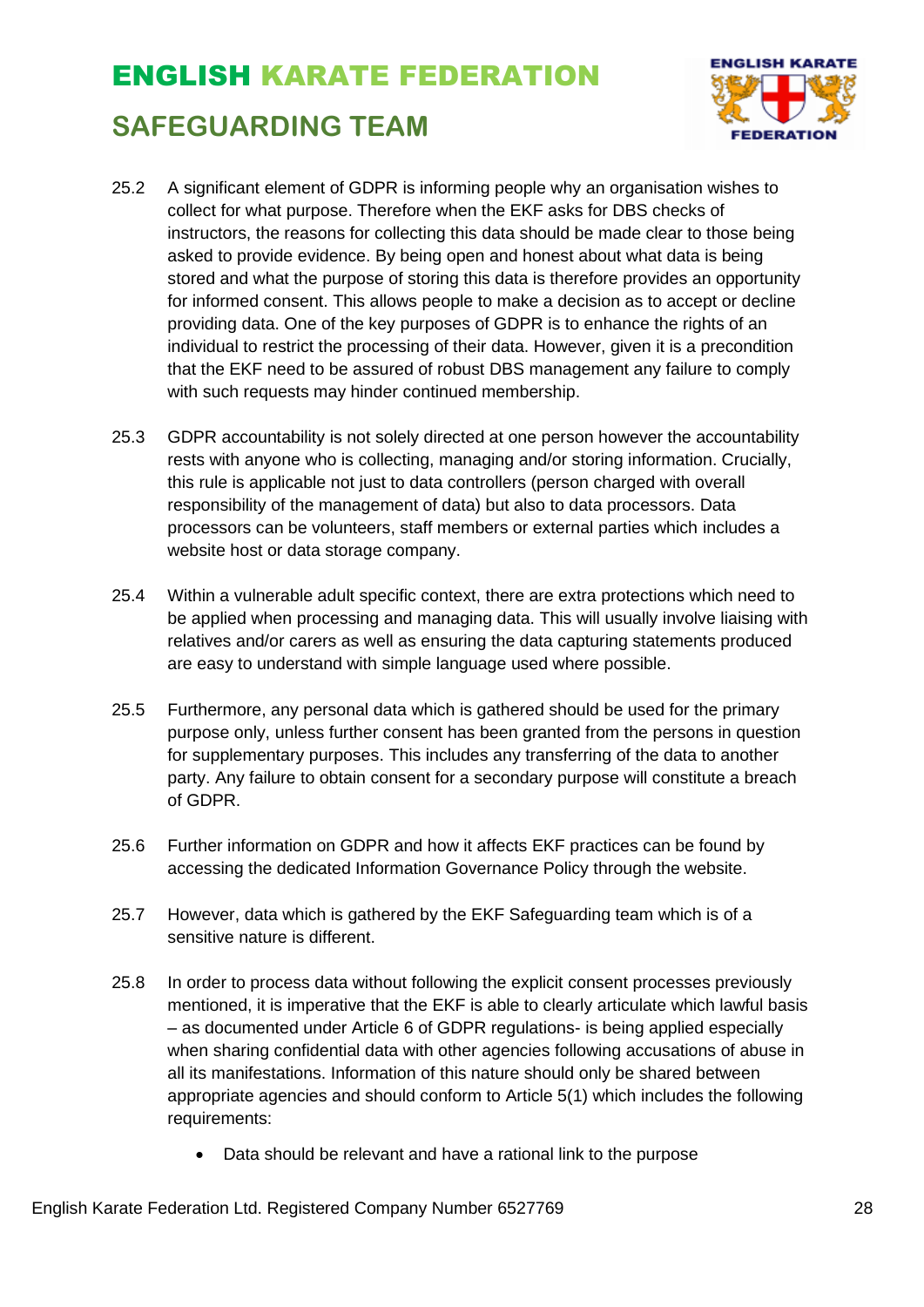### **SAFEGUARDING TEAM**



- Limited to the pertinent details of the accusation (not all information held about said individual)
- Be adequate and sufficient in order to fulfil the purpose of sharing information
- Only be shared with those who need all or some of the information (as reiterated in Caldicott Principles)
- Have a specific need to be shared at the time
- 25.9 Under Articles 13 and 14 of GDPR which documents the individual's right to be informed of what data is being collected and for what purpose. Genuine consent puts the individual in charge and helps build collaborative professional relationships. However, after having risk assessed a victim of abuse and deemed them to be at risk of serious harm or homicide then the EKF is duty bound by existing legislation to share this information and no individual consent is required. If as required by UK law (DPA) data will be processed regardless of consent then asking for consent is both misleading and inherently unfair.
- 25.10 Similarly, Article 6 (f) also documents legitimate interests as a lawful basis for processing data without informed consent. When relying on legitimate interests for the sharing of information this but be balanced against the interests and fundamental rights of the adult at risk involved. In summary, when dealing with accusations of abuse, there are justifiable moral and legal reasons why the EKF will share the data with other appropriate agencies.
- 25.11 Documented below is a detailed breakdown of the lawful basis and legal grounds for sharing information with specific emphasis on those which would apply to the EKF Safeguarding team.
	- **Article 6(c)** *Legal obligation*: the processing is necessary for you to comply with the law (not including contractual obligations)
	- **Article 6(d)** *Vital interests:* the processing is necessary to protect someone's life
	- **Article 6 (e)** *Public task:* the processing is necessary for you to perform a task in the public interest or for your official functions, and the task or function has a clear basis in law.
	- **Article 6 (f)** *Legitimate interests:* the processing is necessary for your legitimate interests or the legitimate interests of a third party unless there is a good reason to protect the individual's personal data which overrides those legitimate interests. (This cannot apply if you are a public authority processing data to perform your official tasks.)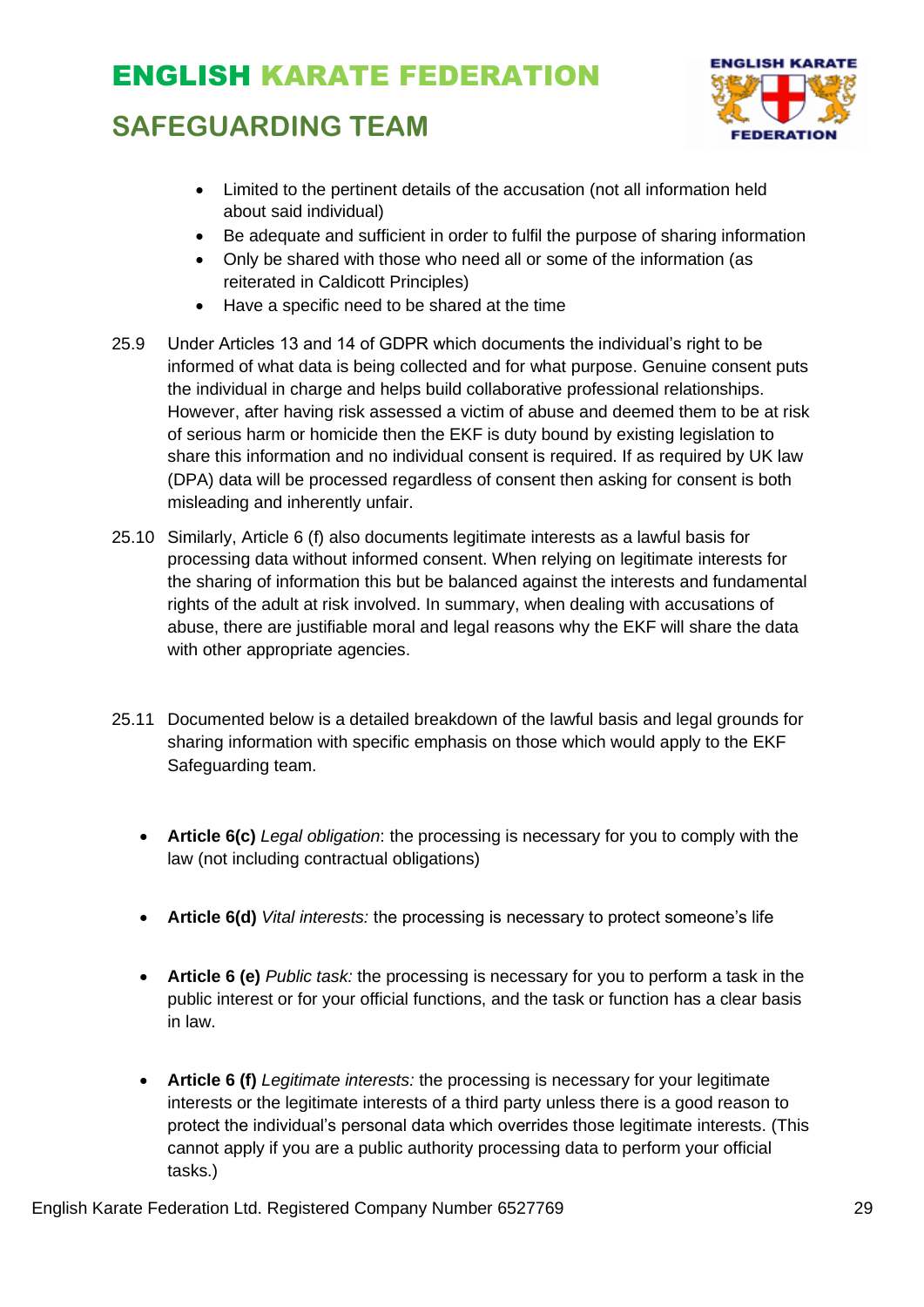### **SAFEGUARDING TEAM**



25.12 The main grounds in UK legislation for the requirement to share information with specific emphasis on Adult Safeguarding include:

| Requirement                                                                                                                     | Law                                                                    |
|---------------------------------------------------------------------------------------------------------------------------------|------------------------------------------------------------------------|
| For the administration of justice $-$ bringing<br>perpetrators of crimes to justice                                             | Part 3 and Schedule 8 of the Data Protection Act<br>2018               |
| Prevention and detection of crimes                                                                                              | Section 115 of the Crime and Disorder Act 1998                         |
| Right to life                                                                                                                   | Articles 2 and 3 of the Human Rights Act                               |
| Protection of the vital interests of the data subject<br>e.g. prevention of serious harm (psychological,<br>physical or sexual) | Schedule 8 of the Data Protection Act 2018<br>Sexual Offences Act 2003 |
| Prevention of acts of terrorism or joining banned<br>organisations                                                              | Counter Terrorism and Security Act 2015                                |

- 25.13 For further advice and guidance on GDPR and its implications for safeguarding and its use within sporting organisations, please refer to the Information Commissioners Office.
- **26. Monitoring Compliance and Review**
- 26.1 This policy will be reviewed every 3 years by the EKF Safeguarding Team initially for validation before being received by the EKF Board for ratification.
- 26.2 There are circumstances in which the policy will be reviewed earlier than the scheduled time period. These include:
	- Any changes in legislation or government guidance
	- As a consequence of a significant event/incident
	- As instructed by UK Sport, Sport England or other relevant bodies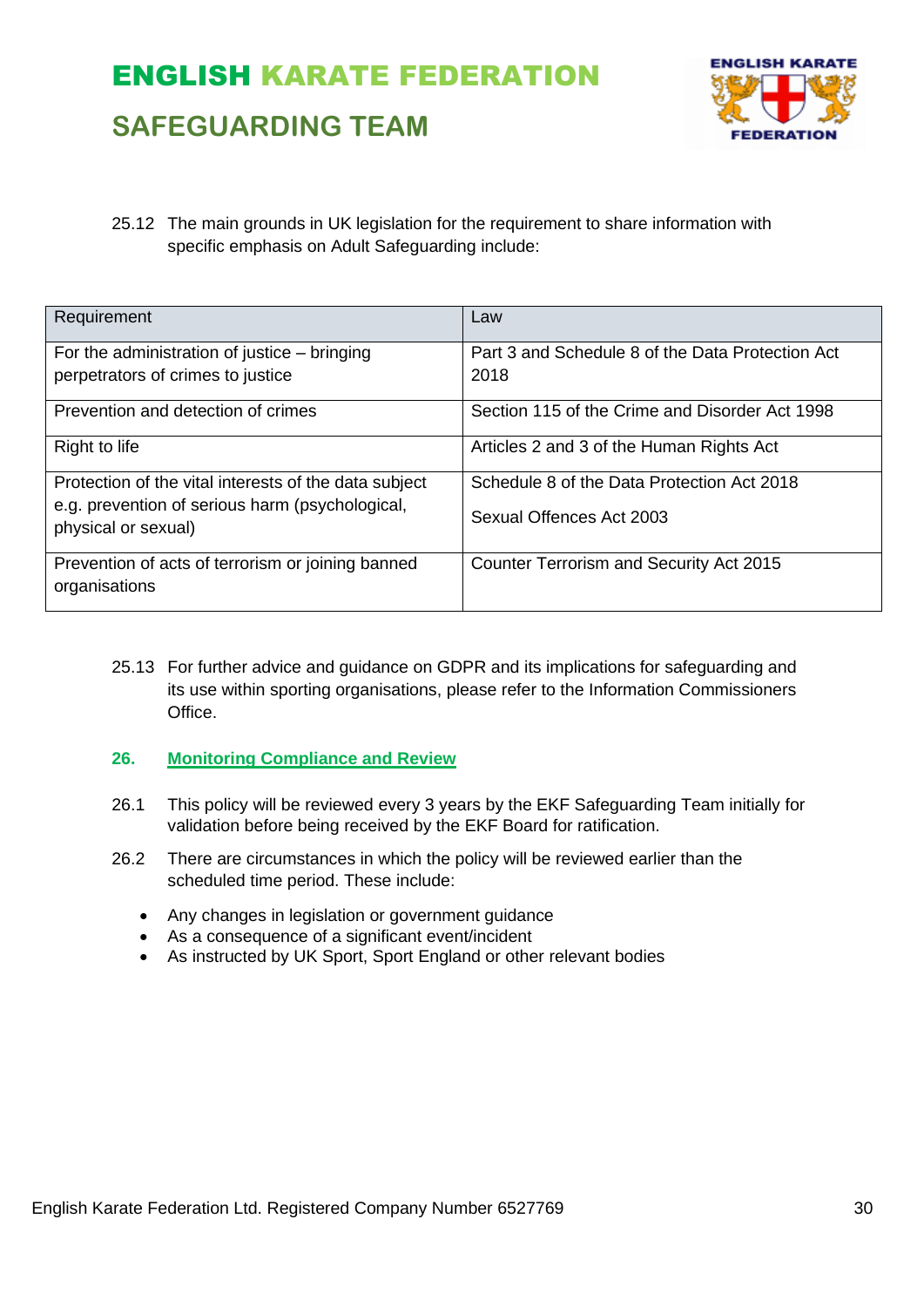### **SAFEGUARDING TEAM**



| <b>Minimum</b><br>requirement to<br>be monitored                                                              | Process for monitoring e.g.<br>audit                                                                                                                                                                                                                                                                                                                                                                                                                                                                                                                                                             | <b>Responsible</b><br>individual/<br>group/<br>committee | <b>Frequency</b><br>of<br>monitoring                                                                                                                   | Responsible<br>individual/<br>group/<br>committee for<br>review of<br>results | <b>Responsible</b><br>individual/<br>group/<br>committee for<br>development<br>and monitoring<br>of action plan |
|---------------------------------------------------------------------------------------------------------------|--------------------------------------------------------------------------------------------------------------------------------------------------------------------------------------------------------------------------------------------------------------------------------------------------------------------------------------------------------------------------------------------------------------------------------------------------------------------------------------------------------------------------------------------------------------------------------------------------|----------------------------------------------------------|--------------------------------------------------------------------------------------------------------------------------------------------------------|-------------------------------------------------------------------------------|-----------------------------------------------------------------------------------------------------------------|
| Heads of<br>Association and<br><b>Lead Protection</b><br>Officers to have<br><b>Enhanced DBS</b><br>Checks    | Safeguarding team of EKF will<br>ensure that HOAs and LPOs have<br>an enhanced DBS check which is:<br>Available<br>A)<br>In date<br>B)<br>C) Clear from any offences<br>which would be deemed<br>unsuitable for their<br>continued role<br>Logs to be maintained by EKF<br>Safeguarding Team.                                                                                                                                                                                                                                                                                                    | <b>EKF</b><br>Safeguarding<br>Team                       | Monthly                                                                                                                                                | <b>EKF Board</b>                                                              | <b>EKF</b><br>Safeguarding<br>Team and EKF<br><b>Board</b>                                                      |
| Coaches<br>attending EKF<br>competitions to<br>have Enhanced<br>DBS check before<br>being allowed to<br>coach | At the Nationals, Regionals and<br>all other EKF hosted competitions<br>no coach will be allowed to do so<br>unless they have provided an<br>Enhanced DBS check to the EKF<br>Safeguarding Team. A deadline<br>for submissions will be<br>communicated via HOAs and<br>LCPOs and via social media.<br>Enhanced DBSs should be:<br>A) Received on or before the<br>deadline date (no coach<br>who has missed the<br>deadline will be allowed to<br>coach at the competition)<br>In date<br>B)<br>Clear from any offences<br>C)<br>which would be deemed<br>unsuitable for their<br>continued role | <b>EKF</b><br>Safeguarding<br>Team                       | Ad-hoc<br>(dependent<br>on<br>competition<br>$date -$<br>reminders<br>will be sent a<br>month before<br>the<br>competition<br>is due to take<br>place) | <b>EKF Board</b>                                                              | <b>EKF</b><br>Safeguarding<br>Team and EKF<br><b>Board</b>                                                      |
| Association<br>safeguarding<br>requirement<br>checklist                                                       | Websites will be monitored to see<br>whether the policy is available<br>and whether the contents of the<br>policy conform to the standards<br>expected.                                                                                                                                                                                                                                                                                                                                                                                                                                          | <b>EKF</b><br>Safeguarding<br>Team                       | To be<br>completed<br>for all<br>existing<br>associations.<br>Annual                                                                                   | <b>EKF Board</b>                                                              | <b>EKF</b><br>Safeguarding<br>Team and EKF<br><b>Board</b>                                                      |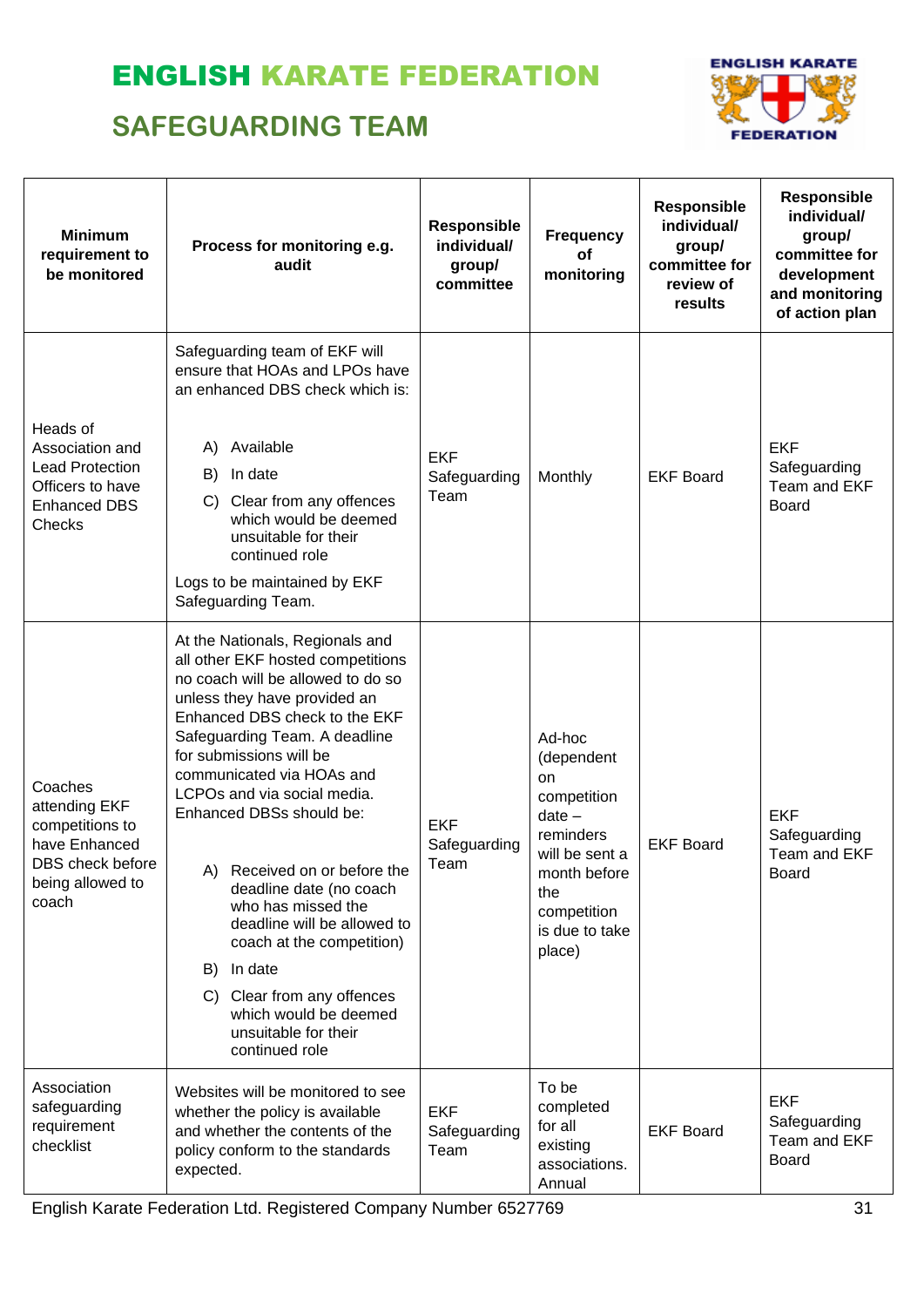### **SAFEGUARDING TEAM**



|                                                                                                         |                                                                                                                                                                                                                                    |                                    | review to be<br>initiated for<br>all new<br>associations. |                  |                                                            |
|---------------------------------------------------------------------------------------------------------|------------------------------------------------------------------------------------------------------------------------------------------------------------------------------------------------------------------------------------|------------------------------------|-----------------------------------------------------------|------------------|------------------------------------------------------------|
| Lead Protection<br>Officer has<br>attended official<br>training provided<br>by the EKF every<br>3 years | Training logs of all Lead<br>Protection Officers to be<br>undertaken.                                                                                                                                                              | <b>EKF</b><br>Safeguarding<br>Team | 3 yearly                                                  | <b>EKF Board</b> | <b>EKF</b><br>Safeguarding<br>Team and EKF<br><b>Board</b> |
| Incident/concern<br>reporting<br>procedures                                                             | Meeting to be held to discuss a<br>sample of cases received and<br>whether the policy and<br>accompanying flowcharts aides<br>successful management. Findings<br>from the meeting will be<br>documented through formal<br>minutes. | <b>EKF</b><br>Safeguarding<br>Team | 6 monthly                                                 | <b>EKF Board</b> | <b>EKF</b><br>Safeguarding<br>Team and EKF<br><b>Board</b> |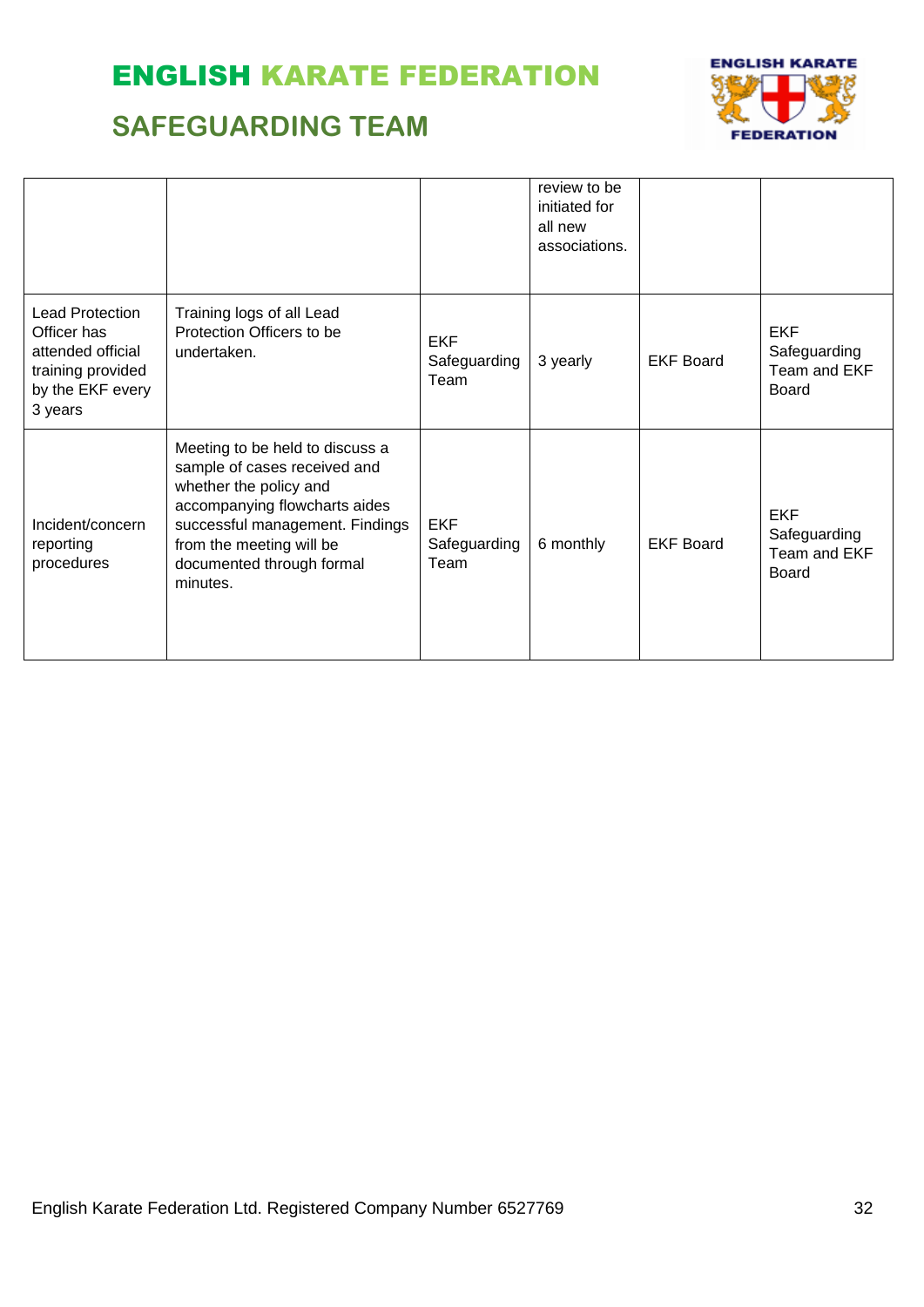### **SAFEGUARDING TEAM**



#### *Appendix 1 – PREVENT reporting flowchart*

Escalation and Referral Process for Preventing Radicalisation of Adults at Risk

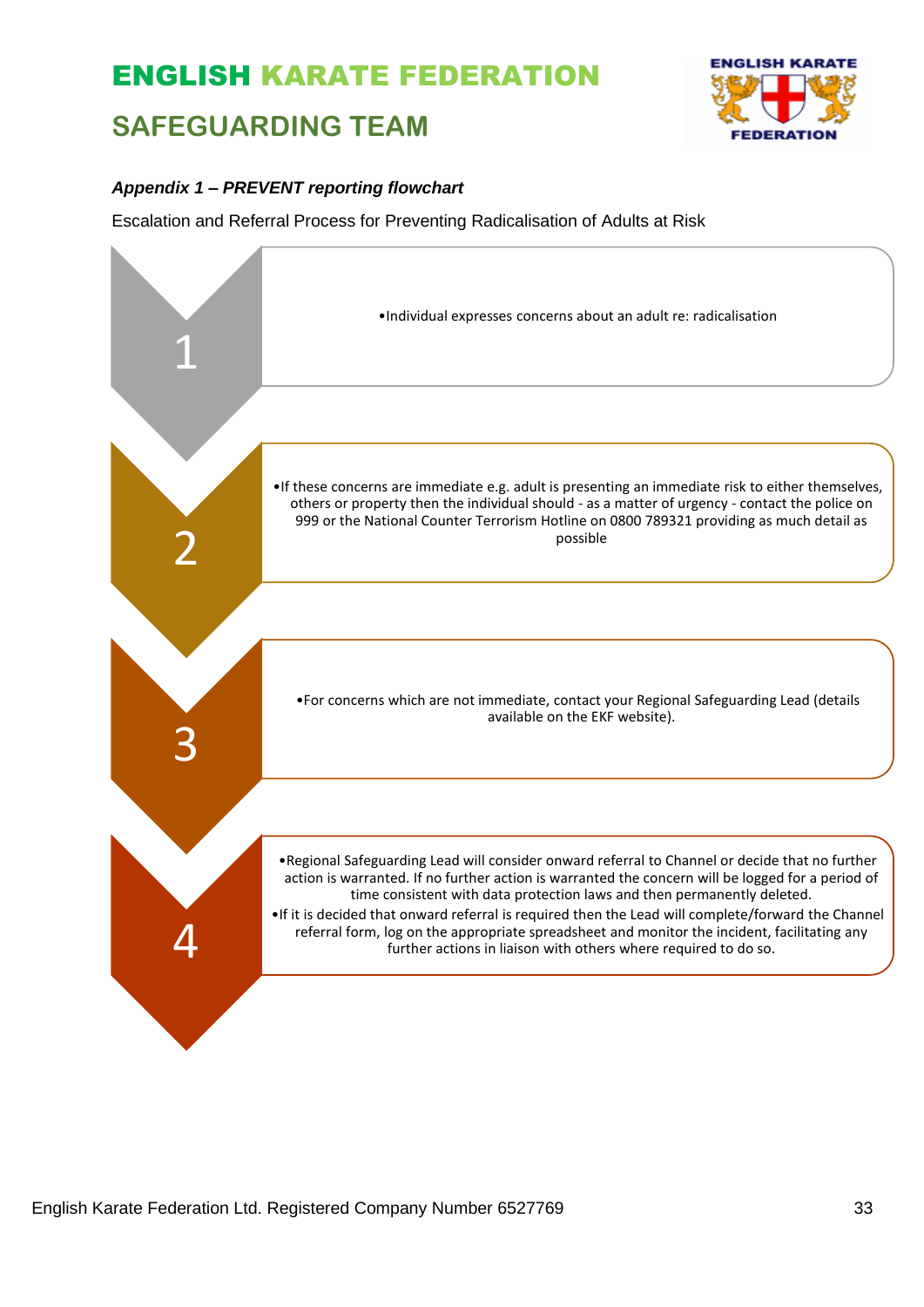### **SAFEGUARDING TEAM**



You have concerns re: FGM



urgency

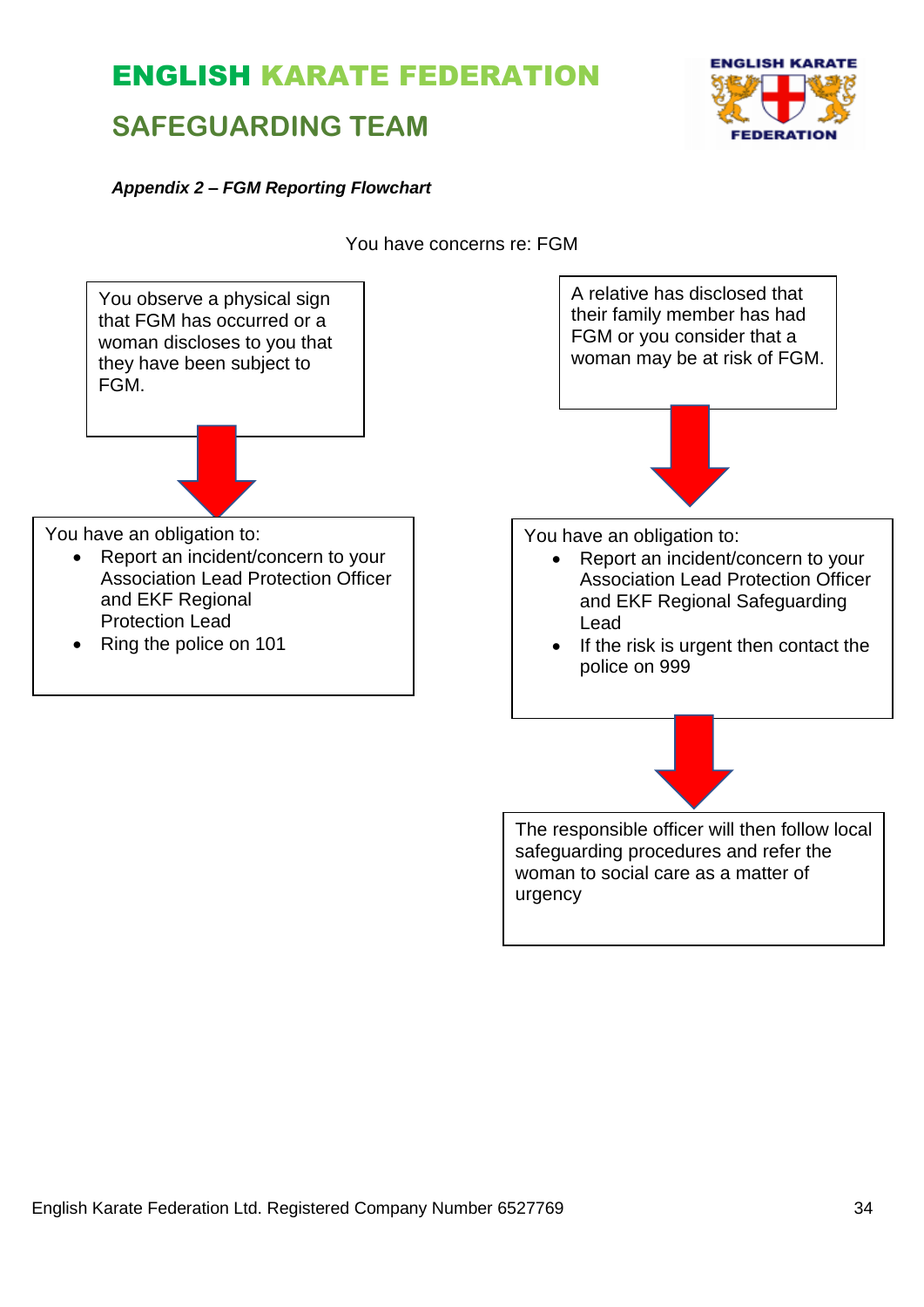### **SAFEGUARDING TEAM**





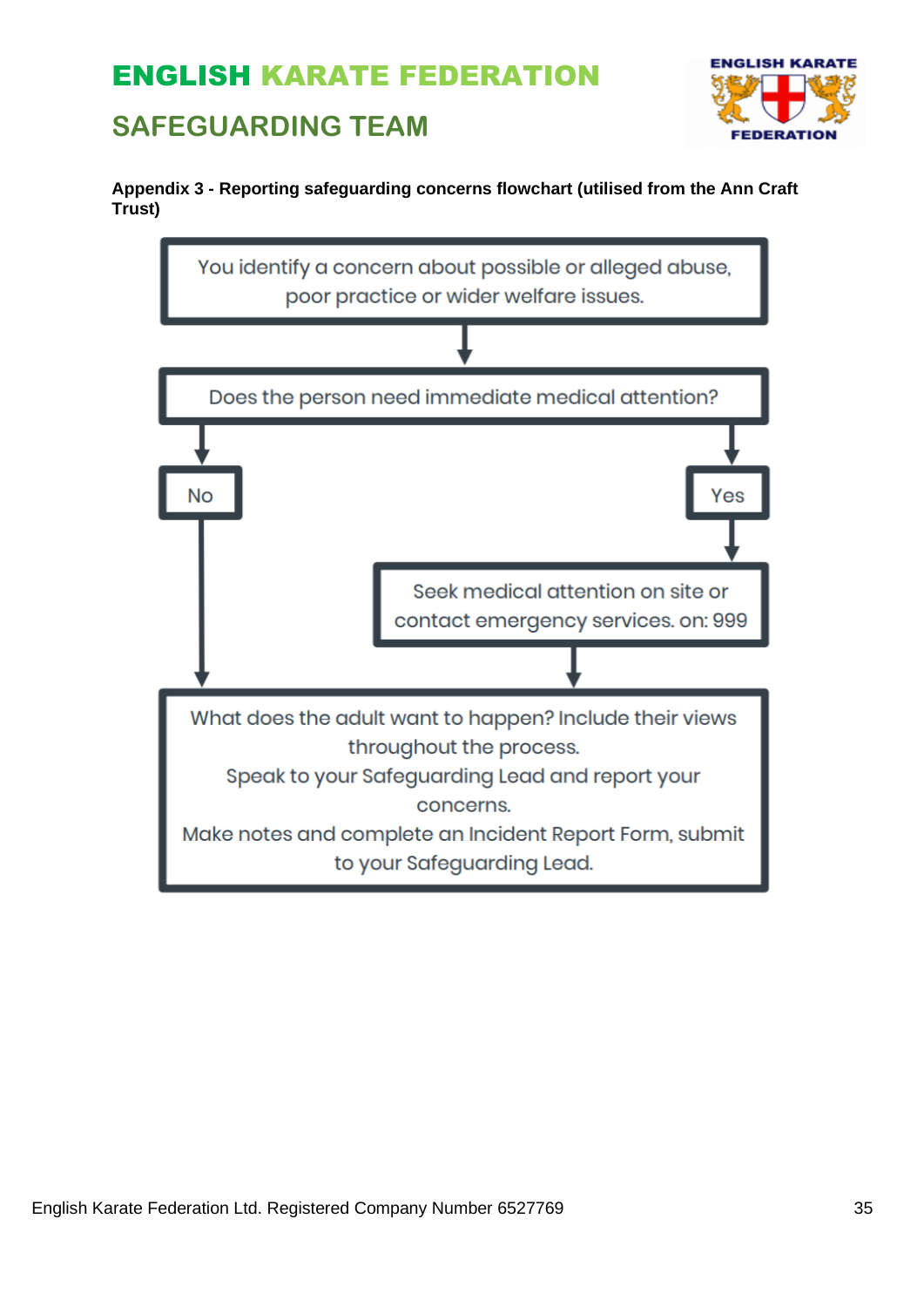### **SAFEGUARDING TEAM**



#### *Appendix 4 – Incident reporting form*

#### **Adults at Risk - Safeguarding Incident Form**

| Your name                               |                                                     | Name of organisation                  |  |
|-----------------------------------------|-----------------------------------------------------|---------------------------------------|--|
|                                         |                                                     |                                       |  |
| Your role                               |                                                     |                                       |  |
|                                         |                                                     |                                       |  |
| Your contact details:                   |                                                     |                                       |  |
| <b>Address</b>                          |                                                     | Telephone number(s)                   |  |
|                                         |                                                     |                                       |  |
| Postcode                                |                                                     | E-mail address                        |  |
|                                         |                                                     |                                       |  |
| Adult's details:                        |                                                     |                                       |  |
| <b>Name</b>                             |                                                     | Date of birth                         |  |
|                                         |                                                     |                                       |  |
| Ethnic origin                           |                                                     | Does the adult have a<br>disability?  |  |
| Gender                                  |                                                     |                                       |  |
|                                         |                                                     |                                       |  |
| Carer details (if known and applicable) |                                                     |                                       |  |
| <b>Address</b>                          |                                                     | Telephone number(s)                   |  |
|                                         |                                                     |                                       |  |
| Postcode                                |                                                     | E-mail address                        |  |
| informed of this incident?              | Have the adult's support network and/or carers been | YES/NO (please delete as appropriate) |  |
|                                         |                                                     |                                       |  |
| actions agreed                          | If 'Yes' provide details of what was said and any   |                                       |  |
|                                         |                                                     |                                       |  |
|                                         |                                                     |                                       |  |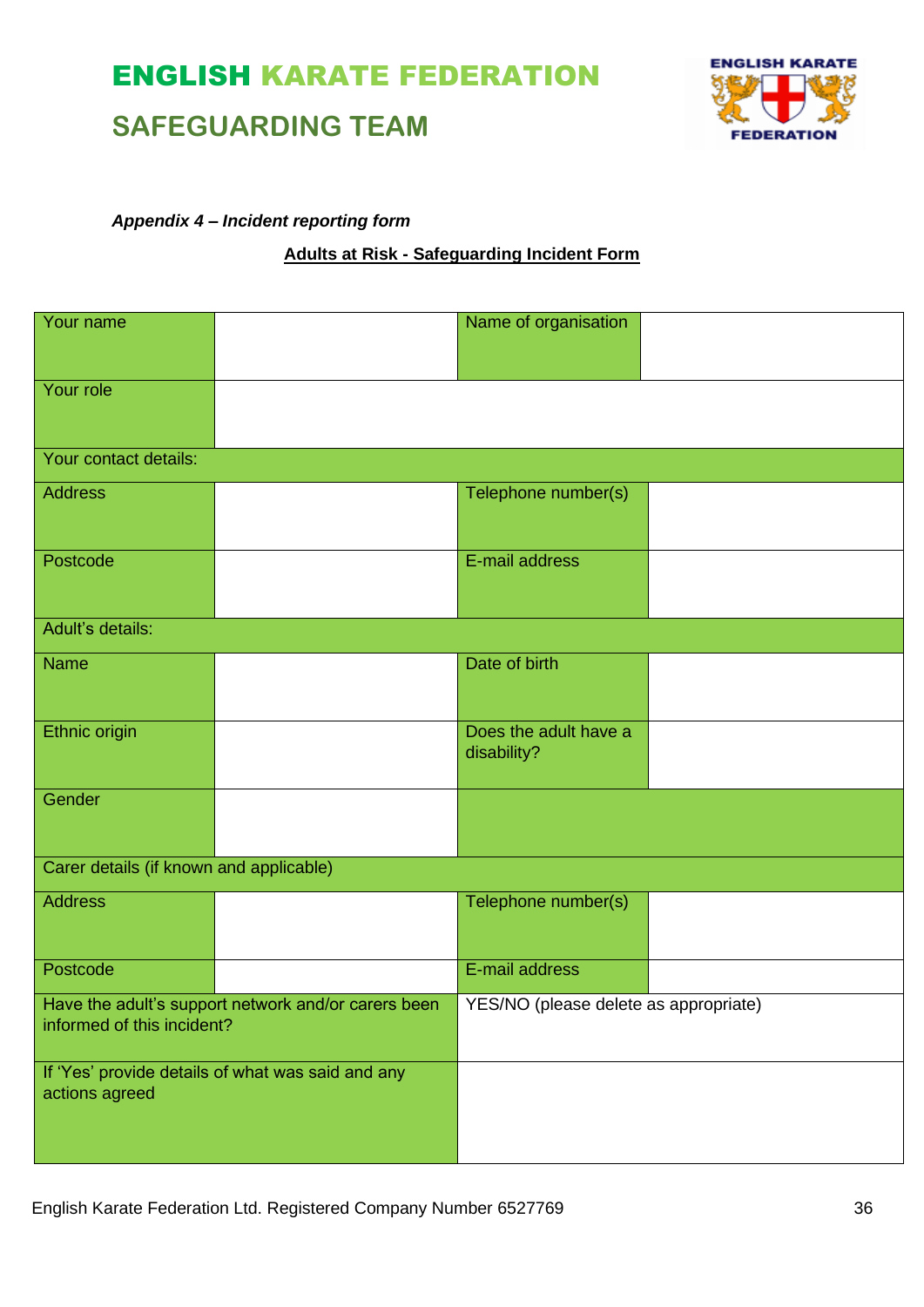### **SAFEGUARDING TEAM**



 $\overline{\phantom{0}}$ 

| Are you reporting your own concerns or responding<br>on behalf of somebody else?                                                                                                           | Own concerns/Somebody else (please delete as<br>appropriate) |  |  |  |
|--------------------------------------------------------------------------------------------------------------------------------------------------------------------------------------------|--------------------------------------------------------------|--|--|--|
| If responding to concerns raised by someone else:                                                                                                                                          | Please provide further information below                     |  |  |  |
| <b>Name</b>                                                                                                                                                                                |                                                              |  |  |  |
| Position within the sport or relationship to the adult                                                                                                                                     |                                                              |  |  |  |
| Telephone number(s)                                                                                                                                                                        |                                                              |  |  |  |
| E-mail address                                                                                                                                                                             |                                                              |  |  |  |
| Date and time of incident(s)                                                                                                                                                               |                                                              |  |  |  |
| Details of the incident or concerns (include other relevant information, such as description of any injuries and<br>whether you are recording this incident as a fact, opinion or hearsay) |                                                              |  |  |  |
|                                                                                                                                                                                            |                                                              |  |  |  |
|                                                                                                                                                                                            |                                                              |  |  |  |
|                                                                                                                                                                                            |                                                              |  |  |  |
|                                                                                                                                                                                            |                                                              |  |  |  |
| Adult's account of the incident                                                                                                                                                            |                                                              |  |  |  |
|                                                                                                                                                                                            |                                                              |  |  |  |
|                                                                                                                                                                                            |                                                              |  |  |  |
|                                                                                                                                                                                            |                                                              |  |  |  |
|                                                                                                                                                                                            |                                                              |  |  |  |
|                                                                                                                                                                                            |                                                              |  |  |  |
|                                                                                                                                                                                            |                                                              |  |  |  |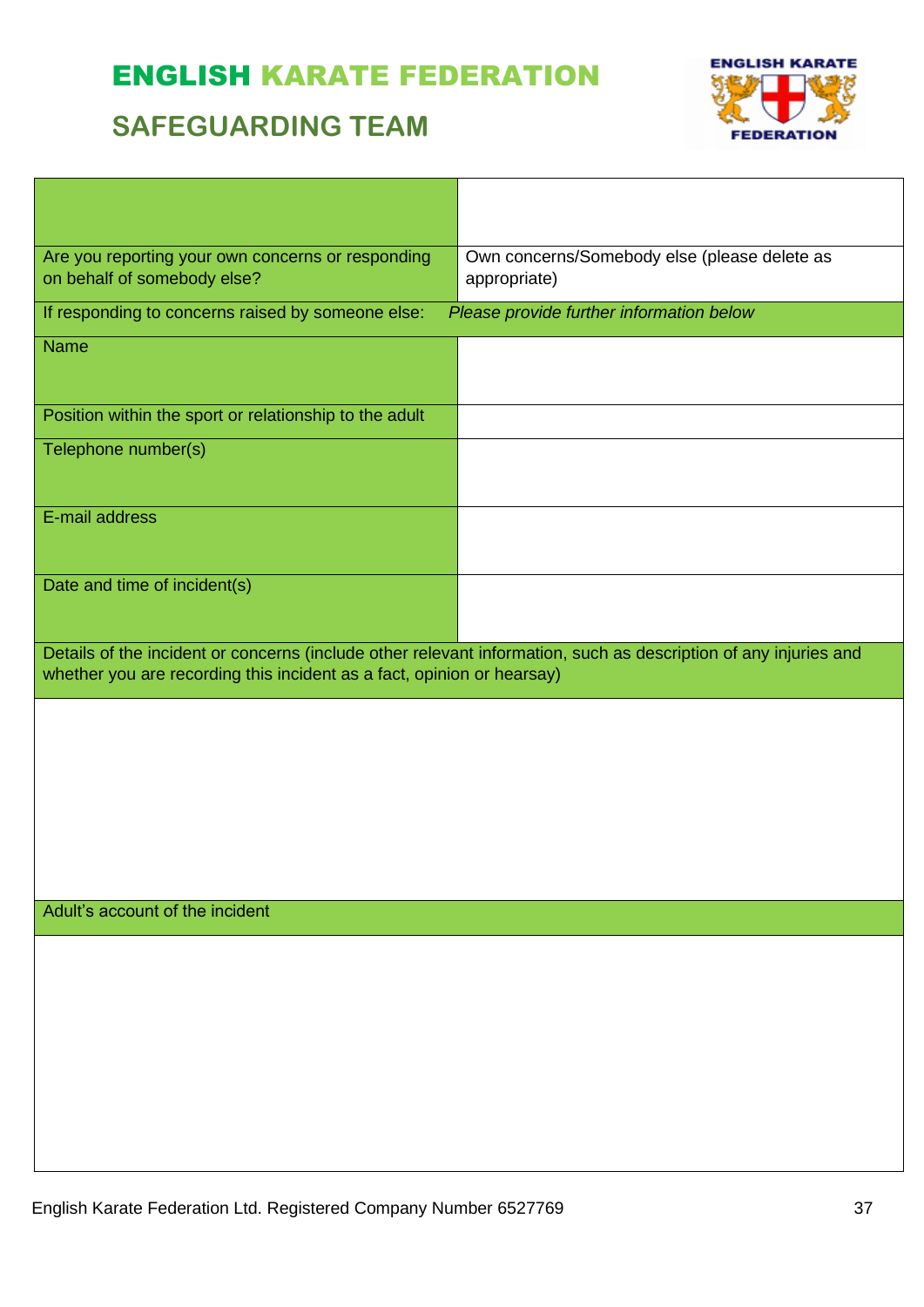### **SAFEGUARDING TEAM**



| Where there any witness accounts of the incident?     | YES/NO (please delete as appropriate |
|-------------------------------------------------------|--------------------------------------|
| If 'Yes' please answer below supplementary questions  |                                      |
| <b>Name</b>                                           |                                      |
| Position within the club or relationship to the adult |                                      |
| Date of birth (if child)                              |                                      |
| <b>Address</b>                                        |                                      |
| Postcode                                              |                                      |
| Telephone number(s)                                   |                                      |
| E-mail address                                        |                                      |

| Please provide details of any person involved in this incident or alleged to have caused the incident / injury: |  |  |  |
|-----------------------------------------------------------------------------------------------------------------|--|--|--|
| <b>Name</b>                                                                                                     |  |  |  |
| Position within the club or relationship to the adult                                                           |  |  |  |
| Date of birth (if child)                                                                                        |  |  |  |
| <b>Address</b>                                                                                                  |  |  |  |
| Postcode                                                                                                        |  |  |  |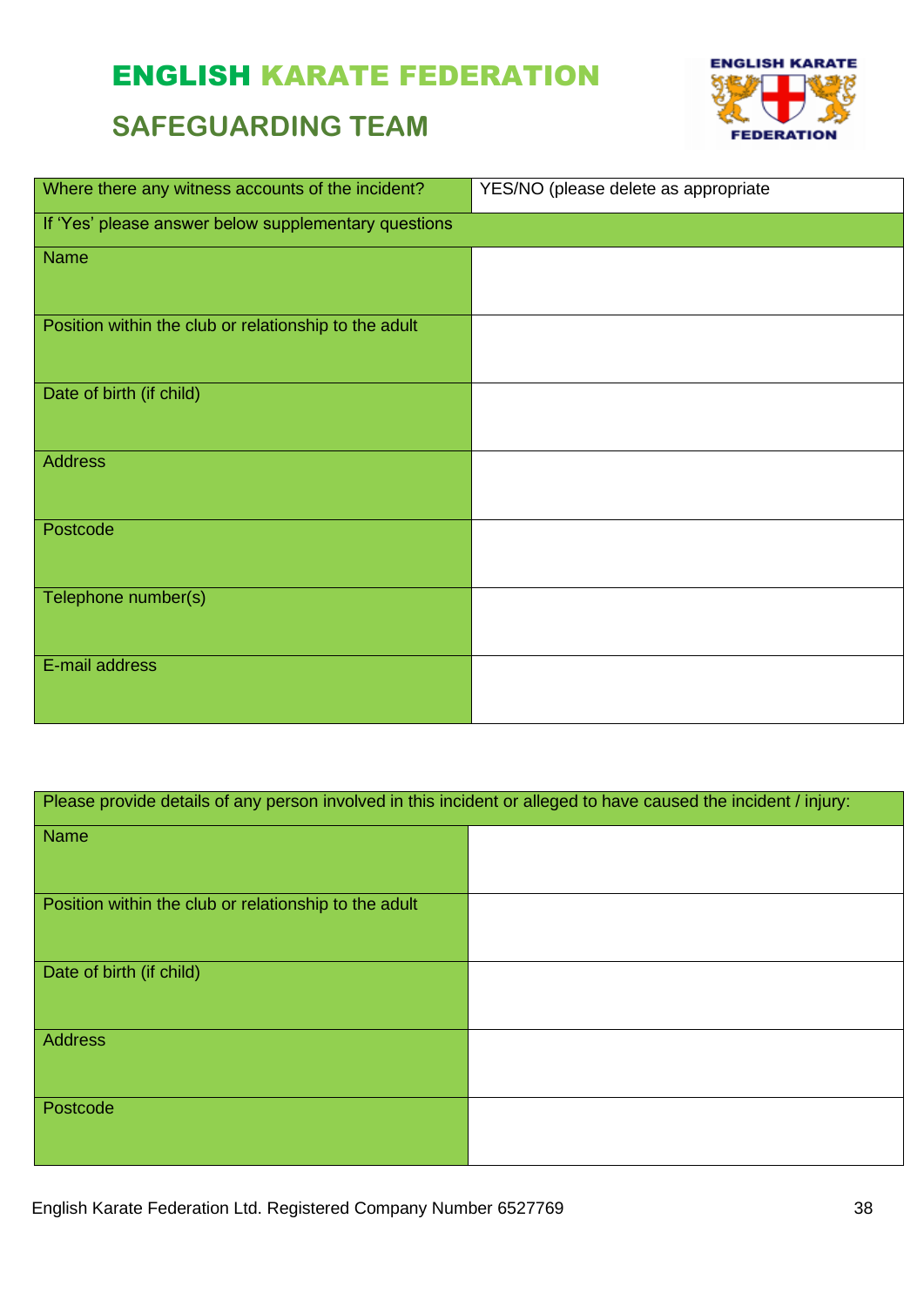### **SAFEGUARDING TEAM**



| Telephone number(s)                                         |                                       |
|-------------------------------------------------------------|---------------------------------------|
| Email address                                               |                                       |
| Please provide details of action taken to date:             |                                       |
| Has the incident been reported to any external<br>agencies? | YES/NO (please delete as appropriate) |
| If YES please provide further details:                      |                                       |
| Name of organisation/agency                                 |                                       |
| <b>Contact person</b>                                       |                                       |
| Telephone number(s)                                         |                                       |
| <b>Email address</b>                                        |                                       |
| Agreed action or advice given                               |                                       |

| <b>Your Signature:</b> | <b>Print name:</b> |  |
|------------------------|--------------------|--|
|                        |                    |  |
|                        |                    |  |
| Date:                  |                    |  |

#### **Contact your organisation's Designated Safeguarding Officer in line with reporting procedures.**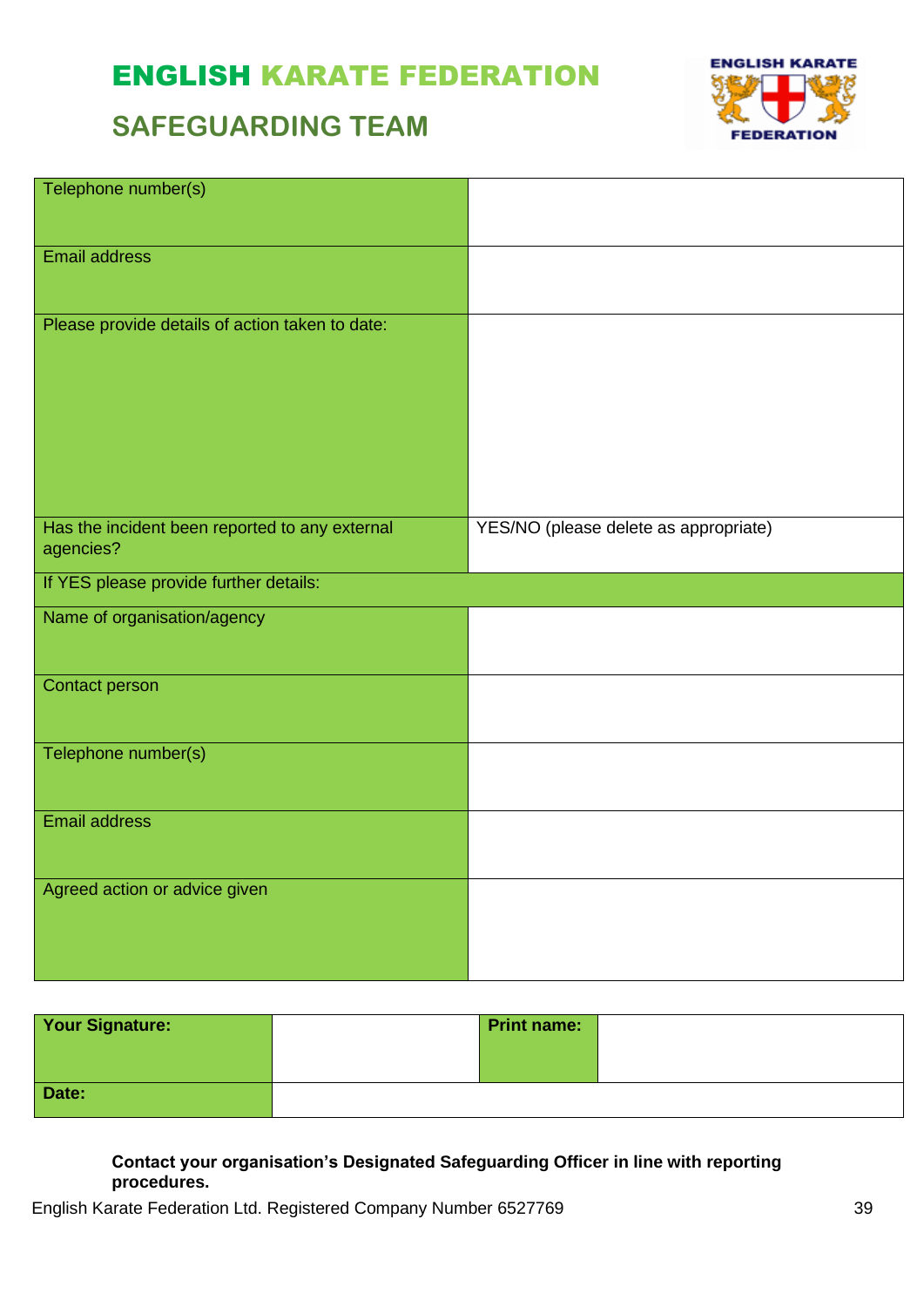## **ENGLISH KARATE FEDERATION**

## **SAFEGUARDING TEAM**

#### **Appendix 5 - Equality Impact Assessment Tool**

|    |                                                                                                                           | Yes/No    | <b>Comments</b> |
|----|---------------------------------------------------------------------------------------------------------------------------|-----------|-----------------|
| 1. | Does the document/guidance affect one group<br>less or more favourably than another on the basis<br>of:                   |           |                 |
|    | Race<br>$\bullet$                                                                                                         | No        |                 |
|    | Ethnic origins (including gypsies and travellers)<br>$\bullet$                                                            | No        |                 |
|    | Nationality<br>$\bullet$                                                                                                  | No        |                 |
|    | Gender (including gender reassignment)<br>$\bullet$                                                                       | No        |                 |
|    | Culture<br>$\bullet$                                                                                                      | No        |                 |
|    | Religion or belief<br>$\bullet$                                                                                           | No        |                 |
|    | Sexual orientation<br>$\bullet$                                                                                           | <b>No</b> |                 |
|    | $\bullet$<br>Age                                                                                                          | No        |                 |
|    | Disability - learning disabilities, physical<br>$\bullet$<br>disability, sensory impairment and mental<br>health problems | No        |                 |
| 2. | Is there any evidence that some groups are<br>affected differently?                                                       | No        |                 |
| 3. | If you have identified potential discrimination, are<br>there any valid exceptions, legal and/or<br>justifiable?          | N.A       |                 |
| 4. | Is the impact of the document/guidance likely to<br>be negative?                                                          | N.A       |                 |
| 5. | If so, can the impact be avoided?                                                                                         | N.A       |                 |
| 6. | What alternative is there to achieving the<br>document/guidance without the impact?                                       | N.A       |                 |
| 7. | Can we reduce the impact by taking different<br>action?                                                                   | N.A       |                 |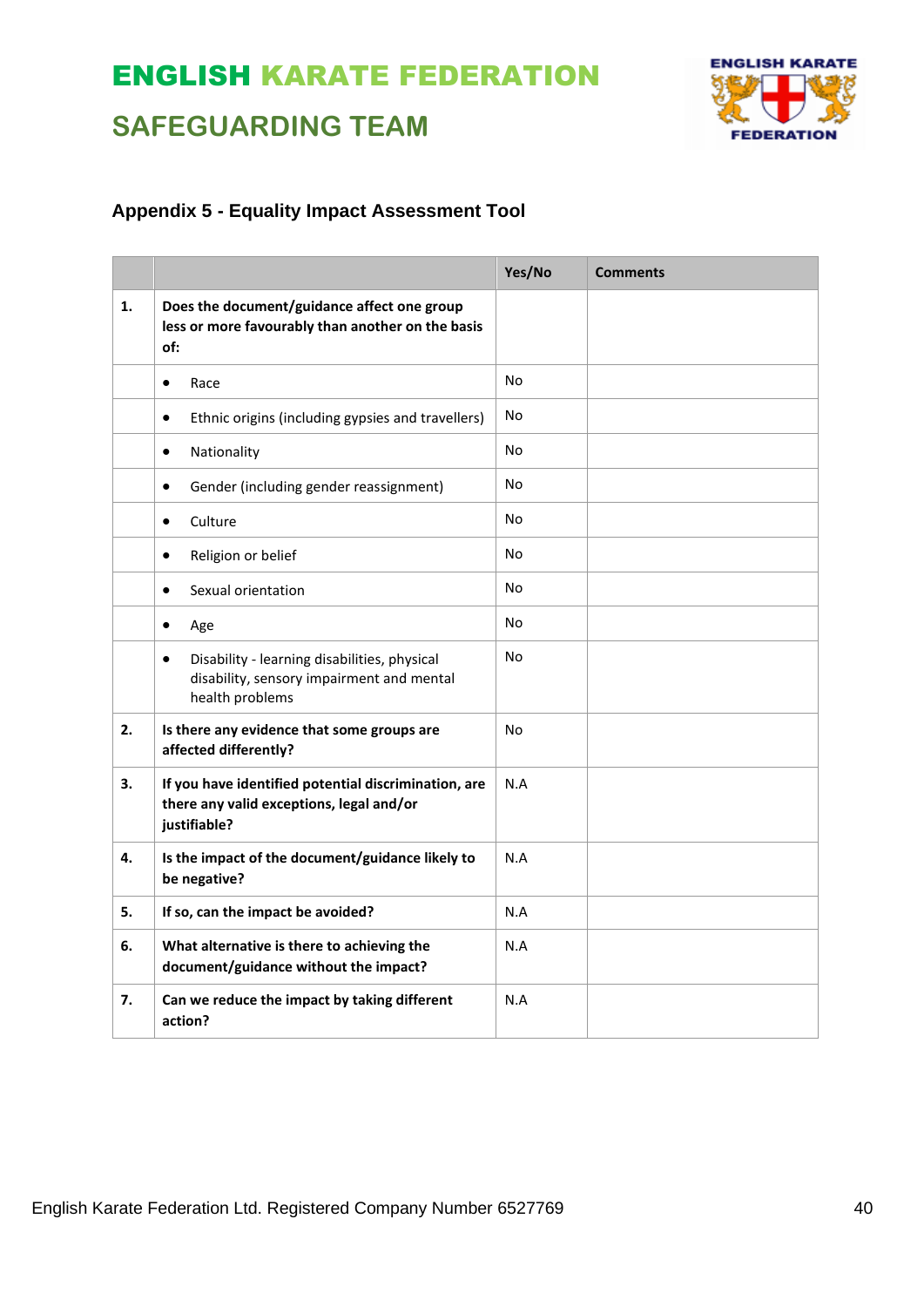### **SAFEGUARDING TEAM**



#### *Appendix 6 - Document Development Checklist*

| Type of document                                                                 | Policy                                                                                                                                                                                                                                                                                                                          |
|----------------------------------------------------------------------------------|---------------------------------------------------------------------------------------------------------------------------------------------------------------------------------------------------------------------------------------------------------------------------------------------------------------------------------|
| Lead author:                                                                     | <b>EKF Safeguarding Team:</b>                                                                                                                                                                                                                                                                                                   |
| Is this new or does it replace an existing<br>document?                          | New policy                                                                                                                                                                                                                                                                                                                      |
| What is the rationale/ Primary purpose for the<br>document                       | To raise awareness of adult safeguarding<br>practices and to ensure robust measures are<br>implemented and adhered to across all affiliated<br>Associations in England. This policy will set the<br>standard for Associations to follow and will hold<br>Associations to account for poor performance<br>and/or non-compliance. |
| What evidence/standard is the document based<br>on?                              | The evidence is based on pre-existing<br>publications already in the public domain but has<br>drawn heavily upon national guidance and<br>legislation.                                                                                                                                                                          |
| Is this document being used anywhere else,<br>locally or nationally?             | This is a national document and will be adopted at<br>a local level by Associations and karate clubs<br>across England                                                                                                                                                                                                          |
| Who will use the document?                                                       | The EKF Safeguarding Team, EKF Governing<br>Body and all affiliated Associations                                                                                                                                                                                                                                                |
| Is a pilot run of the document required?<br>(optional)                           | <b>No</b>                                                                                                                                                                                                                                                                                                                       |
| Has an evaluation taken place? What are the<br>results? (optional)               | An evaluation of the revised policy will take place<br>in 12 months' time given this is a new policy.<br>Should the policy be working well then the review<br>dates will be every 3 years unless urgent change<br>is required as set out under the Monitoring and<br>Compliance section of the policy.                          |
| What is the implementation and dissemination<br>plan? (How will this be shared?) | This will be shared via the Social Media pages of<br>the EKF and on the Official EKF website. This will<br>also be discussed at Safeguarding training<br>sessions which will be held towards the end of<br>2019.                                                                                                                |
| How will the document be reviewed? (When,<br>how and who will be responsible?)   | The document will be reviewed every 3 years<br>following initial 12 month review. This will be<br>undertaken by the EKF Safeguarding Team who                                                                                                                                                                                   |